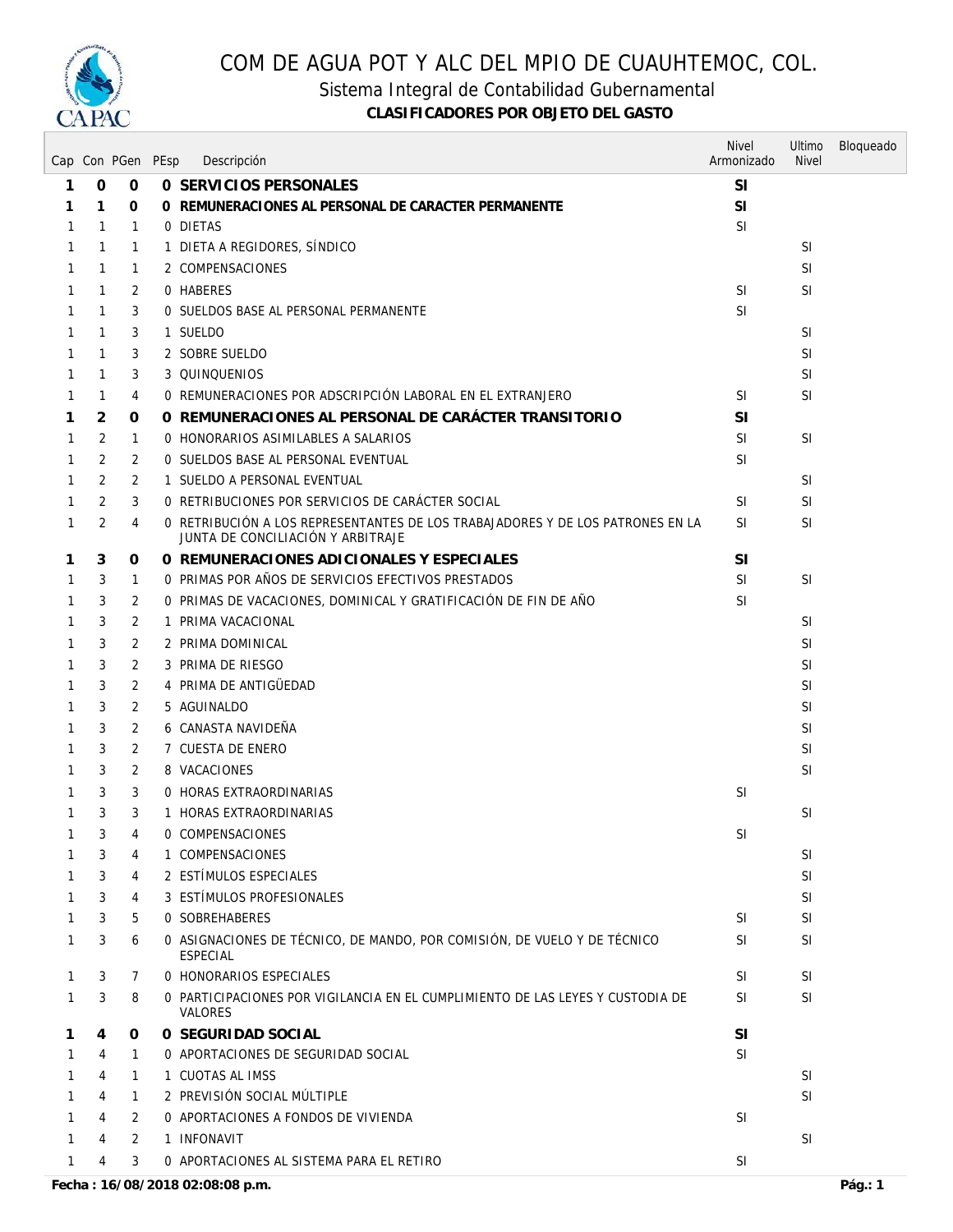

Sistema Integral de Contabilidad Gubernamental

|              |   | Cap Con PGen PEsp | Descripción                                         | <b>Nivel</b><br>Armonizado | Ultimo<br><b>Nivel</b> | Bloqueado |
|--------------|---|-------------------|-----------------------------------------------------|----------------------------|------------------------|-----------|
| 1            | 4 | 3                 | 1 RCV                                               |                            | <b>SI</b>              |           |
| 1            | 4 | 4                 | 0 APORTACIONES PARA SEGUROS                         | <b>SI</b>                  | <b>SI</b>              |           |
| 1            | 5 | 0                 | O OTRAS PRESTACIONES SOCIALES Y ECONOMICAS          | <b>SI</b>                  |                        |           |
| 1            | 5 | $\mathbf{1}$      | 0 CUOTAS PARA EL FONDO DE AHORRO Y FONDO DE TRABAJO | SI                         |                        |           |
| 1            | 5 | $\mathbf{1}$      | 1 FONDO DE AHORRO                                   |                            | <b>SI</b>              |           |
| 1            | 5 | 1                 | 2 FONDO DE PENSIONES                                |                            | <b>SI</b>              |           |
| 1            | 5 | 2                 | 0 INDEMNIZACIONES                                   | <b>SI</b>                  | SI                     |           |
| 1            | 5 | 3                 | 0 PRESTACIONES Y HABERES DE RETIRO                  | SI                         | SI                     |           |
| 1            | 5 | 4                 | 0 PRESTACIONES CONTRACTUALES                        | <b>SI</b>                  |                        |           |
| 1            | 5 | 4                 | 1 APOYO PREDIAL                                     |                            | <b>SI</b>              |           |
| 1            | 5 | 4                 | 2 APOYO ACADEMIA                                    |                            | <b>SI</b>              |           |
| 1            | 5 | 4                 | 3 APOYO PARA ADQUISICIÓN DE LENTES                  |                            | <b>SI</b>              |           |
| 1            | 5 | 4                 | 4 APOYO PARA EL PAGO DE AGUA POTABLE                |                            | <b>SI</b>              |           |
| 1            | 5 | 4                 | 5 APOYO PARA GASTOS FUNERARIO                       |                            | <b>SI</b>              |           |
| 1            | 5 | 4                 | 6 APOYO PARA GESTIÓN SOCIAL                         |                            | <b>SI</b>              |           |
| 1            | 5 | 4                 | 7 APOYO PARA TELEFONÍA                              |                            | SI                     |           |
| 1            | 5 | 4                 | 8 APOYO REGISTRO CIVIL                              |                            | SI                     |           |
| 1            | 5 | 4                 | 9 AYUDA DE TRANSPORTE                               |                            | <b>SI</b>              |           |
| 1            | 5 | 4                 | 10 AYUDA PARA RENTA                                 |                            | <b>SI</b>              |           |
| 1            | 5 | 4                 | 11 AYUDA PARA REPARACION DE BICICLETAS              |                            | <b>SI</b>              |           |
| 1            | 5 | 4                 | 12 AYUDA PARA REPARACION DE MOTOCICLETAS            |                            | <b>SI</b>              |           |
| 1            | 5 | 4                 | 13 AYUDA PARA ÚTILES ESCOLARES                      |                            | <b>SI</b>              |           |
| 1            | 5 | 4                 | 14 AYUDA PARA UNIFORME                              |                            | <b>SI</b>              |           |
| 1            | 5 | 4                 | 15 AYUDA ADQUISICION DE PROTESIS                    |                            | <b>SI</b>              |           |
| 1            | 5 | 4                 | 16 BECA MÉDICA ANUAL                                |                            | <b>SI</b>              |           |
| 1            | 5 | 4                 | 17 BECAS                                            |                            | <b>SI</b>              |           |
| 1            | 5 | 4                 | 18 BONO ADICIONAL DE DESPENSA                       |                            | SI                     |           |
| 1            | 5 | 4                 | 19 BONO AL GASTO FAMILIAR                           |                            | <b>SI</b>              |           |
| 1            | 5 | 4                 | 20 BONO DE ANTIGÜEDAD                               |                            | <b>SI</b>              |           |
| 1            | 5 | 4                 | 21 BONO ANUAL ESPECIAL                              |                            | <b>SI</b>              |           |
| 1            | 5 | 4                 | 22 BONO CUMPLEAÑOS PERSONAL JUBILADO                |                            | <b>SI</b>              |           |
| $\mathbf{1}$ | 5 | $\overline{4}$    | 23 BONO DE ZAPATOS                                  |                            | SI                     |           |
| 1            | 5 | 4                 | 24 BONO DE ASISTENCIA PERFECTA                      |                            | <b>SI</b>              |           |
| 1            | 5 | 4                 | 25 BONO DE CUMPLEAÑOS                               |                            | SI                     |           |
| 1            | 5 | 4                 | 26 BONO DE EFICIENCIA                               |                            | <b>SI</b>              |           |
| 1            | 5 | 4                 | 27 BONO DE JUBILACIÓN Y RETIRO                      |                            | <b>SI</b>              |           |
| 1            | 5 | 4                 | 28 BONO DE JUGUETE                                  |                            | <b>SI</b>              |           |
| 1            | 5 | 4                 | 29 BONO DE LA SECRETARIA                            |                            | <b>SI</b>              |           |
| 1            | 5 | 4                 | 30 BONO DE VIAJE RECREATIVO                         |                            | SI                     |           |
| 1            | 5 | 4                 | 31 BONO DEL BUROCRATA                               |                            | <b>SI</b>              |           |
| 1            | 5 | 4                 | 32 BONO DIA DE LA MADRE                             |                            | <b>SI</b>              |           |
| 1            | 5 | 4                 | 33 BONO DIA DE LA TRABAJADORA SOCIAL                |                            | <b>SI</b>              |           |
| 1            | 5 | 4                 | 34 BONO DIA DEL BIBLIOTECARIO                       |                            | <b>SI</b>              |           |
| 1            | 5 | 4                 | 35 BONO DIA DEL PADRE                               |                            | <b>SI</b>              |           |
| 1            | 5 | 4                 | 36 BONO ECONÓMICO PARA LA FERIA                     |                            | <b>SI</b>              |           |
| 1            | 5 | 4                 | 37 BONO EMPLEADO MUNICIPAL                          |                            | SI                     |           |
| $\mathbf{1}$ | 5 | 4                 | 38 BONO ESCOLAR                                     |                            | SI                     |           |
|              |   |                   |                                                     |                            |                        |           |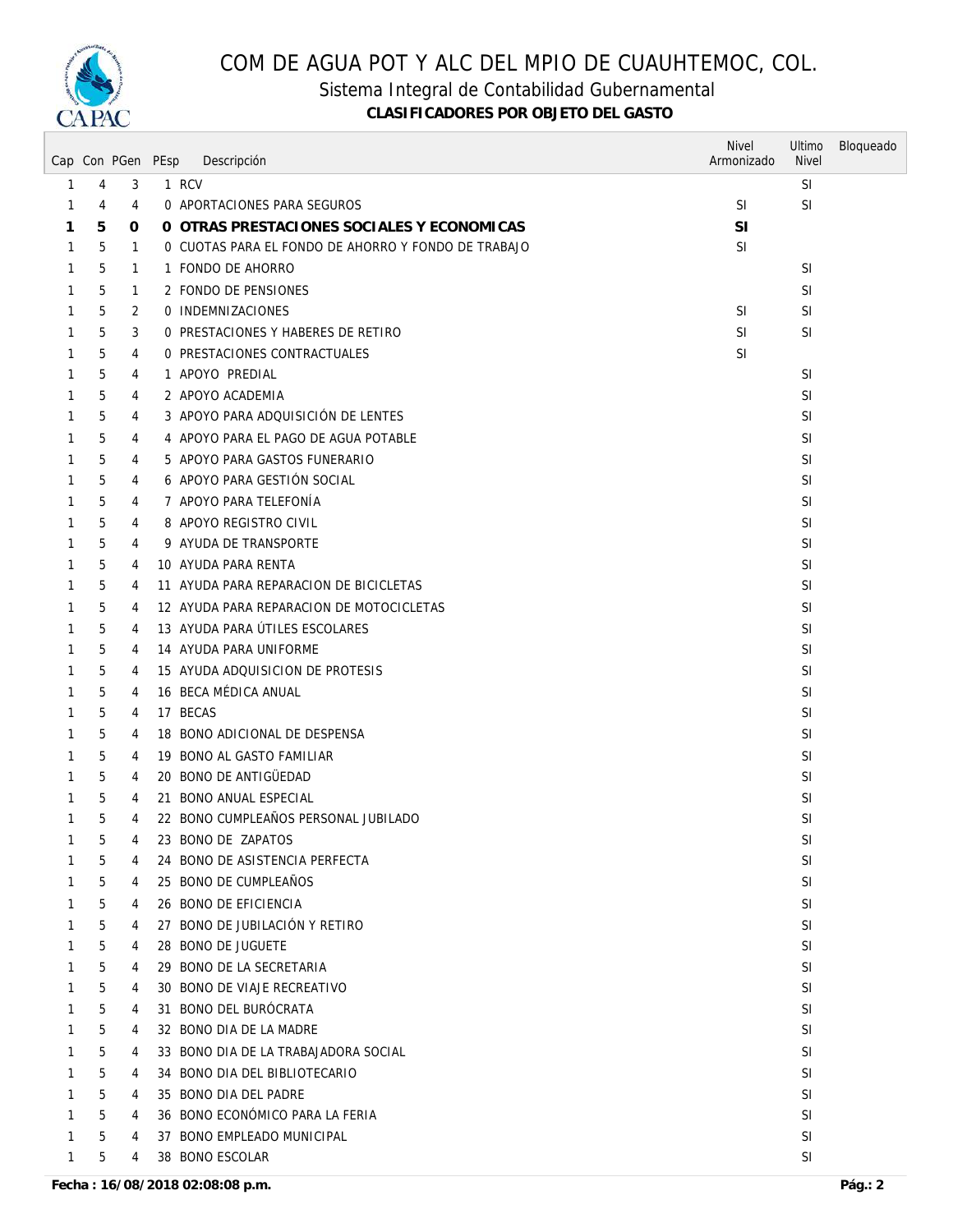

#### Sistema Integral de Contabilidad Gubernamental

|                |   | Cap Con PGen PEsp | Descripción                                                                    | <b>Nivel</b><br>Armonizado | Ultimo<br><b>Nivel</b> | Bloqueado |
|----------------|---|-------------------|--------------------------------------------------------------------------------|----------------------------|------------------------|-----------|
| 1              | 5 | 4                 | 39 BONO EXTRAORDINARIO ANUAL                                                   |                            | <b>SI</b>              |           |
| 1              | 5 | 4                 | 40 BONO PARA CAPACITACIÓN                                                      |                            | <b>SI</b>              |           |
| 1              | 5 | 4                 | 41 BONO PERSONAL DE CAMPO                                                      |                            | <b>SI</b>              |           |
| 1              | 5 | 4                 | 42 BONO PRODUCTIVIDAD                                                          |                            | <b>SI</b>              |           |
|                | 5 | 4                 | 43 BONO SEXENAL ESTATAL                                                        |                            | <b>SI</b>              |           |
| 1              | 5 | 4                 | 44 BONO SINDICAL                                                               |                            | <b>SI</b>              |           |
| 1              | 5 | 4                 | 45 BONO NAVIDEÑO                                                               |                            | <b>SI</b>              |           |
| 1              | 5 | 4                 | 46 CANASTA BÁSICA                                                              |                            | <b>SI</b>              |           |
| 1              | 5 | 4                 | 47 COMISIONES SINDICALES                                                       |                            | <b>SI</b>              |           |
| 1              | 5 | 4                 | 48 DÌA 31                                                                      |                            | SI                     |           |
| 1              | 5 | 4                 | 49 ESTIMULO A LA PERMANENCIA                                                   |                            | <b>SI</b>              |           |
| 1              | 5 | 4                 | 50 ESTIMULO PROFESIONAL                                                        |                            | SI                     |           |
| 1              | 5 | 4                 | 51 FONDO DE VIVIENDA                                                           |                            | <b>SI</b>              |           |
|                | 5 | 4                 | 52 GASTOS DE EJECUCIÓN                                                         |                            | <b>SI</b>              |           |
| 1              | 5 | 4                 | 53 BONO DE MARCHA                                                              |                            | SI                     |           |
|                | 5 | 4                 | 54 GUARDERIA                                                                   |                            | SI                     |           |
| 1              | 5 | 4                 | 55 JUBILACIÓN PERSONAL DE VIALIDAD                                             |                            | SI                     |           |
| 1              | 5 | 4                 | 56 PENSIÓN VITALICIA                                                           |                            | <b>SI</b>              |           |
|                | 5 | 4                 | 57 SEGURO DE VIDA                                                              |                            | <b>SI</b>              |           |
| 1              | 5 | 4                 | 58 BONO DE NIVELACION FAMILIAR                                                 |                            | <b>SI</b>              |           |
| 1              | 5 | 4                 | 59 FONDO DE RETIRO                                                             |                            | <b>SI</b>              |           |
| 1              | 5 | 4                 | 60 APOYO LICENCIA DE MANEJO                                                    |                            | <b>SI</b>              |           |
| 1              | 5 | 4                 | 61 BONO FIN DE ADMINISTRACION                                                  |                            | <b>SI</b>              |           |
| 1              | 5 | 5                 | 0 APOYOS A LA CAPACITACIÓN DE LOS SERVIDORES PUBLICOS                          | <b>SI</b>                  | <b>SI</b>              |           |
| 1              | 5 | 9                 | O OTRAS PRESTACIONES SOCIALES Y ECONÓMICAS                                     | <b>SI</b>                  |                        |           |
| 1              | 5 | 9                 | 1 OTRAS PRESTACIONES                                                           |                            | <b>SI</b>              |           |
|                | 5 | 9                 | 2 APOYO GASOLINA SINDICATO                                                     |                            | <b>SI</b>              |           |
| 1              | 5 | 9                 | 3 APOYO MANTENIMIENTO EQUIPO DE COMPUTO                                        |                            | <b>SI</b>              |           |
|                | 5 | 9                 | 4 FESTEJOS SINDICATOS                                                          |                            | <b>SI</b>              |           |
| 1              | 5 | 9                 | 5 MANTENIMIENTO EDIFICIO SINDICATO                                             |                            | <b>SI</b>              |           |
| 1              | 6 | 0                 | 0 PREVISIONES                                                                  | SI                         |                        |           |
|                | 6 | 1                 | O PREVISIONES DE CARÁCTER LABORAL, ECONÓMICA Y DE SEGURIDAD SOCIAL             | SI                         |                        |           |
|                | 6 | $\mathbf{1}$      | 1 PREVISIÓN PARA INC. SALARIALES                                               |                            | <b>SI</b>              |           |
| 1              | 7 | 0                 | O PAGO DE ESTIMULOS A SERVIDORES PUBLICOS                                      | SI                         |                        |           |
| 1              | 7 | $\mathbf{1}$      | 0 ESTÍMULOS                                                                    | SI                         |                        |           |
| 1              | 7 | 1                 | 1 VIÁTICOS                                                                     |                            | <b>SI</b>              |           |
| 1              | 7 | 1                 | 2 GASTOS DE REPRESENTACIÓN                                                     |                            | SI                     |           |
| $\mathbf{1}$   | 7 | 2                 | 0 RECOMPENSAS                                                                  | <b>SI</b>                  | SI                     |           |
| 2              | 0 | 0                 | 0 MATERIALES Y SUMINISTROS                                                     | SI                         |                        |           |
| $\overline{2}$ | 1 | 0                 | O MATERIALES DE ADMINISTRACION, EMISION DE DOCUMENTOS Y<br>ARTICULOS OFICIALES | <b>SI</b>                  |                        |           |
| 2              | 1 | $\mathbf{1}$      | O MATERIALES, ÚTILES Y EQUIPOS MENORES DE OFICINA                              | <b>SI</b>                  |                        |           |
| 2              | 1 | $\mathbf{1}$      | 1 MATERIAL Y ÚTILES DE OFICINA                                                 |                            | <b>SI</b>              |           |
| 2              | 1 | 1                 | 2 MATERIAL DE LIMPIEZA                                                         |                            | <b>SI</b>              |           |
| 2              | 1 | $\mathbf{1}$      | 3 MATERIAL DE IMPRESIÓN Y REPRODUCCIÓN                                         |                            | <b>SI</b>              |           |
| 2              | 1 | $\mathbf{1}$      | 4 MATERIAL Y ÚTILES DE IMPRESIÓN                                               |                            | <b>SI</b>              |           |
| 2              | 1 | $\mathbf{1}$      | 5 MATERIAL PARA PROCESAMIENTO INFORMÁTICO                                      |                            | SI                     |           |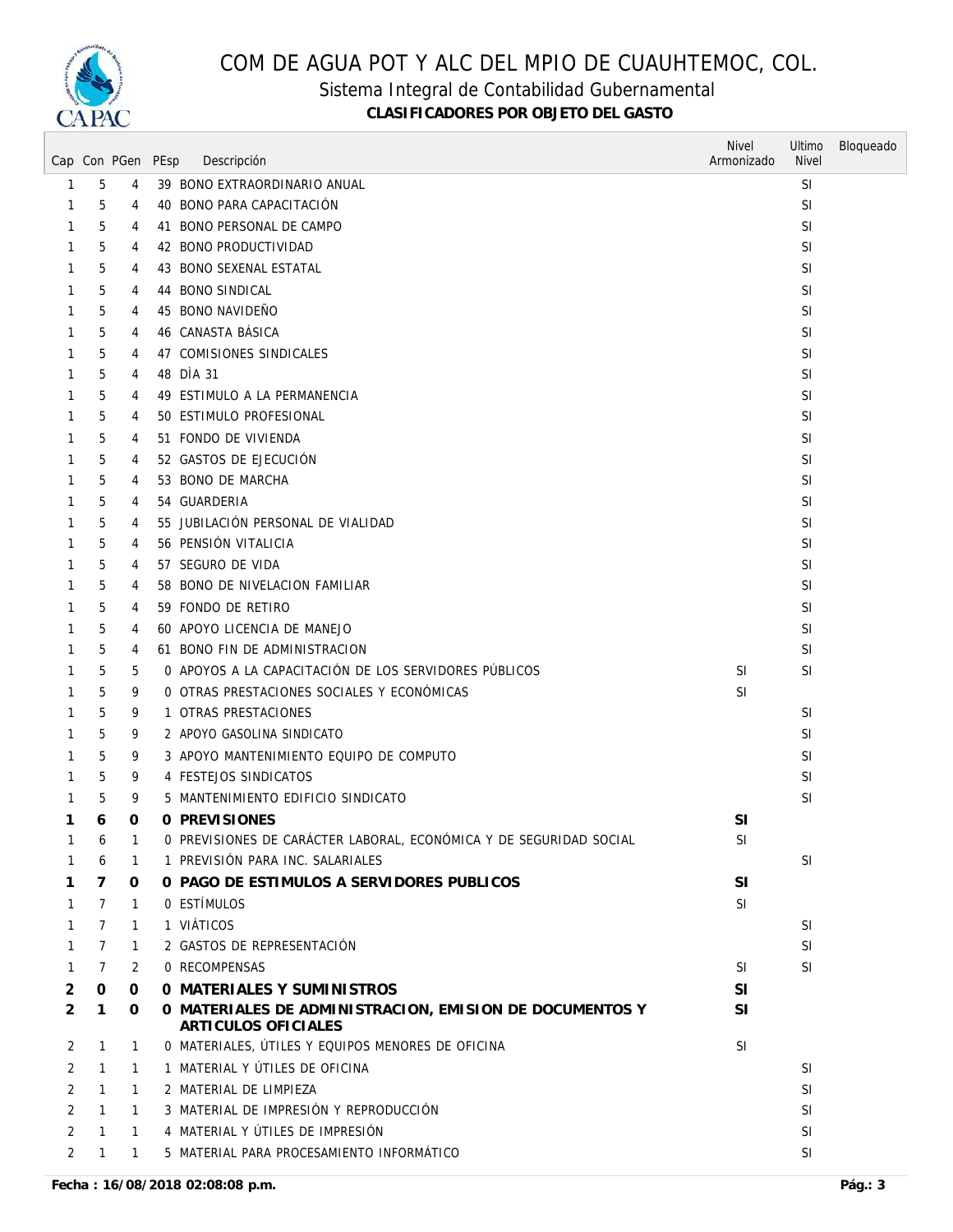

Sistema Integral de Contabilidad Gubernamental

|                |                | Cap Con PGen PEsp | Descripción                                                                                           | <b>Nivel</b><br>Armonizado | Ultimo<br><b>Nivel</b> | Bloqueado |
|----------------|----------------|-------------------|-------------------------------------------------------------------------------------------------------|----------------------------|------------------------|-----------|
| 2              | $\mathbf{1}$   | $\mathbf{1}$      | 6 EQUIPOS MENORES DE OFICINA                                                                          |                            | <b>SI</b>              |           |
| 2              | $\mathbf{1}$   | 2                 | O MATERIALES Y ÚTILES DE IMPRESIÓN Y REPRODUCCIÓN                                                     | <b>SI</b>                  |                        |           |
| 2              | 1              | 2                 | 1 MATERIAL DE PRODUCCIÓN Y REPRODUCCIÓN                                                               |                            | SI                     |           |
| 2              | $\mathbf{1}$   | 3                 | 0 MATERIAL ESTADÍSTICO Y GEOGRÁFICO                                                                   | <b>SI</b>                  |                        |           |
| $\overline{2}$ | 1              | 3                 | 1 ADQUISICIÓN DE PUBLICACIONES DE ESTADÍSTICA                                                         |                            | SI                     |           |
| 2              | 1              | 4                 | 0 MATERIALES, ÚTILES Y EQUIPOS MENORES DE TECNOLOGÍAS DE LA INFORMACIÓN Y<br>COMUNICACIONES           | <b>SI</b>                  |                        |           |
| 2              | 1              | 4                 | 1 INSUMOS Y EQUIPOS MENORES PARA PROCESAMIENTOS                                                       |                            | SI                     |           |
| 2              | $\mathbf{1}$   | 5                 | O MATERIAL IMPRESO E INFORMACIÓN DIGITAL                                                              | <b>SI</b>                  |                        |           |
| $\overline{2}$ | $\mathbf{1}$   | 5                 | 1 MATERIAL IMPRESO.                                                                                   |                            | SI                     |           |
| $\overline{2}$ | 1              | 5                 | 2 MATERIAL AUDIVISUAL                                                                                 |                            | <b>SI</b>              |           |
| 2              | 1              | 6                 | 0 MATERIAL DE LIMPIEZA                                                                                | <b>SI</b>                  |                        |           |
| 2              | 1              | 6                 | 1 MATERIAL PARA ASEO, LIMPIEZA E HIGIENE                                                              |                            | SI.                    |           |
| 2              | $\mathbf{1}$   | $\overline{7}$    | O MATERIALES Y ÚTILES DE ENSEÑANZA                                                                    | <b>SI</b>                  |                        |           |
| 2              | 1              | 7                 | 1 MATERIAL DIDÁCTICO                                                                                  |                            | <b>SI</b>              |           |
| 2              | 1              | 8                 | O MATERIALES PARA EL REGISTRO E IDENTIFICACIÓN DE BIENES Y PERSONAS                                   | <b>SI</b>                  |                        |           |
| 2              | 1              | 8                 | 1 CERTIFICADOS                                                                                        |                            | <b>SI</b>              |           |
| 2              | 2              | 0                 | O ALIMENTOS Y UTENSILIOS                                                                              | <b>SI</b>                  |                        |           |
| 2              | 2              | $\mathbf{1}$      | O PRODUCTOS ALIMENTICIOS PARA PERSONAS                                                                | <b>SI</b>                  |                        |           |
| 2              | 2              | $\mathbf{1}$      | 1 PRODUCTOS ALIMENTICIOS DERIVADOS DE PROGRAMAS INSTITUCIONALES                                       |                            | <b>SI</b>              |           |
| 2              | 2              | $\mathbf{1}$      | 2 CAFETERIA (CAFÉ, TÉ, AZUCAR, CREMA, PAN, GALLETAS, ETC.)                                            |                            | <b>SI</b>              |           |
| 2              | 2              | 1                 | 3 AGUA EN BOTELLA Y GARRAFÓN                                                                          |                            | <b>SI</b>              |           |
| 2              | 2              | 1                 | 4 VINO, CERVEZA Y REFRESCOS                                                                           |                            | <b>SI</b>              |           |
| 2              | 2              | $\mathbf{1}$      | 5 DESECHABLES ( PLATOS, VASOS, SERVILLETAS, CUCHARAS, TENEDORES, ETC.)                                |                            | SI                     |           |
| 2              | $\overline{2}$ | 2                 | 0 PRODUCTOS ALIMENTICIOS PARA ANIMALES                                                                | <b>SI</b>                  |                        |           |
| 2              | 2              | 2                 | 1 ALIMENTOS PARA ANIMALES                                                                             |                            | SI                     |           |
| $\overline{2}$ | 2              | 3                 | O UTENSILIOS PARA EL SERVICIO DE ALIMENTACIÓN                                                         | <b>SI</b>                  |                        |           |
| 2              | 2              | 3                 | 1 UTENSILIOS PARA EL SERVICIO DE ALIMENTACIÓN                                                         |                            | <b>SI</b>              |           |
| $\overline{2}$ | 3              | 0                 | O MATERIAS PRIMAS Y MATERIALES DE PRODUCCION Y<br>COMERCIALIZACION                                    | <b>SI</b>                  |                        |           |
| 2              | 3              | 1                 | 0 PRODUCTOS ALIMENTICIOS, AGROPECUARIOS Y FORESTALES ADQUIRIDOS COMO<br><b>MATERIA PRIMA</b>          | <b>SI</b>                  |                        |           |
| 2              | 3              | 1                 | 1 MATERIA PRIMA EN ESTADO NATURAL                                                                     |                            | <b>SI</b>              |           |
| 2              | 3              | 2                 | O INSUMOS TEXTILES ADQUIRIDOS COMO MATERIA PRIMA                                                      | <b>SI</b>                  |                        |           |
| 2              | 3              | 2                 | 1 INSUMOS TEXTILES.                                                                                   |                            | <b>SI</b>              |           |
| 2              | 3              | 3                 | O PRODUCTOS DE PAPEL, CARTÓN E IMPRESOS ADQUIRIDOS COMO MATERIA PRIMA                                 | <b>SI</b>                  |                        |           |
| 2              | 3              | 3                 | 1 ADQ. DE PAPEL, CARTÓN UTILIZADOS EN PROCESOS PRODUCTIVOS                                            |                            | SI                     |           |
| 2              | 3              | 4                 | O COMBUSTIBLES, LUBRICANTES, ADITIVOS, CARBÓN Y SUS DERIVADOS ADQUIRIDOS COMO<br><b>MATERIA PRIMA</b> | <b>SI</b>                  |                        |           |
| 2              | 3              | 4                 | 1 COMBUSTIBLES, LUBRICANTES Y ADITIVOS UTILIZADOS COMO MATERIA PRIMA EN<br>PROCESOS PRODUCTIVOS       |                            | <b>SI</b>              |           |
| 2              | 3              | 5                 | 0 PRODUCTOS QUÍMICOS, FARMACÉUTICOS Y DE LABORATORIO ADQUIRIDOS COMO<br><b>MATERIA PRIMA</b>          | <b>SI</b>                  |                        |           |
| 2              | 3              | 5                 | 1 PRODUCTOS QUÍMICOS, FARMACÉUTICOS Y DE LABORATORIO UTILIZADOS EN PROCESOS<br>PRODUCTIVOS.           |                            | <b>SI</b>              |           |
| 2              | 3              | 6                 | 0 PRODUCTOS METÁLICOS Y A BASE DE MINERALES NO METÁLICOS ADQUIRIDOS COMO<br><b>MATERIA PRIMA</b>      | <b>SI</b>                  |                        |           |
| 2              | 3              | 6                 | 1 PRODUCTOS METÁLICOS Y A BASE DE MINERALES NO METÁLICOS UTILIZADOS EN<br>PROCESOS PRODUCTIVOS        |                            | SI                     |           |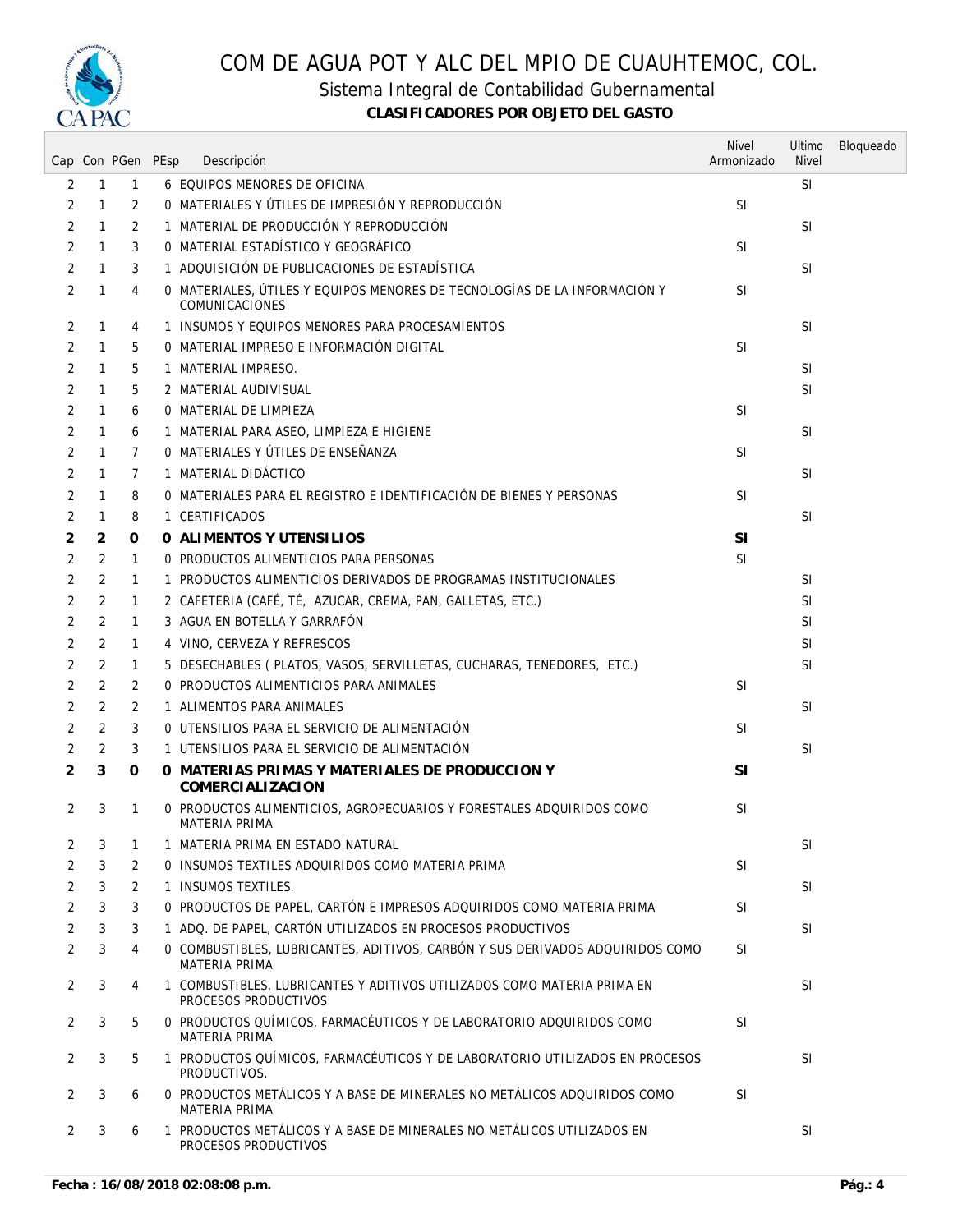

Sistema Integral de Contabilidad Gubernamental

|                |   | Cap Con PGen PEsp |       | Descripción                                                                    | <b>Nivel</b><br>Armonizado | Ultimo<br><b>Nivel</b> | Bloqueado |
|----------------|---|-------------------|-------|--------------------------------------------------------------------------------|----------------------------|------------------------|-----------|
| 2              | 3 | 7                 |       | 0 PRODUCTOS DE CUERO, PIEL, PLÁSTICO Y HULE ADQUIRIDOS COMO MATERIA PRIMA      | <b>SI</b>                  |                        |           |
| 2              | 3 | 7                 |       | 1 PRODUCTOS DE CUERO, PIEL, PLÁSTICO Y HULE UTILIZADOS EN PROCESOS PRODUCTIVOS |                            | <b>SI</b>              |           |
| 2              | 3 | 8                 |       | 0 MERCANCÍAS ADQUIRIDAS PARA SU COMERCIALIZACIÓN                               | <b>SI</b>                  |                        |           |
| $\overline{2}$ | 3 | 8                 |       | 1 MERCANCÍAS ADQUIRIDAS PARA SU COMERCIALIZACIÓN                               |                            | <b>SI</b>              |           |
| 2              | 3 | 9                 |       | 0 OTROS PRODUCTOS ADQUIRIDOS COMO MATERIA PRIMA                                | <b>SI</b>                  |                        |           |
| 2              | 3 | 9                 |       | 1 OTROS PRODUCTOS                                                              |                            | <b>SI</b>              |           |
| 2              | 4 | 0                 |       | O MATERIALES Y ARTICULOS DE CONSTRUCCION Y DE REPARACION                       | <b>SI</b>                  |                        |           |
| $\overline{2}$ | 4 | $\mathbf{1}$      |       | 0 PRODUCTOS MINERALES NO METÁLICOS                                             | <b>SI</b>                  |                        |           |
| 2              | 4 | $\mathbf{1}$      |       | 1 PRODUCTOS MINERALES NO METÁLICOS                                             |                            | <b>SI</b>              |           |
| 2              | 4 | 2                 |       | 0 CEMENTO Y PRODUCTOS DE CONCRETO                                              | <b>SI</b>                  |                        |           |
| 2              | 4 | 2                 |       | 1 CEMENTO, PEGA AZULEJOS Y CONCRETOS                                           |                            | <b>SI</b>              |           |
| 2              | 4 | 3                 |       | 0 CAL, YESO Y PRODUCTOS DE YESO                                                | <b>SI</b>                  |                        |           |
| 2              | 4 | 3                 |       | 1 TABLA ROCA, PLAFONES, PROD. DE YESO Y CAL                                    |                            | <b>SI</b>              |           |
| 2              | 4 | 4                 |       | 0 MADERA Y PRODUCTOS DE MADERA                                                 | <b>SI</b>                  |                        |           |
| 2              | 4 | 4                 |       | 1 MADERA Y SUS DERIVADOS                                                       |                            | <b>SI</b>              |           |
| 2              | 4 | 5                 |       | 0 VIDRIO Y PRODUCTOS DE VIDRIO                                                 | <b>SI</b>                  |                        |           |
| 2              | 4 | 5                 |       | 1 VIDRIO Y PRODUCTOS DE VIDRIO                                                 |                            | <b>SI</b>              |           |
| $\overline{2}$ | 4 | 6                 |       | O MATERIAL ELÉCTRICO Y ELECTRÓNICO                                             | <b>SI</b>                  |                        |           |
| 2              | 4 | 6                 |       | 1 MATERIAL ELÉCTRICO Y ELECTRÓNICO PARA OFICINAS ADMINISTRATIVAS               |                            | <b>SI</b>              |           |
| 2              | 4 | 6                 |       | 2 MATERIAL ELÉCTRICO PARA EL SISTEMA DE ALUMBRADO PÚBLICO                      |                            | <b>SI</b>              |           |
| $\overline{2}$ | 4 | 7                 |       | O ARTÍCULOS METÁLICOS PARA LA CONSTRUCCIÓN                                     | <b>SI</b>                  |                        |           |
| $\overline{2}$ | 4 | 7                 |       | 1 PRODUCTOS METÁLICOS PARA CONSTRUCCIÓN                                        |                            | <b>SI</b>              |           |
| 2              | 4 | 8                 |       | 0 MATERIALES COMPLEMENTARIOS                                                   | <b>SI</b>                  |                        |           |
| 2              | 4 | 8                 |       | 1 TAPICES, PISOS Y PERSIANAS Y DEMAS ACCESORIOS                                |                            | <b>SI</b>              |           |
| 2              | 4 | 9                 |       | 0 OTROS MATERIALES Y ARTÍCULOS DE CONSTRUCCIÓN Y REPARACIÓN                    | <sup>SI</sup>              |                        |           |
| 2              | 4 | 9                 |       | 1 OTROS MATERIALES Y ARTÍCULOS DE CONSTRUCCIÓN Y REPARACIÓN                    |                            | <b>SI</b>              |           |
| 2              | 5 | 0                 |       | O PRODUCTOS QUIMICOS, FARMACEUTICOS Y DE LABORATORIO                           | SI                         |                        |           |
| 2              | 5 | $\mathbf{1}$      |       | 0 PRODUCTOS QUÍMICOS BÁSICOS                                                   | <b>SI</b>                  |                        |           |
| 2              | 5 | $\mathbf{1}$      |       | 1 PRODUCTOS QUÍMICOS BÁSICOS (GAS LICUADO, PETRÓLEO ETC.)                      |                            | <b>SI</b>              |           |
| 2              | 5 | 2                 |       | 0 FERTILIZANTES, PESTICIDAS Y OTROS AGROQUÍMICOS                               | <b>SI</b>                  |                        |           |
| 2              | 5 | 2                 |       | 1 HIERBICIDAS Y PLAGUICIDAS.                                                   |                            | SI                     |           |
| $\overline{2}$ | 5 | 3                 |       | 0 MEDICINAS Y PRODUCTOS FARMACÉUTICOS                                          | SI                         |                        |           |
| 2              | 5 | 3                 |       | 1 MEDICINAS Y PRODUCTOS FARMACÉUTICOS DE APLICACIÓN HUMANA Y ANIMAL.           |                            | <b>SI</b>              |           |
| 2              | 5 | 4                 |       | O MATERIALES, ACCESORIOS Y SUMINISTROS MÉDICOS                                 | <b>SI</b>                  |                        |           |
| 2              | 5 | 4                 |       | 1 MATERIALES, ACCESORIOS Y SUMINISTROS MÉDICOS                                 |                            | SI                     |           |
| 2              |   | 5                 |       | O MATERIALES, ACCESORIOS Y SUMINISTROS DE LABORATORIO                          | <b>SI</b>                  |                        |           |
| 2              | 5 | 5                 |       | 1 MATERIALES, ACCESORIOS Y SUMINISTROS DE LABORATORIO                          |                            | <b>SI</b>              |           |
| 2              | 5 | 6                 |       | O FIBRAS SINTÉTICAS, HULES, PLÁSTICOS Y DERIVADOS                              | <b>SI</b>                  |                        |           |
| 2              | 5 | 6                 |       | 1 FIBRAS SINTÉTICAS, HULES, PLÁSTICOS Y DERIVADOS                              |                            | <b>SI</b>              |           |
| 2              | 5 | 9                 |       | 0 OTROS PRODUCTOS QUÍMICOS                                                     | <b>SI</b>                  |                        |           |
| 2              | 5 | 9                 |       | 1 OTROS PRODUCTOS QUÍMICOS                                                     |                            | SI                     |           |
|                | 5 |                   |       |                                                                                |                            |                        |           |
| 2              | 6 | 0                 |       | O COMBUSTIBLES, LUBRICANTES Y ADITIVOS                                         | SI                         |                        |           |
| 2              | 6 | $\mathbf{1}$      |       | O COMBUSTIBLES, LUBRICANTES Y ADITIVOS                                         | <b>SI</b>                  | <b>SI</b>              |           |
| 2              | 6 | $\mathbf{1}$      |       | 1 GASOLINA<br>2 DIESEL                                                         |                            |                        |           |
| $\overline{2}$ | 6 | $\mathbf{1}$      |       |                                                                                |                            | SI                     |           |
| 2              | 6 | 1                 | 3 GAS |                                                                                |                            | SI<br><b>SI</b>        |           |
| 2              | 6 | $\mathbf{1}$      |       | 4 ACEITES Y GRASAS                                                             |                            |                        |           |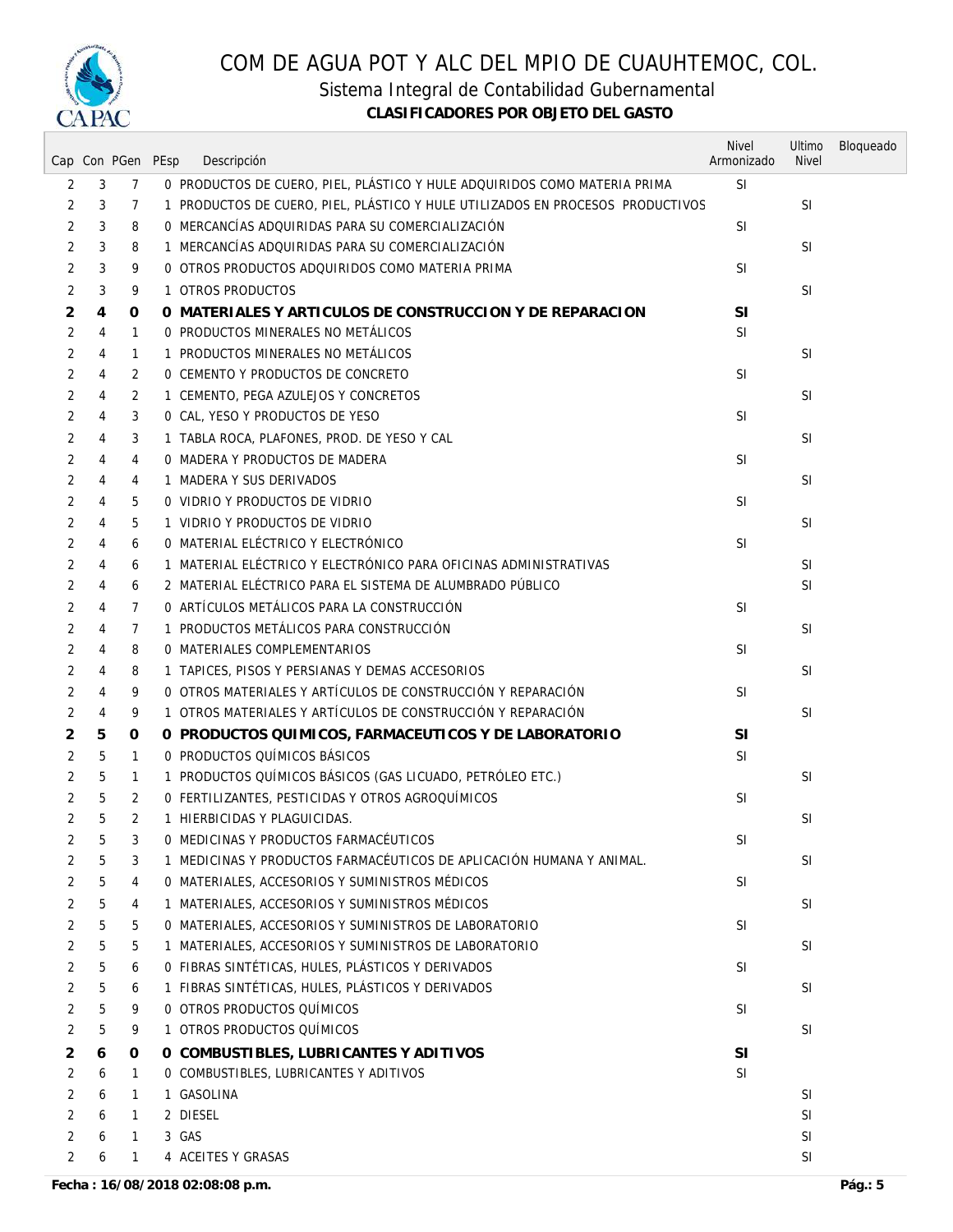

Sistema Integral de Contabilidad Gubernamental

|   |                | Cap Con PGen PEsp | Descripción                                                                                              | <b>Nivel</b><br>Armonizado | Ultimo<br><b>Nivel</b> | Bloqueado |
|---|----------------|-------------------|----------------------------------------------------------------------------------------------------------|----------------------------|------------------------|-----------|
| 2 | 6              | 2                 | O CARBÓN Y SUS DERIVADOS                                                                                 | <b>SI</b>                  |                        |           |
| 2 | 6              | $\overline{2}$    | 1 CARBÓN.                                                                                                |                            | SI                     |           |
| 2 | 7              | 0                 | O VESTUARIO, BLANCOS, PRENDAS DE PROTECCION Y ARTICULOS<br><b>DEPORTIVOS</b>                             | <b>SI</b>                  |                        |           |
| 2 | $\overline{7}$ | $\mathbf{1}$      | <b>0 VESTUARIO Y UNIFORMES</b>                                                                           | <b>SI</b>                  |                        |           |
| 2 | 7              | 1                 | 1 UNIFORMES                                                                                              |                            | <b>SI</b>              |           |
| 2 | 7              | $\mathbf{1}$      | 2 BANDERAS Y BANDERINES                                                                                  |                            | <b>SI</b>              |           |
| 2 | $\mathcal{I}$  | 2                 | O PRENDAS DE SEGURIDAD Y PROTECCIÓN PERSONAL                                                             | <b>SI</b>                  |                        |           |
| 2 | $\mathcal{I}$  | 2                 | 1 ROPA Y EQUIPO DE SEGURIDAD                                                                             |                            | <b>SI</b>              |           |
| 2 | $\mathcal{I}$  | 3                 | 0 ARTÍCULOS DEPORTIVOS                                                                                   | <b>SI</b>                  |                        |           |
| 2 | 7              | 3                 | 1 BALONES, REDES, TROFEOS, RAQUETAS Y GUANTES                                                            |                            | <b>SI</b>              |           |
| 2 | $\overline{7}$ | 3                 | 2 OTROS ARTÍCULOS DEPORTIVOS                                                                             |                            | <b>SI</b>              |           |
| 2 | $\mathcal{I}$  | 4                 | 0 PRODUCTOS TEXTILES                                                                                     | <b>SI</b>                  |                        |           |
| 2 | 7              | 4                 | 1 PRODUCTOS TEXTILES                                                                                     |                            | <b>SI</b>              |           |
| 2 | 7              | 5                 | 0 BLANCOS Y OTROS PRODUCTOS TEXTILES, EXCEPTO PRENDAS DE VESTIR                                          | <b>SI</b>                  |                        |           |
| 2 | 7              | 5                 | 1 BATAS, COLCHAS, FUNDAS, ALMOHADAS, TOALLAS, COBERTORES Y COLCHONES                                     |                            | <b>SI</b>              |           |
| 2 | 7              | 5                 | 2 OTROS PRODUCTOS TEXTILES                                                                               |                            | <b>SI</b>              |           |
| 2 | 8              | 0                 | O MATERIALES Y SUMINISTROS PARA SEGURIDAD                                                                | SI                         |                        |           |
| 2 | 8              | $\mathbf{1}$      | O SUSTANCIAS Y MATERIALES EXPLOSIVOS                                                                     | <b>SI</b>                  |                        |           |
| 2 | 8              | $\mathbf{1}$      | 1 POLVORA, DINAMITA, CORDITA, TRINITROTOLUENO, AMATOL, TRETIL Y FULMINANTES                              |                            | <b>SI</b>              |           |
| 2 | 8              | $\mathbf{1}$      | 2 OTRAS SUSTANCIAS Y MATERIALES EXPLOSIVAS                                                               |                            | <b>SI</b>              |           |
| 2 | 8              | 2                 | 0 MATERIALES DE SEGURIDAD PÜBLICA                                                                        | <b>SI</b>                  |                        |           |
| 2 | 8              | 2                 | 1 MUNICIONES, ESPOLETAS, CARGAS, GRANADAS, CARTUCHOS Y BALAS.                                            |                            | <b>SI</b>              |           |
| 2 | 8              | 2                 | 2 OTROS MATERIALES DE SEGURIDAD PÚBLICA                                                                  |                            | <b>SI</b>              |           |
| 2 | 8              | 3                 | O PRENDAS DE PROTECCIÓN PARA SEGURIDAD PÚBLICA Y NACIONAL                                                | <b>SI</b>                  |                        |           |
| 2 | 8              | 3                 | 1 EQUIPO DE PROTECCIÓN PARA SEGURIDAD PÚBLICA                                                            |                            | <b>SI</b>              |           |
| 2 | 9              | 0                 | O HERRAMIENTAS, REFACCIONES Y ACCESORIOS MENORES                                                         | <b>SI</b>                  |                        |           |
| 2 | 9              | $\mathbf{1}$      | 0 HERRAMIENTAS MENORES                                                                                   | SI                         |                        |           |
| 2 | 9              | $\mathbf{1}$      | 1 HERRAMIENTAS DE CARPINTERIA, SILVICULTURA, HORTICULTURA, GANADERÍA Y<br>AGRICULTURA                    |                            | <b>SI</b>              |           |
| 2 | 9              | 2                 | O REFACCIONES Y ACCESORIOS MENORES DE EDIFICIOS                                                          | SI                         |                        |           |
| 2 | 9              | 2                 | 1 INSTRUMENTAL COMPLEMENTARIO PARA EDIFICIOS                                                             |                            | <b>SI</b>              |           |
| 2 | 9              | 2                 | 2 REPUESTOS DE EDIFICIOS                                                                                 |                            | <b>SI</b>              |           |
| 2 | 9              | 3                 | 0 REFACCIONES Y ACCESORIOS MENORES DE MOBILIARIO Y EQUIPO DE ADMINISTRACIÓN.<br>EDUCACIONAL Y RECREATIVO | <b>SI</b>                  |                        |           |
| 2 | 9              | 3                 | 1 REFACCIONES MENORES DE EOUIPO DE ADMINISTRACIÓN                                                        |                            | <b>SI</b>              |           |
| 2 | 9              | 3                 | 2 REFACCIONES MENORES DE EQUIPO EDUCACIONAL                                                              |                            | <b>SI</b>              |           |
| 2 | 9              | 3                 | 3 REFACCIONES MENORES DE EQUIPO RECREATIVO                                                               |                            | <b>SI</b>              |           |
| 2 | 9              | 4                 | 0 REFACCIONES Y ACCESORIOS MENORES DE EQUIPO DE CÓMPUTO Y TECNOLOGÍAS DE LA<br><b>INFORMACIÓN</b>        | <b>SI</b>                  |                        |           |
| 2 | 9              | 4                 | 1 REFACCIONES Y ACCESORIOS MENORES PARA EQUIPOS DE COMPUTO                                               |                            | <sup>SI</sup>          |           |
| 2 | 9              | 4                 | 2 REFACCIONES Y ACCESORIOS MENORES PARA TECNOLOGIAS DE INFORMACIÓN                                       |                            | <b>SI</b>              |           |
| 2 | 9              | 5                 | 0 REFACCIONES Y ACCESORIOS MENORES DE EQUIPO E INSTRUMENTAL MÉDICO Y DE<br><b>LABORATORIO</b>            | <b>SI</b>                  |                        |           |
| 2 | 9              | 5                 | 1 REFACCIONES Y ACCESORIOS MENORES DE QUIPO INSTRUMENTAL MEDICO.                                         |                            | <b>SI</b>              |           |
| 2 | 9              | 5                 | 2 REFACCIONES Y ACCESORIOS MENORES DE QUIPO INSTRUMENTAL DE LABORATORIO                                  |                            | <b>SI</b>              |           |
| 2 | 9              | 6                 | 0 REFACCIONES Y ACCESORIOS MENORES DE EQUIPO DE TRANSPORTE                                               | <b>SI</b>                  |                        |           |
| 2 | 9              | 6                 | 1 REFACCIONES Y ACCESORIOS MENORES DE EQUIPO DE TRANSPORTE                                               |                            | <b>SI</b>              |           |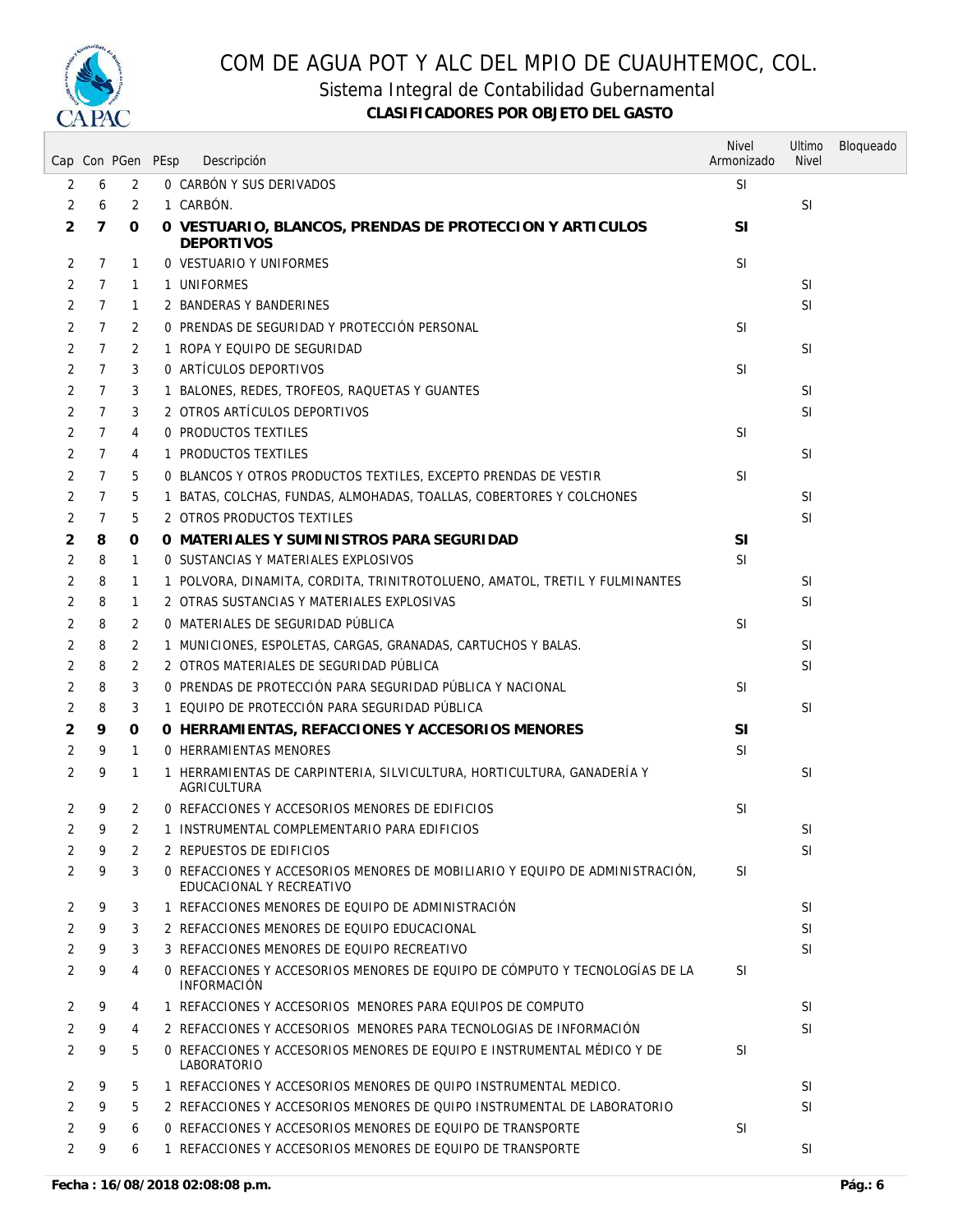

Sistema Integral de Contabilidad Gubernamental

|                |              |                      | Cap Con PGen PEsp<br>Descripción                                      | <b>Nivel</b><br>Armonizado | Ultimo<br><b>Nivel</b> | Bloqueado |
|----------------|--------------|----------------------|-----------------------------------------------------------------------|----------------------------|------------------------|-----------|
| 2              | 9            | $\overline{7}$       | 0 REFACCIONES Y ACCESORIOS MENORES DE EQUIPO DE DEFENSA Y SEGURIDAD   | <b>SI</b>                  |                        |           |
| 2              | 9            | 7                    | 1 REFACCIONES Y ACCESORIOS MENORES DE EQUIPO DE DEFENSA               |                            | SI                     |           |
| 2              | 9            | 7                    | 2 REFACCIONES Y ACCESORIOS MENORES DE EQUIPO DE SEGURIDAD             |                            | SI                     |           |
| 2              | 9            | 8                    | 0 REFACCIONES Y ACCESORIOS MENORES DE MAQUINARIA Y OTROS EQUIPOS      | <b>SI</b>                  |                        |           |
| 2              | 9            | 8                    | 1 REFACCIONES Y ACCESORIOS MENORES DE MAQUINARIA PESADA               |                            | SI                     |           |
| 2              | 9            | 8                    | 2 REFACCIONES Y ACCESORIOS MENORES DE MAQUINARIA AGRICOLA             |                            | <b>SI</b>              |           |
| 2              | 9            | 8                    | 3 REFACCIONES Y ACCESORIOS MENORES DE MAQUINARIA DE CONSTRUCCIÓN      |                            | <b>SI</b>              |           |
| 2              | 9            | 9                    | 0 REFACCIONES Y ACCESORIOS MENORES OTROS BIENES MUEBLES               | <b>SI</b>                  |                        |           |
| 2              | 9            | 9                    | 1 OTRAS REFACCIONES Y ACCESORIOS MENORES                              |                            | <b>SI</b>              |           |
| 3              | 0            | 0                    | 0 SERVICIOS GENERALES                                                 | SI                         |                        |           |
| 3              | 1            | 0                    | O SERVICIOS BÁSICOS                                                   | SI                         |                        |           |
| 3              | 1            | 1                    | O ENERGÍA ELÉCTRICA                                                   | <b>SI</b>                  |                        |           |
| 3              | 1            | 1                    | 1 ENERGIA ELÉCTRICA DE SISTEMA OPERATIVO                              |                            | SI                     |           |
| 3              | 1            | $\mathbf{1}$         | 2 ENERGÍA ELÉCTRICA DE ALUMBRADO PÚBLICO                              |                            | <b>SI</b>              |           |
| 3              | 1            | 2                    | 0 GAS                                                                 | <b>SI</b>                  |                        |           |
| 3              | 1            | 2                    | 1 GAS EXCLUYE AL USADO PARA TRANSPORTE                                |                            | SI                     |           |
| 3              | 1            | 3                    | 0 AGUA                                                                | <b>SI</b>                  |                        |           |
| 3              | 1            | 3                    | 1 CONSUMO DE AGUA POTABLE                                             |                            | SI                     |           |
| 3              | 1            | 3                    | 2 CONSUMO DE AGUA PARA RIEGO                                          |                            | SI                     |           |
| 3              | 1            | 4                    | 0 TELEFONÍA TRADICIONAL                                               | <b>SI</b>                  |                        |           |
| 3              | 1            | 4                    | 1 SERVICIO TELEFÓNICO CONVENCIONAL                                    |                            | <b>SI</b>              |           |
| 3              | $\mathbf{1}$ | 5                    | 0 TELEFONÍA CELULAR                                                   | <b>SI</b>                  |                        |           |
| 3              | 1            | 5                    | 1 SERVICIO DE TELEFONÍA CELULAR                                       |                            | SI                     |           |
| 3              | 1            | 6                    | O SERVICIOS DE TELECOMUNICACIONES Y SATELITES.                        | <b>SI</b>                  |                        |           |
| 3              | 1            | 6                    | 1 SERVICIOS DE TELECOMUNICACIONES Y SATELITES.                        |                            | SI                     |           |
| 3              | 1            | 7                    | 0 SERVICIOS DE ACCESO A INTERNET REDES Y PROCESAMIENTO DE INFORMACIÓN | <b>SI</b>                  |                        |           |
| 3              | 1            | $\overline{7}$       | 1 SERVICIOS DE INTERNET.                                              |                            | <b>SI</b>              |           |
| 3              | 1            | 7                    | 2 PROVISIÓN DE SERVICIOS ELECTRÓNICOS                                 |                            | SI                     |           |
| 3              | $\mathbf{1}$ | $\overline{7}$       | 3 DISEÑO DE PÁGINAS WEB Y CORREO.                                     |                            | SI                     |           |
| 3              | 1            | $\overline{7}$       | 4 RESPALDO DE INFORMACIÓN                                             |                            | SI                     |           |
| 3              | $\mathbf{1}$ | $\overline{7}$       | 5 MANEJO Y ADMINISTRACIÓN DE SERVIDORES                               |                            | <b>SI</b>              |           |
| $\mathfrak{Z}$ | $\mathbf{1}$ | 8                    | 0 SERVICIOS POSTALES Y TELEGRAFICOS                                   | SI                         |                        |           |
| 3              | 1            | 8                    | 1 SERVICIO POSTAL                                                     |                            | SI                     |           |
| 3              | 1            | 8                    | 2 SERVICIO TELEGRÁFICO                                                |                            | SI                     |           |
| 3              | $\mathbf{1}$ | 9                    | O SERVICIOS INTEGRALES Y OTROS SERVICIOS                              | SI                         |                        |           |
| 3              | 1            | 9                    | 1 SERVICIO DE TELECOMUNICACIONES                                      |                            | SI                     |           |
| 3              | $\mathbf{1}$ | 9                    | 2 SERVICIO DE TELEFONIA CELULAR                                       |                            | <b>SI</b>              |           |
| 3              | 1            | 9                    | 3 SERVICIOS DE RADIOCOMUNICACIÓN                                      |                            | <b>SI</b>              |           |
| 3              | 2            | 0                    | O SERVICIOS DE ARRENDAMIENTO                                          | <b>SI</b>                  |                        |           |
| 3              | 2            | $\mathbf{1}$         | 0 ARRENDAMIENTO DE TERRENOS                                           | SI                         |                        |           |
| 3              | 2            | 1                    | 1 ARRENDAMIENTO DE TERRENOS                                           |                            | <b>SI</b>              |           |
| 3              | 2            | 2                    | 0 ARRENDAMIENTO DE EDIFICIOS                                          | <b>SI</b>                  |                        |           |
| 3              | 2            | 2                    | 1 ARRENDAMIENTO DE EDIFICIOS PARA VIVIENDA                            |                            | SI                     |           |
| 3              | 2            | 2                    | 2 ARRENDAMIENTO DE SALONES PARA CONVENCIONES                          |                            | SI                     |           |
| 3              | 2            | $\mathbf{2}^{\circ}$ | 3 ARRENDAMIENTO DE EDIFICIOS PARA OFICINAS                            |                            | SI                     |           |
| 3              | 2            | 2                    | 4 ARRENDAMIENTO DE LOCALES COMERCIALES                                |                            | SI                     |           |
| 3              | 2            | 2                    | 5 ARRENDAMIENTO DE ESTADIOS, TEATROS, AUDITORIOS Y BODEGAS.           |                            | <b>SI</b>              |           |
|                |              |                      |                                                                       |                            |                        |           |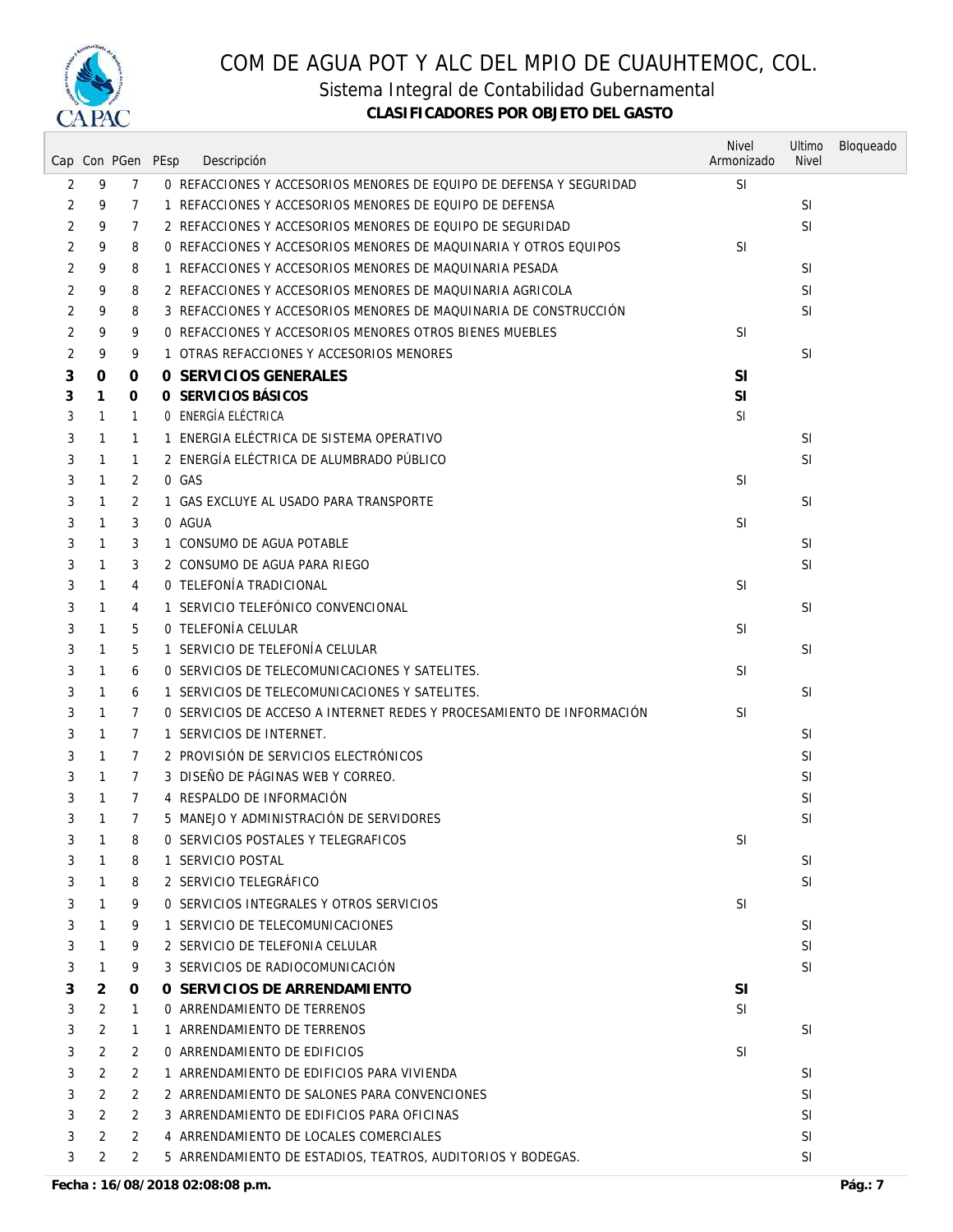

Sistema Integral de Contabilidad Gubernamental

|   |   | Cap Con PGen PEsp |                                                                                                       | <b>Nivel</b><br>Armonizado | Ultimo<br><b>Nivel</b> | Bloqueado |
|---|---|-------------------|-------------------------------------------------------------------------------------------------------|----------------------------|------------------------|-----------|
|   |   |                   | Descripción                                                                                           |                            |                        |           |
| 3 | 2 | 2                 | 6 OTROS ARRENDAMIENTOS                                                                                |                            | SI                     |           |
| 3 | 2 | 3                 | 0 ARRENDAMIENTO DE MOBILIARIO Y EQUIPO DE ADMINISTRACIÓN, EDUCACIONAL Y<br>RECREATIVO                 | <b>SI</b>                  |                        |           |
| 3 | 2 | 3                 | 1 ARRENDAMIENTO DE EQUIPO DE CÓMPUTO                                                                  |                            | <b>SI</b>              |           |
| 3 | 2 | 3                 | 2 ARRENDAMIENTO DE IMPRESORAS                                                                         |                            | SI                     |           |
| 3 | 2 | 3                 | 3 ARRENDAMIENTO DE FOTOCOPIADORAS                                                                     |                            | SI                     |           |
| 3 | 2 | 4                 | 0 ARRENDAMIENTO DE EQUIPO E INSTRUMENTAL MÉDICO Y DE LABORATORIO                                      | <b>SI</b>                  |                        |           |
| 3 | 2 | 4                 | 1 ARRENDAMIENTO DE EQUIPO E INSTRUMENTAL MÉDICO.                                                      |                            | <b>SI</b>              |           |
| 3 | 2 | 4                 | 2 ARRENDAMIENTO DE EQUIPO E INSTRUMENTAL DE LABORATORIO                                               |                            | SI.                    |           |
| 3 | 2 | 5                 | 0 ARRENDAMIENTO DE EQUIPO DE TRANSPORTE                                                               | <b>SI</b>                  |                        |           |
| 3 | 2 | 5                 | 1 ARRENDAMIENTO DE EQUIPO DE TRANSPORTE TERRESTRE                                                     |                            | SI                     |           |
| 3 | 2 | 5                 | 2 ARRENDAMIENTO DE EQUIPO DE TRANSPORTE AEREOESPACIAL                                                 |                            | <b>SI</b>              |           |
| 3 | 2 | 5                 | 3 ARRENDAMIENTO DE EQUIPO DE TRANSPORTE MARÍTIMO, LACUSTRE Y FLUVIAL                                  |                            | <b>SI</b>              |           |
| 3 | 2 | 6                 | 0 ARRENDAMIENTO DE MAQUINARIA, OTROS EQUIPOS Y HERRAMIENTAS                                           | <b>SI</b>                  |                        |           |
| 3 | 2 | 6                 | 1 ARRENDAMIENTO DE MAQUINARIA PARA LA CONSTRUCCIÓN                                                    |                            | <b>SI</b>              |           |
| 3 | 2 | 6                 | 2 ARRENDAMIENTO DE MAQUINARIA FORESTAL                                                                |                            | SI.                    |           |
| 3 | 2 | $\overline{7}$    | O ARRENDAMIENTO DE ACTIVOS INTANGIBLES                                                                | <b>SI</b>                  |                        |           |
| 3 | 2 | $\overline{7}$    | 1 ARRENDAMIENTO POR EL USO DE PATENTES                                                                |                            | <b>SI</b>              |           |
| 3 | 2 | $\overline{7}$    | 2 ARRENDAMIENTO POR EL USO DE MARCAS                                                                  |                            | SI                     |           |
| 3 | 2 | $\overline{7}$    | 3 REGALIAS POR DERECHOS DE AUTOR                                                                      |                            | SI                     |           |
| 3 | 2 | $7\overline{ }$   | 4 MEMBRESIAS                                                                                          |                            | <b>SI</b>              |           |
| 3 | 2 | 7                 | 5 LICENCIAS POR EL USO DE PROGRAMAS DE CÓMPUTO                                                        |                            | SI                     |           |
|   |   |                   |                                                                                                       |                            |                        |           |
| 3 | 2 | 8                 | 0 ARRENDAMIENTO FINANCIERO                                                                            | <b>SI</b>                  |                        |           |
| 3 | 2 | 8                 | 1 DERECHOS SOBRE BIENES DE ARRENDAMIENTO FINANCIERO                                                   |                            | SI                     |           |
| 3 | 2 | 9                 | 0 OTROS ARRENDAMIENTOS                                                                                | SI                         |                        |           |
| 3 | 2 | 9                 | 1 ARRENDAMIENTO DE MUEBLES PARA EVENTOS INCLUYE MANTELERÍA, LONAS Y CARPAS.                           |                            | SI                     |           |
| 3 | 2 | 9                 | 2 ARRENDAMIENTO DE INSTRUMENTOS MUSICALES                                                             |                            | <b>SI</b>              |           |
| 3 | 2 | 9                 | 3 ARRENDAMIENTO DE EQUIPO MÉDICO                                                                      |                            | <b>SI</b>              |           |
| 3 | 2 | 9                 | 4 ARRENDAMIENTO DE EQUIPO Y VEHÍCULO RECREATIVO Y DEPORTIVO                                           |                            | <b>SI</b>              |           |
| 3 | 3 | 0                 | 0 SERVICIOS PROFESIONALES, CIENTIFICOS, TECNICOS Y OTROS SERVICIOS                                    | <b>SI</b>                  |                        |           |
| 3 | 3 | $\mathbf{1}$      | O SERVICIOS LEGALES, DE CONTABILIDAD, AUDITORÍA Y RELACIONADOS                                        | SI                         |                        |           |
| 3 | 3 | $\mathbf{1}$      | 1 SERVICIOS LEGALES, NOTARIALES Y DE APOYO PARA TRÁMITES LEGALES.                                     |                            | SI                     |           |
| 3 | 3 | 1                 | 2 SERVICIOS DE CONTABILIDAD, AUDITORIA Y ASESORIA CONTABLE Y FISCAL.                                  |                            | SI                     |           |
| 3 | 3 | $\mathbf{1}$      | 3 OTROS SERVICIOS LEGALES Y CONTABLES                                                                 |                            | <b>SI</b>              |           |
| 3 | 3 | 2                 | O SERVICIOS DE DISEÑO, ARQUITECTURA, INGENIERÍA Y ACTIVIDADES RELACIONADAS                            | <b>SI</b>                  |                        |           |
| 3 | 3 | 2                 | 1 SERVICIOS DE DISEÑO DE ARQUITECTURA DE PAISAJE Y URBANISMO                                          |                            | SI                     |           |
| 3 | 3 | 2                 | 2 SERVICIO DE INGENIERIA CIVIL, MECÁNICA Y ELECTRÓNICA                                                |                            | <b>SI</b>              |           |
| 3 | 3 | 2                 | 3 SERVICIOS DE DIBUJO, INSPECCIÓN DE EDIFICIOS, LEVANTAMIENTO GEOFÍSICOS Y<br>LABORATORIO DE PRUEBAS. |                            | SI                     |           |
| 3 | 3 | 3                 | 0 SERVICIOS DE CONSULTORÍA ADMINISTRATIVA, PROCESOS, TÉCNICA Y EN TECNOLOGÍAS<br>DE LA INFORMACIÓN    | SI.                        |                        |           |
| 3 | 3 | 3                 | 1 SERVICIOS DE CONSULTORÍA ASESORIA Y MANTENIMIENTO DE SISTEMAS INFORMATICOS                          |                            | SI                     |           |
| 3 | 3 | 3                 | 2 ASESORIA EN INSTALACIÓN DE EQUIPOS Y REDES INFORMÁTICAS.                                            |                            | <b>SI</b>              |           |
| 3 | 3 | 3                 | 3 SERVICIOS DE INSTALACIÓN DE SOFT WARE                                                               |                            | SI                     |           |
| 3 | 3 | 3                 | 4 CONSULTORIA ADMINISTRATIVA                                                                          |                            | SI                     |           |
| 3 | 3 | 3                 | 5 CONSULTORIA CIENTÍFICA Y TÉCNICA                                                                    |                            | SI                     |           |
| 3 | 3 | 4                 | O SERVICIOS DE CAPACITACIÓN                                                                           | <b>SI</b>                  |                        |           |
| 3 | 3 | 4                 | 1 SERVICIOS DE PREPARACIÓN E IMPARTICIÓN DE CURSOS                                                    |                            | <b>SI</b>              |           |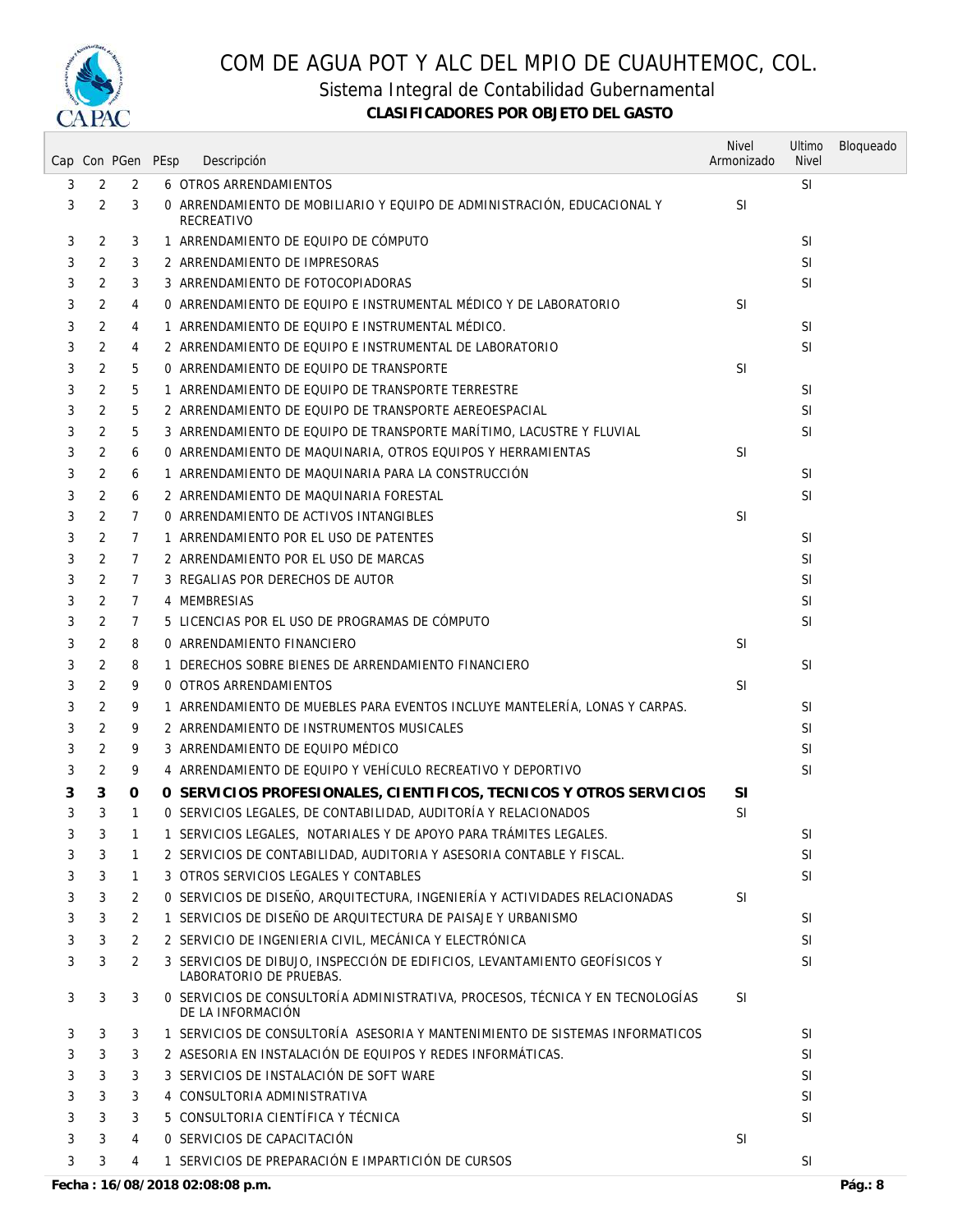

Sistema Integral de Contabilidad Gubernamental

|   |                | Cap Con PGen PEsp | Descripción                                                                                            | <b>Nivel</b><br>Armonizado | Ultimo<br><b>Nivel</b> | Bloqueado |
|---|----------------|-------------------|--------------------------------------------------------------------------------------------------------|----------------------------|------------------------|-----------|
| 3 | 3              | 5                 | O SERVICIOS DE INVESTIGACIÓN CIENTÍFICA Y DESARROLLO                                                   | <b>SI</b>                  |                        |           |
| 3 | 3              | 5                 | 1 SERVICIOS DE INVESTIGACIÓN CIENTÍFICA Y DESARROLLO EN CIENCIA FÍSICA                                 |                            | <b>SI</b>              |           |
| 3 | 3              | 5                 | 2 SERVICIOS DE INVESTIGACIÓN CIENTÍFICA Y DESARROLLO DE INGENIERIA QUIMICA,<br>OCEANOGRAFÍA Y GEOLOGÍA |                            | <b>SI</b>              |           |
| 3 | 3              | 5                 | 3 SERVICIOS DE INVESTIGACIÓN CIENTÍFICA Y DESARROLLO DE CIENCIAS SOCIALES Y<br>HUMANIDADES             |                            | <b>SI</b>              |           |
| 3 | 3              | 6                 | O SERVICIOS DE APOYO ADMINISTRATIVO, TRADUCCIÓN, FOTOCOPIADO E IMPRESIÓN                               | <b>SI</b>                  |                        |           |
| 3 | 3              | 6                 | 1 SERVICIOS DE APOYO ADMINISTRATIVO                                                                    |                            | <b>SI</b>              |           |
| 3 | 3              | 6                 | 2 SERVICIOS DE FOTOCOPIADO                                                                             |                            | <b>SI</b>              |           |
| 3 | 3              | 6                 | 3 SERVICIOS DE IMPRESIÓN                                                                               |                            | <b>SI</b>              |           |
| 3 | 3              | 7                 | O SERVICIOS DE PROTECCIÓN Y SEGURIDAD                                                                  | <b>SI</b>                  |                        |           |
| 3 | 3              | 7                 | 1 REALIZACIÓN DE PROGRAMAS DE SEGURIDAD PÚBLICA.                                                       |                            | <b>SI</b>              |           |
| 3 | 3              | 7                 | 2 CONTRATACIÓN DE PERSONAL TEMPORAL SEGÚN PROGRAMA DE SEGURIDAD PÚBLICA.                               |                            | <b>SI</b>              |           |
| 3 | 3              | 7                 | 3 MATERIALES CONSIDERADOS EN PROGRAMA DE SEGURIDAD PÚBLICA                                             |                            | <b>SI</b>              |           |
| 3 | 3              | 7                 | 4 SERVICIOS NECESARIOS CONSIDERADOS EN PROGRAMA DE SEGURIDAD PÚBLICA                                   |                            | <sup>SI</sup>          |           |
| 3 | 3              | 8                 | 0 SERVICIOS DE VIGILANCIA                                                                              | <b>SI</b>                  |                        |           |
| 3 | 3              | 8                 | 1 SERVICIOS DE MONITOREO DE PERSONAS                                                                   |                            | <b>SI</b>              |           |
| 3 | 3              | 9                 | O SERVICIOS PROFESIONALES, CIENTÍFICOS Y TÉCNICOS INTEGRALES                                           | <b>SI</b>                  |                        |           |
| 3 | 3              | 9                 | 1 SERVICIOS PROFESIONALES DE INVESTIGACIÓN DE MERCADOS                                                 |                            | <b>SI</b>              |           |
| 3 | 3              | 9                 | 2 SERVICIOS PROFESIONALES DE FOTOGRAFIA                                                                |                            | <b>SI</b>              |           |
| 3 | 3              | 9                 | 3 SERVICIOS PROFESIONALES DE TRADUCCIÓN                                                                |                            | <b>SI</b>              |           |
| 3 | 3              | 9                 | 4 SERVICIOS PROFESIONALES VETERNIARIOS                                                                 |                            | <b>SI</b>              |           |
| 3 | 3              | 9                 | 5 OTROS SERVICIOS PROFESIONALES                                                                        |                            | SI                     |           |
| 3 | 4              | 0                 | O SERVICIOS FINANCIEROS, BANCARIOS Y COMERCIALES                                                       | SI                         |                        |           |
| 3 | 4              | $\mathbf{1}$      | O SERVICIOS FINANCIEROS Y BANCARIOS                                                                    | <b>SI</b>                  |                        |           |
| 3 | 4              | $\mathbf{1}$      | 1 COMISIONES BANCARIAS                                                                                 |                            | <sup>SI</sup>          |           |
| 3 | 4              | $\mathbf{1}$      | 2 INTERESES BANCARIOS                                                                                  |                            | <b>SI</b>              |           |
| 3 | 4              | $\mathbf{1}$      | 3 DESCUENTOS                                                                                           |                            | <b>SI</b>              |           |
| 3 | 4              | 1                 | 4 GASTOS DE AVALÚOS DE BIENES MUEBLES E INMUEBLES                                                      |                            | <b>SI</b>              |           |
| 3 | 4              | 2                 | O SERVICIOS DE COBRANZA, INVESTIGACIÓN CREDITICIA Y SIMILAR                                            | <b>SI</b>                  |                        |           |
| 3 | 4              | 2                 | 1 SERVICIOS DE COBRANZA                                                                                |                            | <b>SI</b>              |           |
| 3 | 4              | 2                 | 2 SERVICIOS DE INVESTIGACIÓN CREDITICIA Y SIMILAR                                                      |                            | <b>SI</b>              |           |
| 3 | 4              | 3                 | O SERVICIOS DE RECAUDACIÓN, TRASLADO Y CUSTODIA DE VALORES                                             | SI                         |                        |           |
| 3 | 4              | 3                 | 1 SERVICIOS FINANCIEROS POR GUARDA, TRASLADO Y CUSTODIA DE VALORES                                     |                            | <b>SI</b>              |           |
| 3 | 4              | 4                 | O SEGUROS DE RESPONSABILIDAD PATRIMONIAL Y FIANZAS                                                     | <b>SI</b>                  |                        |           |
| 3 | 4              | 4                 | 1 PRIMAS DE SEGURO DE RESPONSABILIDAD PATRIMONIAL DEL ESTADO                                           |                            | <b>SI</b>              |           |
| 3 | 4              | 5                 | 0 SEGURO DE BIENES PATRIMONIALES                                                                       | <b>SI</b>                  |                        |           |
| 3 | 4              | 5                 | 1 PRIMAS DE SEGUROS CONTRA ROBOS, INCENDIOS Y DEMAS RIESGOS Y CONTINGENCIAS.                           |                            | <b>SI</b>              |           |
| 3 | 4              | 6                 | O ALMACENAJE, ENVASE Y EMBALAJE                                                                        | <b>SI</b>                  |                        |           |
| 3 | 4              | 6                 | 1 ALMACENAJE                                                                                           |                            | <b>SI</b>              |           |
| 3 | 4              | 6                 | 2 ENVASE Y EMBALAJE                                                                                    |                            | <b>SI</b>              |           |
| 3 | 4              | $\overline{7}$    | 0 FLETES Y MANIOBRAS                                                                                   | <b>SI</b>                  |                        |           |
| 3 | 4              | $\overline{7}$    | 1 TRASLADO, MANIOBRAS, EMBARQUE Y DESEMBARQUE                                                          |                            | <b>SI</b>              |           |
| 3 | 4              | 8                 | 0 COMISIONES POR VENTAS                                                                                | <b>SI</b>                  |                        |           |
| 3 | $\overline{4}$ | 8                 | 1 COMISIONES POR VENTAS                                                                                |                            | <b>SI</b>              |           |
| 3 | 4              | 9                 | O SERVICIOS FINANCIEROS, BANCARIOS Y COMERCIALES INTEGRALES                                            | SI                         |                        |           |
| 3 | 4              | 9                 | 1 CASETAS TELEFÓNICAS                                                                                  |                            | <b>SI</b>              |           |
|   |                |                   |                                                                                                        |                            |                        |           |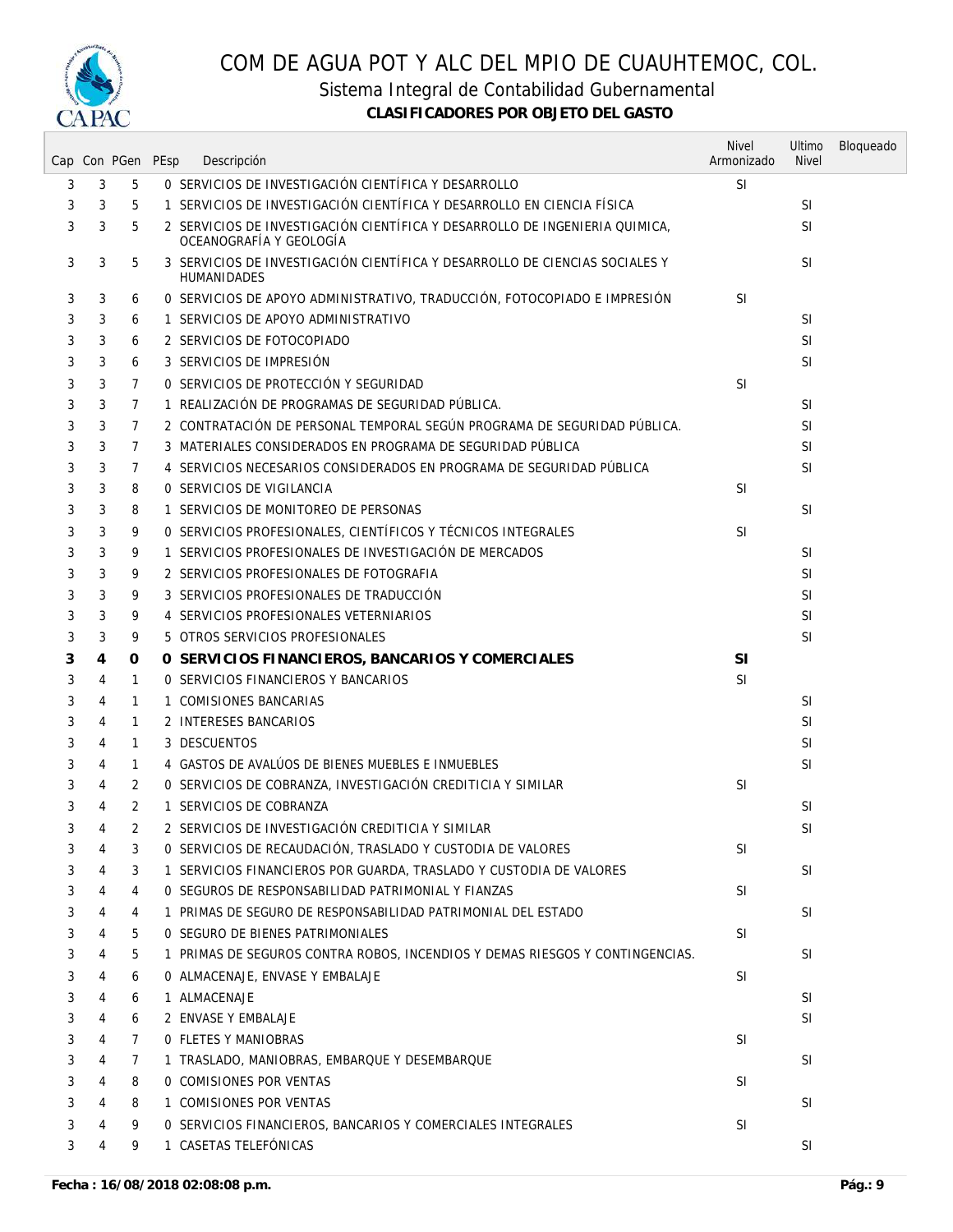

Sistema Integral de Contabilidad Gubernamental

|   |   | Cap Con PGen PEsp | Descripción                                                                                                             | <b>Nivel</b><br>Armonizado | Ultimo<br><b>Nivel</b> | Bloqueado |
|---|---|-------------------|-------------------------------------------------------------------------------------------------------------------------|----------------------------|------------------------|-----------|
| 3 | 4 | 9                 | 2 PROMOCIÓN DE BIENES Y SERVICIOS POR TELÉFONO                                                                          |                            | <b>SI</b>              |           |
| 3 | 4 | 9                 | 3 RECEPCIÓN DE LLAMADAS TELEFÓNICAS EN NOMBRE DE LOS CLIENTES                                                           |                            | SI                     |           |
| 3 | 5 | 0                 | O SERVICIOS DE INSTALACION, REPARACION, MANTENIMIENTO Y<br><b>CONSERVACION</b>                                          | <b>SI</b>                  |                        |           |
| 3 | 5 | $\mathbf{1}$      | O CONSERVACIÓN Y MANTENIMIENTO MENOR DE INMUEBLES                                                                       | <b>SI</b>                  |                        |           |
| 3 | 5 | $\mathbf{1}$      | 1 CONSERVACIÓN Y MANTENIMIENTO MENOR DE EDIFICIOS                                                                       |                            | <b>SI</b>              |           |
| 3 | 5 | 1                 | 2 CONSERVACIÓN Y MANTENIMIENTO MENOR DE TERRENOS O PREDIOS                                                              |                            | <b>SI</b>              |           |
| 3 | 5 | 1                 | 3 CONSERVACIÓN Y MANTENIMIENTO MENOR DE ÁREAS VERDES                                                                    |                            | <b>SI</b>              |           |
| 3 | 5 | 2                 | O INSTALACIÓN, REPARACIÓN Y MANTENIMIENTO DE MOBILIARIO Y EQUIPO DE<br>ADMINISTRACIÓN, EDUCACIONAL Y RECREATIVO         | <b>SI</b>                  |                        |           |
| 3 | 5 | 2                 | 1 MANTENIMIENTO DE MOBILIARIO Y EQUIPO DE ADMINISTRACIÓN INCLUYE SEGURO                                                 |                            | <b>SI</b>              |           |
| 3 | 5 | 3                 | O INSTALACIÓN, REPARACIÓN Y MANTENIMIENTO DE EQUIPO DE CÓMPUTO Y TECNOLOGÍA<br>DE LA INFORMACIÓN                        | SI                         |                        |           |
| 3 | 5 | 3                 | 1 INSTALACIÓN, REPARACIÓN Y MANTENIMIENTO DE EQUIPOS DE CÓMPUTO INCLUYE<br>PÓLIZA DE SEGURO                             |                            | <b>SI</b>              |           |
| 3 | 5 | 4                 | O INSTALACIÓN, REPARACIÓN Y MANTENIMIENTO DE EQUIPO E INSTRUMENTAL MÉDICO Y<br>DE LABORATORIO                           | <b>SI</b>                  |                        |           |
| 3 | 5 | 4                 | 1 MANTENIMIENTO DE INSTRUMENMTAL MÉDICO                                                                                 |                            | <b>SI</b>              |           |
| 3 | 5 | 5                 | O REPARACIÓN Y MANTENIMIENTO DE EQUIPO DE TRANSPORTE                                                                    | <b>SI</b>                  |                        |           |
| 3 | 5 | 5                 | 1 MANTENIMIENTO DE EQUIPO DE TRANSPORTE TERRESTRE                                                                       |                            | <b>SI</b>              |           |
| 3 | 5 | 5                 | 2 MANTENIMIENTO DE EOUIPO DE TRANSPORTE FLUVIAL                                                                         |                            | <b>SI</b>              |           |
| 3 | 5 | 6                 | O REPARACIÓN Y MANTENIMIENTO DE EQUIPO DE DEFENSA Y SEGURIDAD                                                           | <b>SI</b>                  |                        |           |
| 3 | 5 | 6                 | 1 REPARACIÓN Y MANTENIMIENTO DE EQUIPO DE DEFENSA Y SEGURIDAD                                                           |                            | <b>SI</b>              |           |
| 3 | 5 | 7                 | O INSTALACIÓN, REPARACIÓN Y MANTENIMIENTO DE MAQUINARIA, OTROS EQUIPOS Y<br><b>HERRAMIENTA</b>                          | <b>SI</b>                  |                        |           |
| 3 | 5 | 7                 | 1 REPARACIÓN Y MANTENIMIENTO DE MAQUINARIA (POZOS)                                                                      |                            | <b>SI</b>              |           |
| 3 | 5 | 7                 | 2 REPARACIÓN Y MANTENIMIENTO DE VEHÍCULOS                                                                               |                            | <b>SI</b>              | <b>SI</b> |
| 3 | 5 | 8                 | O SERVICIOS DE LIMPIEZA Y MANEJO DE DESECHOS                                                                            | <b>SI</b>                  |                        |           |
| 3 | 5 | 8                 | 1 SERVICIOS DE LAVANDERIA Y LIMPIEZA EN LOS BIENES MUEBLES E INMUEBLES                                                  |                            | <b>SI</b>              |           |
| 3 | 5 | 8                 | 2 SERVICIOS DE DESINFECCIÓN E HIGIENE EN LOS BIENES MUEBLES E INMUEBLES                                                 |                            | <b>SI</b>              |           |
| 3 | 5 | 8                 | 3 SERVICIOS DE RECOLECCIÓN Y MANEJO DE DESECHOS                                                                         |                            | <b>SI</b>              |           |
| 3 | 5 | 8                 | 4 OPERACIÓN DE SITIOS PARA CONFINAMIENTO                                                                                |                            | SI                     |           |
| 3 | 5 | 8                 | 5 RECUPERACIÓN Y CLASIFICACIÓN DE MATERIAL RECICLABLE                                                                   |                            | <b>SI</b>              |           |
| 3 | 5 | 8                 | 6 REHABILITACIÓN Y LIMPIEZA DE ÁREAS CONTAMINADAS                                                                       |                            | <b>SI</b>              |           |
| 3 |   | 9                 | O SERVICIOS DE JARDINERÍA Y FUMIGACIÓN                                                                                  | SI                         |                        |           |
| 3 | 5 | 9                 | 1 CONTROL Y EXTERMINACIÓN DE PLAGAS                                                                                     |                            | <b>SI</b>              |           |
| 3 | 5 | 9                 | 2 INSTALACIÓN Y MANATENIMIENTO DE ÁREAS VERDES                                                                          |                            | <b>SI</b>              |           |
| 3 | 6 | 0                 | O SERVICIOS DE COMUNICACION SOCIAL Y PUBLICIDAD                                                                         | <b>SI</b>                  |                        |           |
| 3 | 6 | $\mathbf{1}$      | 0 DIFUSIÓN POR RADIO, TELEVISIÓN Y OTROS MEDIOS DE MENSAJES SOBRE PROGRAMAS Y<br>ACTIVIDADES GUBERNAMENTALES            | <b>SI</b>                  |                        |           |
| 3 | 6 | 1                 | 1 PUBLICACIÓN Y DIFUSIÓN MASIVA POR TV DEL QUEHACER GUBERNAMENTAL                                                       |                            | <b>SI</b>              |           |
| 3 | 6 | $\mathbf{1}$      | 2 PUBLICACIÓN Y DIFUSIÓN MASIVA POR RADIO DEL OUEHACER GUBERNAMENTAL                                                    |                            | <b>SI</b>              |           |
| 3 | 6 | $\mathbf{1}$      | 3 PUBLICACIÓN Y DIFUSIÓN MASIVA POR PRENSA DEL OUEHACER GUBERNAMENTAL                                                   |                            | <b>SI</b>              |           |
| 3 | 6 | 1                 | 4 PUBLICACIÓN Y DIFUSIÓN MASIVA POR ESPECTACULARES DEL QUEHACER<br><b>GUBERNAMENTAL</b>                                 |                            | <sup>SI</sup>          |           |
| 3 | 6 | 1                 | 5 PUBLICACIÓN Y DIFUSIÓN MASIVA POR TRIPTICOS DEL QUEHACER GUBERNAMENTAL                                                |                            | <b>SI</b>              |           |
| 3 | 6 | 2                 | 0 DIFUSIÓN POR RADIO, TELEVISIÓN Y OTROS MEDIOS DE MENSAJES COMERCIALES PARA<br>PROMOVER LA VENTA DE BIENES O SERVICIOS | <b>SI</b>                  |                        |           |
| 3 | 6 | 2                 | 1 PUBLICIDAD Y DIFUSIÓN MASIVA POR TV PARA COMERCILIZAR PRODUCTOS                                                       |                            | <b>SI</b>              |           |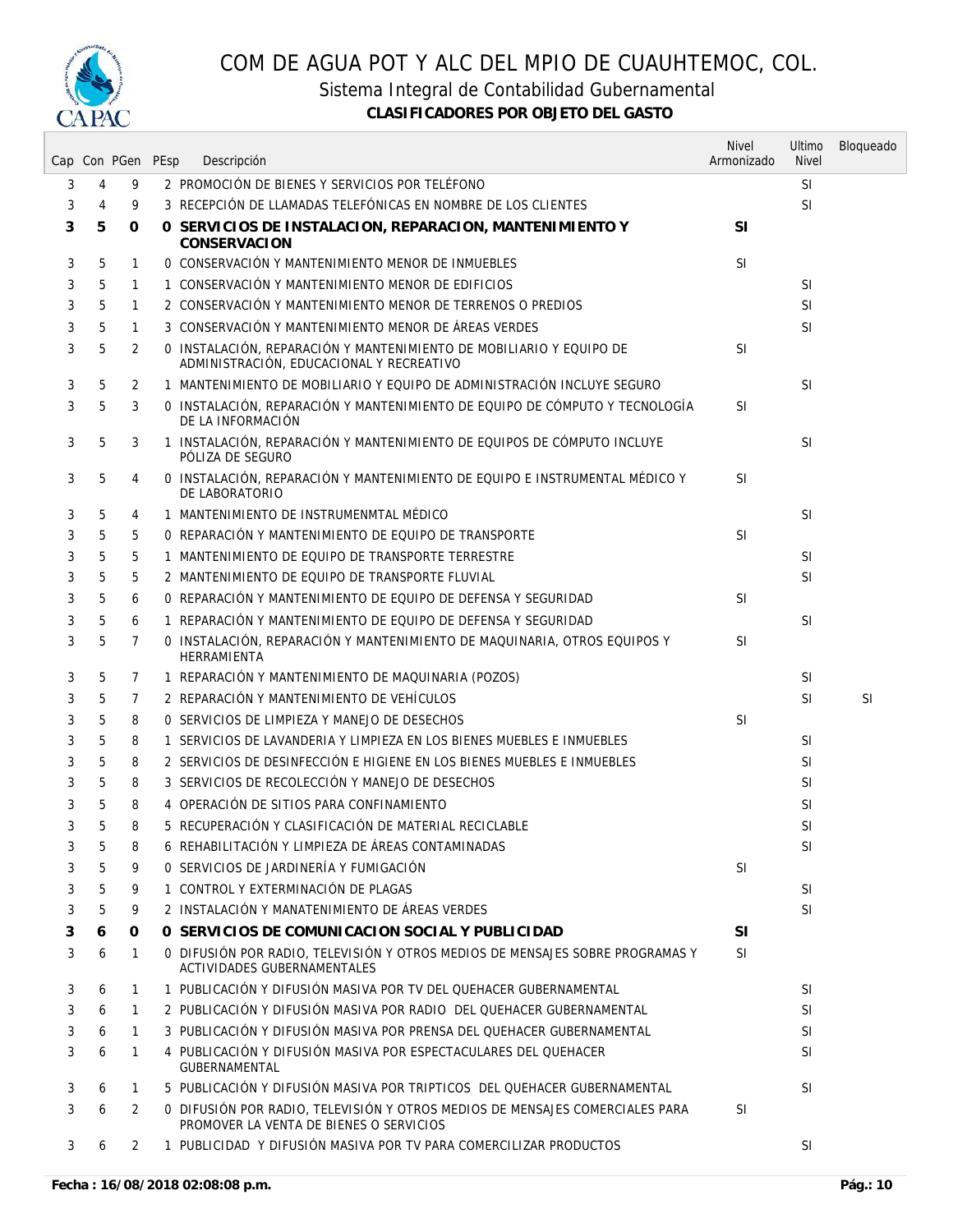

Sistema Integral de Contabilidad Gubernamental

|   |                |                | Cap Con PGen PEsp | Descripción                                                                                              | <b>Nivel</b><br>Armonizado | Ultimo<br><b>Nivel</b> | Bloqueado |
|---|----------------|----------------|-------------------|----------------------------------------------------------------------------------------------------------|----------------------------|------------------------|-----------|
| 3 | 6              | 2              |                   | 2 PUBLICIDAD Y DIFUSIÓN MASIVA POR RADIO PARA COMERCIALIZAR SUS PRODUCTOS                                |                            | <b>SI</b>              |           |
| 3 | 6              | 2              |                   | 3 PUBLICIDAD Y DIFUSIÓN MASIVA POR PRENSA PARA COMERCIALIZAR SUS PRODUCTOS                               |                            | <b>SI</b>              |           |
| 3 | 6              | 2              |                   | 4 PUBLICACIDAD Y DIFUSIÓN MASIVA POR ESPECTACULARES PARA COMERCIALIZAR SUS<br><b>PRODUCTOS</b>           |                            | <b>SI</b>              |           |
| 3 | 6              | $\overline{2}$ |                   | 5 PUBLICIDAD Y DIFUSIÓN MASIVA POR TRIPTICOS PARA COMERCIALIZAR SUS PRODUCTOS                            |                            | <b>SI</b>              |           |
| 3 | 6              | 3              |                   | 0 SERVICIOS DE CREATIVIDAD, PREPRODUCCIÓN Y PRODUCCIÓN DE PUBLICIDAD, EXCEPTO<br><b>INTERNET</b>         | <sup>SI</sup>              |                        |           |
| 3 | 6              | 3              |                   | 1 SERVICIOS DE DISEÑO Y CONCEPTUALIZACIÓN DE CAMPAÑAS DE COMUNICACIÓN                                    |                            | <b>SI</b>              |           |
| 3 | 6              | 4              |                   | 0 SERVICIOS DE REVELADO DE FOTOGRAFÍAS                                                                   | <b>SI</b>                  |                        |           |
| 3 | 6              | 4              |                   | 1 SERVICIOS DE REVELADO E IMPRESIÓN DE FOTOGRAFÍAS                                                       |                            | <b>SI</b>              |           |
| 3 | 6              | 5              |                   | O SERVICIOS DE LA INDUSTRIA FÍLMICA, DEL SONIDO Y DEL VIDEO                                              | <b>SI</b>                  |                        |           |
| 3 | 6              | 5              |                   | 1 SERVICIOS DE POST-PRODUCCIÓN                                                                           |                            | <b>SI</b>              |           |
| 3 | 6              | 5              |                   | 2 OTROS SERVICIOS PARA LA INDUSTRIA FILMICA Y VIDEO.                                                     |                            | <b>SI</b>              |           |
| 3 | 6              | 6              |                   | O SERVICIO DE CREACIÓN Y DIFUSIÓN DE CONTENIDO EXCLUSIVAMENTE A TRAVÉS DE<br><b>INTERNET</b>             | <b>SI</b>                  |                        |           |
| 3 | 6              | 6              |                   | 1 SERVICIOS DE DIFUSIÓN Y TRANSMISIÓN A TRAVÉS DE INTERNET.                                              |                            | <b>SI</b>              |           |
| 3 | 6              | 9              |                   | O OTROS SERVICIOS DE INFORMACIÓN                                                                         | <b>SI</b>                  |                        |           |
| 3 | 6              | 9              |                   | 1 SERVICIOS DE MONITOREO DE INFORMACIÓN EN MEDIOS MASIVOS DE COMUNICACIÓN                                |                            | <b>SI</b>              |           |
| 3 | 7              | 0              |                   | O SERVICIOS DE TRASLADO Y VIATICOS                                                                       | <b>SI</b>                  |                        |           |
| 3 | 7              | 1              |                   | O PASAJES AÉREOS                                                                                         | <b>SI</b>                  |                        |           |
| 3 | 7              | $\mathbf{1}$   |                   | 1 PASAJE AÉREO                                                                                           |                            | <b>SI</b>              |           |
| 3 | 7              | 2              |                   | <b>0 PASAJES TERRESTRES</b>                                                                              | <sup>SI</sup>              |                        |           |
| 3 | 7              | 2              |                   | 1 PASAJES TERRESTRES                                                                                     |                            | <b>SI</b>              |           |
| 3 | 7              | 2              |                   | 2 CASETAS                                                                                                |                            | <b>SI</b>              |           |
| 3 | 7              | 3              |                   | O PASAJES MARÍTIMOS, LACUSTRES Y FLUVIALES                                                               | <b>SI</b>                  |                        |           |
| 3 | 7              | 3              |                   | 1 PASAJES MARÍTIMOS, LACUSTRES Y FLUVIALES                                                               |                            | <b>SI</b>              |           |
| 3 | 7              | 4              |                   | 0 AUTOTRANSPORTE                                                                                         | <b>SI</b>                  |                        |           |
| 3 | 7              | 4              |                   | 1 FLETES Y TRANSPORTES                                                                                   |                            | <b>SI</b>              |           |
| 3 | 7              | 5              |                   | O VIÁTICOS EN EL PAÍS                                                                                    | <b>SI</b>                  |                        |           |
| 3 | 7              | 5              |                   | 1 GASTOS DE ALIMENTACCIÓN EN VIÁTICOS                                                                    |                            | <b>SI</b>              |           |
| 3 | 7              | 5              |                   | 2 GASTOS DE HOSPEDAJE EN VIÁTICOS                                                                        |                            | <b>SI</b>              |           |
| 3 | 7              | 5              |                   | 3 ARRENDAMIENTO DE VEHÍCULOS EN GASTOS DE VIÁTICOS                                                       |                            | SI                     |           |
| 3 | 7              | 6              |                   | O VIÁTICOS EN EL EXTRANJERO                                                                              | SI                         |                        |           |
| 3 | 7              | 6              |                   | 1 GASTOS DE ALIMENTACIÓN EN VIÁTICOS EN EL EXTRANJERO                                                    |                            | <b>SI</b>              |           |
| 3 | $\overline{7}$ | 6              |                   | 2 GASTOS DE HOSPEDAJE EN VIÁTICOS EN EL EXTRANJERO                                                       |                            | <b>SI</b>              |           |
| 3 | 7              | 6              |                   | 3 ARRENDAMIENTO DE VEHÍCULOS EN GASTOS DE VIÁTICOS EN EL EXTRANJERO                                      |                            | <b>SI</b>              |           |
| 3 | 7              | 7              |                   | O GASTOS DE INSTALACIÓN Y TRASLADO DE MENAJE                                                             | <b>SI</b>                  |                        |           |
| 3 | 7              | 7              |                   | 1 GASTOS POR TRASLADO DE MENAJE DE DIPLOMÁTICOS CUANDO REQUIERA SU<br>PERMANENCIA FUERA DE SU RESIDENCIA |                            | <b>SI</b>              |           |
| 3 | 7              | 8              |                   | O SERVICIOS INTEGRALES DE TRASLADO Y VIÁTICOS                                                            | <b>SI</b>                  |                        |           |
| 3 | 7              | 8              |                   | 1 OTROS SERVICIOS INTEGRALES DE TRASLADO Y VIÁTICOS                                                      |                            | SI                     |           |
| 3 | 7              | 9              |                   | O OTROS SERVICIOS DE TRASLADO Y HOSPEDAJE                                                                | <b>SI</b>                  |                        |           |
| 3 | 7              | 9              |                   | 1 PENSIONES DE ESTACIONAMIENTO                                                                           |                            | <b>SI</b>              |           |
| 3 | 8              | 0              |                   | O SERVICIOS OFICIALES                                                                                    | <b>SI</b>                  |                        |           |
| 3 | 8              | $\mathbf{1}$   |                   | 0 GASTOS DE CEREMONIAL                                                                                   | SI.                        |                        |           |
| 3 | 8              | 1              |                   | 1 GASTOS DE CEREMONIAL POR ORGANIZACIÓN Y EJECUCIÓN DE RECEPCIONES DE INT. E<br>CUERPO DIPLOMÁTICO       |                            | <b>SI</b>              |           |
| 3 | 8              | 2              |                   | 0 GASTOS DE ORDEN SOCIAL Y CULTURAL                                                                      | <b>SI</b>                  |                        |           |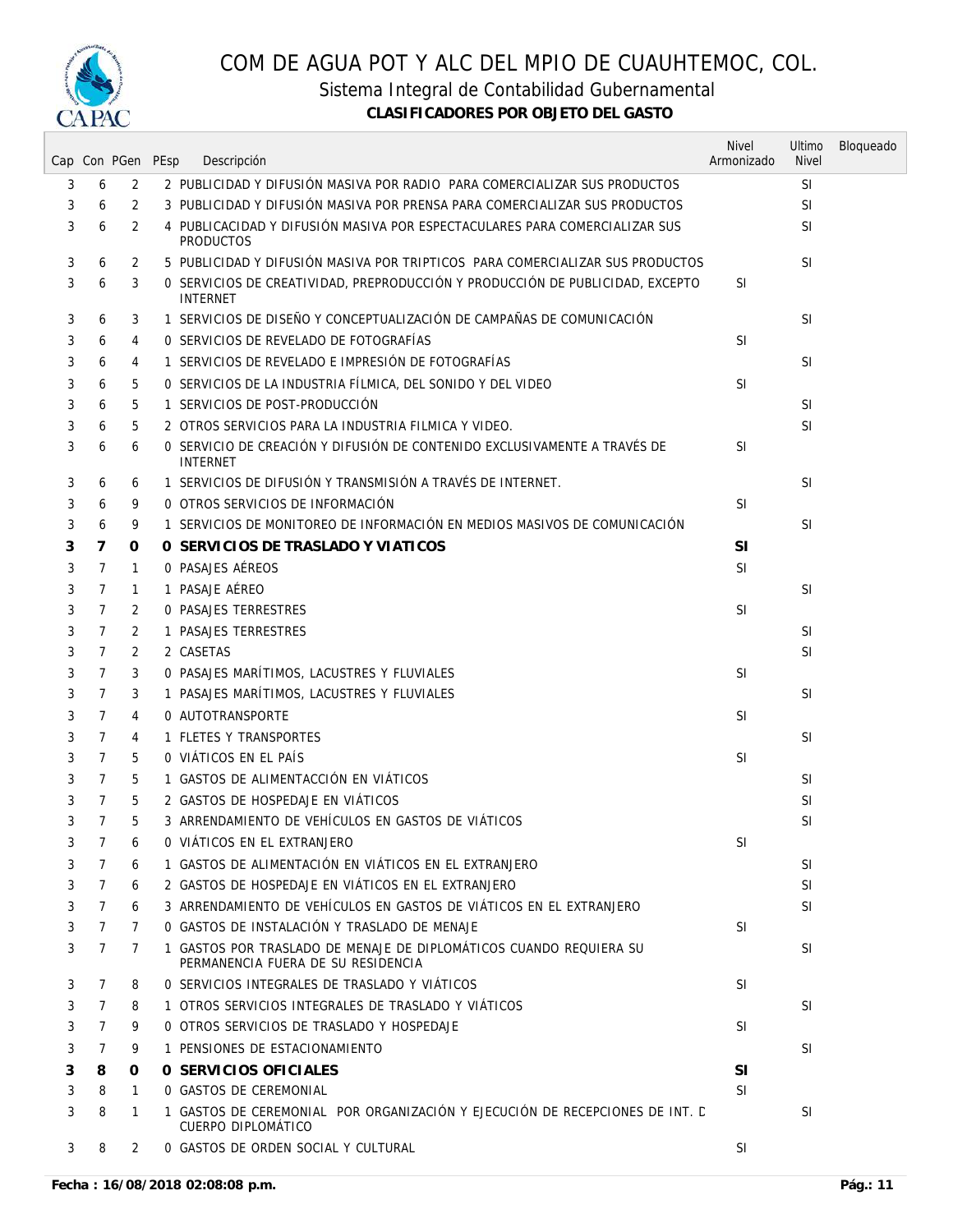

Sistema Integral de Contabilidad Gubernamental

|   |              |              | Cap Con PGen PEsp | Descripción                                                                                      | <b>Nivel</b><br>Armonizado | Ultimo<br><b>Nivel</b> | Bloqueado |
|---|--------------|--------------|-------------------|--------------------------------------------------------------------------------------------------|----------------------------|------------------------|-----------|
| 3 | 8            | 2            |                   | 1 GASTOS POR CELEBRACIÓN DE ACTOS CONMEMORATIVOS                                                 |                            | <b>SI</b>              |           |
| 3 | 8            | 2            |                   | 2 GASTOS POR CELEBRACIÓN DE ACTOS DE ORDEN SOCIAL                                                |                            | SI                     |           |
| 3 | 8            | 2            |                   | 3 GASTOS POR CELEBRACIÓN DE ACTOS DE ORDEN CULTURAL                                              |                            | <b>SI</b>              |           |
| 3 | 8            | 3            |                   | 0 CONGRESOS Y CONVENCIONES                                                                       | <b>SI</b>                  |                        |           |
| 3 | 8            | 3            |                   | 1 CELEBRACIÓN DE CONGRESOS, CONVENCIONES, SEMINARIOS, SIMPOSIOS Y OTROS                          |                            | <b>SI</b>              |           |
| 3 | 8            | 4            |                   | 0 EXPOSICIONES                                                                                   | SI                         |                        |           |
| 3 | 8            | 4            |                   | 1 INSTALACIÓN Y SOSTENIMIENTO DE EXPOSICIONES                                                    |                            | <b>SI</b>              |           |
| 3 | 8            | 5            |                   | O GASTOS DE REPRESENTACIÓN                                                                       | <b>SI</b>                  |                        |           |
| 3 | 8            | 5            |                   | 1 GASTOS AUTORIZADOS A PERSONAL DE MANDOS MEDIOS Y SUPERIORES POR ACT.<br><b>INSTITUCIONALES</b> |                            | <b>SI</b>              |           |
| 3 | 8            | 5            |                   | 2 ATENCION A VISITANTES DISTINGUIDOS                                                             |                            | <b>SI</b>              |           |
| 3 | 9            | 0            |                   | O OTROS SERVICIOS GENERALES                                                                      | <b>SI</b>                  |                        |           |
| 3 | 9            | 1            |                   | 0 SERVICIOS FUNERARIOS Y DE CEMENTERIOS                                                          | SI                         |                        |           |
| 3 | 9            | 1            |                   | 1 PAGOS DE DEFUNCIÓN Y GASTOS A FAMILIARES DE SERVIDORES PÚBLICOS                                |                            | <b>SI</b>              |           |
| 3 | 9            | 2            |                   | 0 IMPUESTOS Y DERECHOS                                                                           | <b>SI</b>                  |                        |           |
| 3 | 9            | 2            |                   | 1 GASTOS DE ESCRITURACIÓN                                                                        |                            | <b>SI</b>              |           |
| 3 | 9            | 2            |                   | 2 LEGALIZACIÓN DE EXHORTOS NOTARIALES                                                            |                            | <b>SI</b>              |           |
| 3 | 9            | 2            |                   | 3 TENENCIA Y CANJE DE PLACAS DE VEHÍCULOS OFICIALES                                              |                            | SI                     |           |
| 3 | 9            | 2            |                   | 4 DILIGENCIAS JUDICIALES                                                                         |                            | SI                     |           |
| 3 | 9            | 2            |                   | 5 CERTIFICACIONES Y DEMÁS IMPUESTOS Y DERECHOS                                                   |                            | <b>SI</b>              |           |
| 3 | 9            | 2            |                   | 6 DERECHO DE USO                                                                                 |                            | <b>SI</b>              |           |
| 3 | 9            | 3            |                   | O IMPUESTOS Y DERECHOS DE IMPORTACIÓN                                                            | <b>SI</b>                  |                        |           |
| 3 | 9            | 3            |                   | 1 IMPUESTOS Y DERECHOS DE IMPORTACIÓN                                                            |                            | <b>SI</b>              |           |
| 3 | 9            | 4            |                   | O SENTENCIAS Y RESOLUCIONES POR AUTORIDAD COMPETENTE                                             | SI                         |                        |           |
| 3 | 9            | 4            | 1                 | OBLIGACIONES O INDEMNIZACIONES DERIVADAS DE RESOLUCIONES DE AUTORIDADES<br><b>COMPETENTES</b>    |                            | <b>SI</b>              |           |
| 3 | 9            | 5            |                   | 0 PENAS, MULTAS, ACCESORIOS Y ACTUALIZACIONES                                                    | <b>SI</b>                  |                        |           |
| 3 | 9            | 5            |                   | 1 MULTAS POR PASIVOS FISCALES                                                                    |                            | <b>SI</b>              |           |
| 3 | 9            | 5            |                   | 2 ACTUALIZACIONES FISCALES                                                                       |                            | <b>SI</b>              |           |
| 3 | 9            | 5            |                   | 3 INTERESES POR PAGO DE PASIVOS FISCALES                                                         |                            | SI                     |           |
| 3 | 9            | 5            |                   | 4 ACCESORIOS POR PASIVOS FISCALES                                                                |                            | SI                     |           |
| 3 | 9            | 6            |                   | 0 OTROS GASTOS POR RESPONSABILIDADES                                                             | <b>SI</b>                  |                        |           |
| 3 | 9            | 6            |                   | 1 EROGACIONES QUE DERIVEN DEL ROBO EXTRAVÍO DE RECURSOS PÚBLICOS NO<br>RECUPERABLES.             |                            | <b>SI</b>              |           |
| 3 | 9            | 6            |                   | 2 EROGACIONES QUE DERIVEN DE LA RESPONSABILIDAD CIVIL                                            |                            | <b>SI</b>              |           |
| 3 | 9            | 7            |                   | O UTILIDADES                                                                                     | SI.                        | <b>SI</b>              |           |
| 3 | 9            | 8            |                   | 0 IMPUESTO SOBRE NÓMINAS Y OTRAS OUE SE DERIVEN DE RELACIÓN LABORAL                              | <b>SI</b>                  |                        |           |
| 3 | 9            | 8            |                   | 1 IMPUESTO SOBRE NÓMINAS                                                                         |                            | SI                     |           |
| 3 | 9            | 9            |                   | 0 OTROS SERVICIOS GENERALES                                                                      | <b>SI</b>                  |                        |           |
| 3 | 9            | 9            |                   | 1 OTROS SERVICIOS GENERALES                                                                      |                            | SI                     |           |
| 3 | 9            | 9            |                   | 2 OTROS GASTOS VARIOS                                                                            |                            | <b>SI</b>              |           |
| 4 | 0            | 0            |                   | 0 TRANSFERENCIAS, ASIGNACIONES, SUBSIDIOS Y OTRAS AYUDAS                                         | SI                         |                        |           |
| 4 | 1            | 0            |                   | O TRANSFERENCIAS INTERNAS Y ASIGNACIONES AL SECTOR PÚBLICO                                       | <b>SI</b>                  |                        |           |
| 4 | $\mathbf{1}$ | $\mathbf{1}$ |                   | O ASIGNACIONES PRESUPUESTARIAS AL PODER EJECUTIVO                                                | SI                         | SI                     |           |
| 4 | 1            | 2            |                   | O ASIGNACIONES PRESUPUESTARIAS AL PODER LEGISLATIVO                                              | SI                         | <b>SI</b>              |           |
| 4 | 1            | 3            |                   | O ASIGNACIONES PRESUPUESTARIAS AL PODER JUDICIAL                                                 | SI                         | SI                     |           |
| 4 | 1            | 4            |                   | O ASIGNACIONES PRESUPUESTARIAS A ÓRGANOS AUTÓNOMOS                                               | SI                         | <b>SI</b>              |           |
| 4 | 1            | 5            |                   | 0 TRANSFERENCIAS INTERNAS OTORGADAS A ENTIDADES PARAESTATALES NO                                 | SI                         | SI                     |           |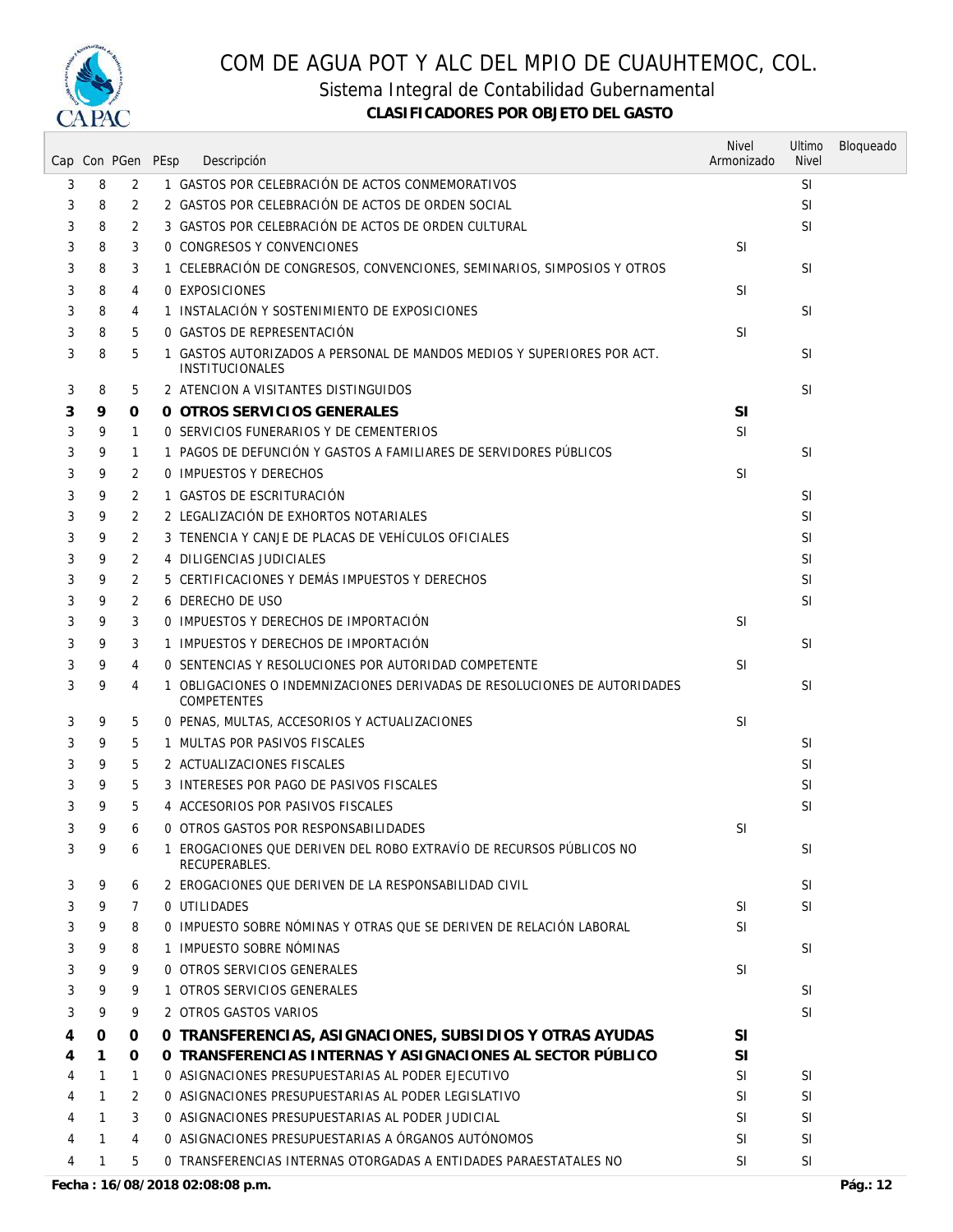

Sistema Integral de Contabilidad Gubernamental

|   |   | Cap Con PGen PEsp | Descripción                                                                                      | <b>Nivel</b><br>Armonizado | Ultimo<br><b>Nivel</b> | Bloqueado |
|---|---|-------------------|--------------------------------------------------------------------------------------------------|----------------------------|------------------------|-----------|
|   |   |                   | EMPRESARIALES Y NO FINANCIERAS                                                                   |                            |                        |           |
| 4 | 1 | 6                 | 0 TRANSFERENCIAS INTERNAS OTORGADAS A ENTIDADES PARAESTATALES EMPRESARIALES<br>Y NO FINANCIERAS  | <b>SI</b>                  | <b>SI</b>              |           |
| 4 | 1 | 7                 | 0 TRANSFERENCIAS INTERNAS OTORGADAS A FIDEICOMISOS PÚBLICOS EMPRESARIALES Y<br>NO FINANCIEROS    | <b>SI</b>                  | <b>SI</b>              |           |
| 4 | 1 | 8                 | O TRANSFERENCIAS INTERNAS OTORGADAS A INSTITUCIONES PARAESTATALES PUBLICAS<br><b>FINANCIERAS</b> | <b>SI</b>                  | <b>SI</b>              |           |
| 4 | 1 | 9                 | O TRANSFERENCIAS INTERNAS OTORGADAS A FIDEICOMISOS PÚBLICOS FINANCIEROS                          | <b>SI</b>                  | <b>SI</b>              |           |
| 4 | 2 | 0                 | O TRANSFERENCIAS AL RESTO DEL SECTOR PUBLICO                                                     | <b>SI</b>                  |                        |           |
| 4 | 2 | 1                 | 0 TRANSFERENCIAS OTORGADAS A ENTIDADES PARAESTATALES NO EMPRESARIALES Y NO<br><b>FINANCIERAS</b> | <b>SI</b>                  | SI                     |           |
| 4 | 2 | 2                 | 0 TRANSFERENCIAS OTORGADAS PARA ENTIDADES PARAESTATALES EMPRESARIALES Y NO<br><b>FINANCIERAS</b> | <b>SI</b>                  | <b>SI</b>              |           |
| 4 | 2 | 3                 | 0 TRANSFERENCIAS OTORGADAS PARA INSTITUCIONES PARAESTATALES PUBLICAS<br><b>FINANCIERAS</b>       | <b>SI</b>                  | <b>SI</b>              |           |
| 4 | 2 | 4                 | 0 TRANSFERENCIAS OTORGADAS A ENTIDADES FEDERATIVAS Y MUNICIPIOS                                  | <b>SI</b>                  | <b>SI</b>              |           |
| 4 | 2 | 5                 | 0 TRANSFERENCIAS A FIDEICOMISOS DE ENTIDADES FEDERATIVAS Y MUNICIPIOS                            | <b>SI</b>                  | <b>SI</b>              |           |
| 4 | 3 | 0                 | O SUBSIDIOS Y SUBVENCIONES                                                                       | <b>SI</b>                  |                        |           |
| 4 | 3 | 1                 | 0 SUBSIDIOS A LA PRODUCCIÓN                                                                      | <b>SI</b>                  | <b>SI</b>              |           |
| 4 | 3 | 2                 | O SUBSIDIOS A LA DISTRIBUCIÓN                                                                    | <b>SI</b>                  | <b>SI</b>              |           |
| 4 | 3 | 3                 | O SUBSIDIOS A LA INVERSIÓN                                                                       | <b>SI</b>                  | <b>SI</b>              |           |
| 4 | 3 | 4                 | O SUBSIDIOS A LA PRESTACIÓN DE SERVICIOS PÚBLICOS                                                | <b>SI</b>                  | <b>SI</b>              |           |
| 4 | 3 | 5                 | 0 SUBSIDIOS PARA CUBRIR DIFERENCIALES DE TASAS DE INTERÉS                                        | <b>SI</b>                  | <b>SI</b>              |           |
| 4 | 3 | 6                 | O SUBSIDIOS A LA VIVIENDA                                                                        | <b>SI</b>                  | <b>SI</b>              |           |
| 4 | 3 | $\overline{7}$    | 0 SUBVENCIONES AL CONSUMO                                                                        | <b>SI</b>                  | SI                     |           |
| 4 | 3 | 8                 | O SUBSIDIOS A ENTIDADES FEDERATIVAS Y MUNICIPIOS                                                 | <b>SI</b>                  |                        |           |
| 4 | 3 | 8                 | 1 SUBSIDIOS A ENTIDADES FEDERATIVAS Y MUNICIPIOS PARA FORTALECIMIENTO<br><b>FINANCIERO</b>       |                            | <b>SI</b>              |           |
| 4 | 3 | 8                 | 2 SUBSIDIOS A ENTIDADES FEDERATIVAS Y MUNICIPIOS PARA DESASTRES NATURALES                        |                            | <b>SI</b>              |           |
| 4 | 3 | 8                 | 3 SUBSIDIOS A ENTIDADES FEDERATIVAS Y MUNICIPIOS PARA CONTINGENCIAS<br>ECONÓMICAS                |                            | <b>SI</b>              |           |
| 4 | 3 | 8                 | 4 SUBSIDIOS A ENTIDADES FEDERATIVAS Y MUNICIPIOS PARA CUMPLIMIENTO DE<br><b>CONVENIOS</b>        |                            | <b>SI</b>              |           |
| 4 | 3 | 9                 | 0 OTROS SUBSIDIOS                                                                                | <b>SI</b>                  | <b>SI</b>              |           |
| 4 | 4 | 0                 | O AYUDAS SOCIALES                                                                                | <b>SI</b>                  |                        |           |
| 4 | 4 | 1                 | 0 AYUDAS SOCIALES A PERSONAS                                                                     | <b>SI</b>                  | SI                     |           |
| 4 | 4 | 2                 | 0 BECAS Y OTRAS AYUDAS PARA PROGRAMAS DE CAPACITACIÓN                                            | <b>SI</b>                  | <b>SI</b>              |           |
| 4 | 4 | 3                 | O AYUDAS SOCIALES A INSTITUCIONES DE ENSEÑANZA                                                   | <b>SI</b>                  | SI                     |           |
| 4 | 4 | 4                 | 0 AYUDAS SOCIALES A ACTIVIDADES CIENTÍFICAS O ACADÉMICAS                                         | <b>SI</b>                  | SI                     |           |
| 4 | 4 | 5                 | O AYUDAS SOCIALES A INSTITUCIONES SIN FINES DE LUCRO                                             | <b>SI</b>                  | SI                     |           |
|   | 4 | 6                 | 0 AYUDAS SOCIALES A COOPERATIVAS                                                                 | <b>SI</b>                  | SI                     |           |
|   | 4 | 7                 | O AYUDAS SOCIALES A ENTIDADES DE INTERÉS PÚBLICO                                                 | <b>SI</b>                  | <b>SI</b>              |           |
| 4 | 4 | 8                 | O AYUDAS POR DESASTRES NATURALES Y OTROS SINIESTROS                                              | <b>SI</b>                  | SI                     |           |
| 4 | 5 | 0                 | 0 PENSIONES Y JUBILACIONES                                                                       | SI                         |                        |           |
| 4 | 5 | $\mathbf{1}$      | <b>0 PENSIONES</b>                                                                               | <b>SI</b>                  | SI.                    |           |
| 4 | 5 | 2                 | O JUBILACIONES                                                                                   | <b>SI</b>                  | <b>SI</b>              |           |
| 4 | 5 | 9                 | O OTRAS PENSIONES Y JUBILACIONES                                                                 | <b>SI</b>                  | SI                     |           |
| 4 | 6 | O                 | O TRANSFERENCIAS A FIDEICOMISOS, MANDATOS Y CONTRATOS<br>ANALOGOS.                               | <b>SI</b>                  |                        |           |
| 4 | 6 | $\mathbf{1}$      | O TRANSFERENCIAS A FIDEICOMISOS DEL PODER EJECUTIVO                                              | <b>SI</b>                  | SI                     |           |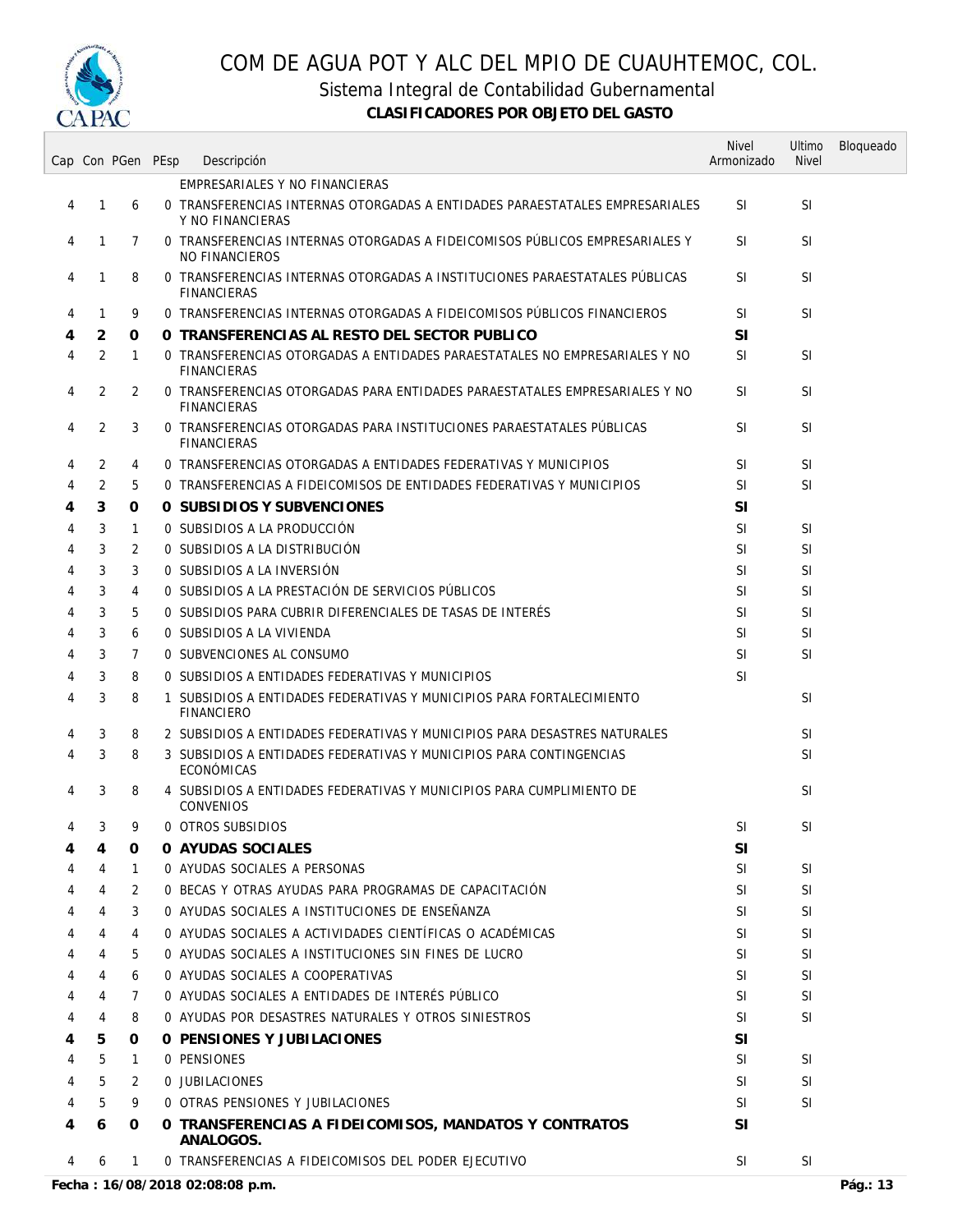

Sistema Integral de Contabilidad Gubernamental

|   |                |                | Cap Con PGen PEsp | Descripción                                                                                              | <b>Nivel</b><br>Armonizado | Ultimo<br><b>Nivel</b> | Bloqueado |
|---|----------------|----------------|-------------------|----------------------------------------------------------------------------------------------------------|----------------------------|------------------------|-----------|
| 4 | 6              | 2              |                   | 0 TRANSFERENCIAS A FIDEICOMISOS DEL PODER LEGISLATIVO                                                    | <b>SI</b>                  | <b>SI</b>              |           |
| 4 | 6              | 3              |                   | O TRANSFERENCIAS A FIDEICOMISOS DEL PODER JUDICIAL                                                       | <b>SI</b>                  | SI                     |           |
| 4 | 6              | 4              |                   | O TRANSFERENCIAS A FIDEICOMISOS PÚBLICOS DE ENTIDADES PARAESTATALES NO<br>EMPRESARIALES Y NO FINANCIERAS | SI.                        | SI                     |           |
| 4 | 6              | 5              |                   | O TRANSFERENCIAS A FIDEICOMISOS PÚBLICOS DE ENTIDADES PARAESTATALES<br>EMPRESARIALES Y NO FINANCIERAS    | <b>SI</b>                  | SI                     |           |
| 4 | 6              | 6              |                   | O TRANSFERENCIAS A FIDEICOMISOS DE INSTITUCIONES PÚBLICAS FINANCIERAS                                    | <b>SI</b>                  | <b>SI</b>              |           |
| 4 | 7              | 0              |                   | O TRANSFERENCIAS A LA SEGURIDAD SOCIAL                                                                   | SI                         |                        |           |
| 4 | $\overline{7}$ | $\mathbf{1}$   |                   | O TRANSFERENCIAS POR OBLIGACIÓN DE LEY                                                                   | <b>SI</b>                  |                        |           |
| 4 | 7              | $\mathbf{1}$   |                   | 1 APORTACIONES DE SEGURIDAD SOCIAL APORTADAS POR EL ESTADO (DISTINTAS A DEL<br>CAPITULO 1000)            |                            | <b>SI</b>              |           |
| 4 | 8              | 0              |                   | O DONATIVOS                                                                                              | SI                         |                        |           |
| 4 | 8              | 1              |                   | O DONATIVOS A INSTITUCIONES SIN FINES DE LUCRO                                                           | <b>SI</b>                  | <b>SI</b>              |           |
| 4 | 8              | 2              |                   | O DONATIVOS A ENTIDADES FEDERATIVAS Y MUNICIPIOS                                                         | SI                         | SI                     |           |
| 4 | 8              | 3              |                   | 0 DONATIVOS A FIDEICOMISOS PRIVADOS                                                                      | <b>SI</b>                  | SI                     |           |
| 4 | 8              | 4              |                   | <b>0 DONATIVOS A FIDEICOMISOS ESTATALES</b>                                                              | <b>SI</b>                  | SI                     |           |
| 4 | 8              | 5              |                   | 0 DONATIVOS INTERNACIONALES                                                                              | <b>SI</b>                  | SI                     |           |
| 4 | 9              | 0              |                   | O TRANSFERENCIAS AL EXTERIOR                                                                             | <b>SI</b>                  |                        |           |
| 4 | 9              | 1              |                   | O TRANSFERENCIAS PARA GOBIERNOS EXTRANJEROS                                                              | <b>SI</b>                  | <b>SI</b>              |           |
| 4 | 9              | 2              |                   | O TRANSFERENCIAS PARA ORGANISMOS INTERNACIONALES                                                         | <b>SI</b>                  | SI                     |           |
| 4 | 9              | 3              |                   | 0 TRANSFERENCIAS PARA EL SECTOR PRIVADO EXTERNO                                                          | <b>SI</b>                  | SI                     |           |
| 5 | 0              | 0              |                   | O BIENES MUEBLES, INMUEBLES E INTANGIBLES                                                                | SI                         |                        |           |
| 5 | 1              | 0              |                   | O MOBILIARIO Y EQUIPO DE ADMINISTRACION                                                                  | SI                         |                        |           |
| 5 | 1              | $\mathbf{1}$   |                   | 0 MUEBLES DE OFICINA Y ESTANTERÍA                                                                        | <b>SI</b>                  | <b>SI</b>              |           |
| 5 | 1              | 2              |                   | O MUEBLES, EXCEPTO DE OFICINA Y ESTANTERÍA                                                               | <b>SI</b>                  | <b>SI</b>              |           |
| 5 | 1              | 3              |                   | O BIENES ARTÍSTICOS, CULTURALES Y CIENTÍFICOS                                                            | <b>SI</b>                  | SI                     |           |
| 5 | 1              | 4              |                   | 0 OBJETOS DE VALOR                                                                                       | <b>SI</b>                  | SI                     |           |
| 5 | 1              | 5              |                   | O EQUIPO DE CÓMPUTO Y DE TECNOLOGÍAS DE LA INFORMACIÓN                                                   | <b>SI</b>                  | <b>SI</b>              |           |
| 5 | 1              | 9              |                   | O OTROS MOBILIARIOS Y EQUIPOS DE ADMINISTRACIÓN                                                          | SI                         | SI                     |           |
| 5 | 2              | 0              |                   | O MOBILIARIO Y EQUIPO EDUCACIONAL Y RECREATIVO                                                           | <b>SI</b>                  |                        |           |
| 5 | 2              | $\mathbf{1}$   |                   | 0 EQUIPOS Y APARATOS AUDIOVISUALES                                                                       | <b>SI</b>                  | <b>SI</b>              |           |
| 5 | 2              | $\overline{2}$ |                   | 0 APARATOS DEPORTIVOS                                                                                    | <b>SI</b>                  | <b>SI</b>              |           |
| 5 | 2              | 3              |                   | O CAMARAS FOTOGRAFICAS Y DE VIDEO                                                                        | <b>SI</b>                  | SI                     |           |
| 5 | 2              | 9              |                   | 0 OTRO MOBILIARIO Y EQUIPO EDUCACIONAL Y RECREATIVO                                                      | <b>SI</b>                  | SI                     |           |
| 5 | 3.             | 0              |                   | 0 EQUIPO E INSTRUMENTAL MEDICO Y DE LABORATORIO                                                          | <b>SI</b>                  |                        |           |
| 5 | 3              | $\mathbf{1}$   |                   | 0 EQUIPO MÉDICO Y DE LABORATORIO                                                                         | <b>SI</b>                  | <b>SI</b>              |           |
| 5 | 3              | 2              |                   | O INSTRUMENTAL MÉDICO Y DE LABORATORIO                                                                   | <b>SI</b>                  | SI                     |           |
| 5 | 4              | 0              |                   | O VEHICULOS Y EQUIPO DE TRANSPORTE                                                                       | <b>SI</b>                  |                        |           |
| 5 | 4              | $\mathbf{1}$   |                   | 0 AUTOMOVILES Y EQUIPO TERRESTRE                                                                         | <b>SI</b>                  | SI                     |           |
| 5 | 4              | 2              |                   | 0 CARROCERÍAS Y REMOLQUES                                                                                | SI                         | <b>SI</b>              |           |
| 5 | 4              | 3              |                   | 0 EQUIPO AEROESPACIAL                                                                                    | SI.                        | <b>SI</b>              |           |
| 5 | 4              | 4              |                   | 0 EQUIPO FERROVIARIO                                                                                     | SI.                        | SI                     |           |
| 5 | 4              | 5              |                   | 0 EMBARCACIONES                                                                                          | SI.                        | SI                     |           |
| 5 | 4              | 9              |                   | 0 OTROS EQUIPOS DE TRANSPORTE                                                                            | SI                         | <b>SI</b>              |           |
| 5 | 5              | 0              |                   | O EQUIPO DE DEFENSA Y SEGURIDAD                                                                          |                            |                        |           |
| 5 | 5              | $\mathbf{1}$   |                   | 0 EQUIPO DE DEFENSA Y SEGURIDAD                                                                          | <b>SI</b>                  |                        |           |
| 5 | 5              | $\mathbf{1}$   |                   | 1 MAQUINARIA DE DEFENSA Y SEGURIDAD                                                                      |                            | SI                     |           |
| 5 | 5              | $\mathbf{1}$   |                   | 2 EQUIPO DE DEFENSA Y SEGURIDAD                                                                          |                            | SI                     |           |
|   |                |                |                   |                                                                                                          |                            |                        |           |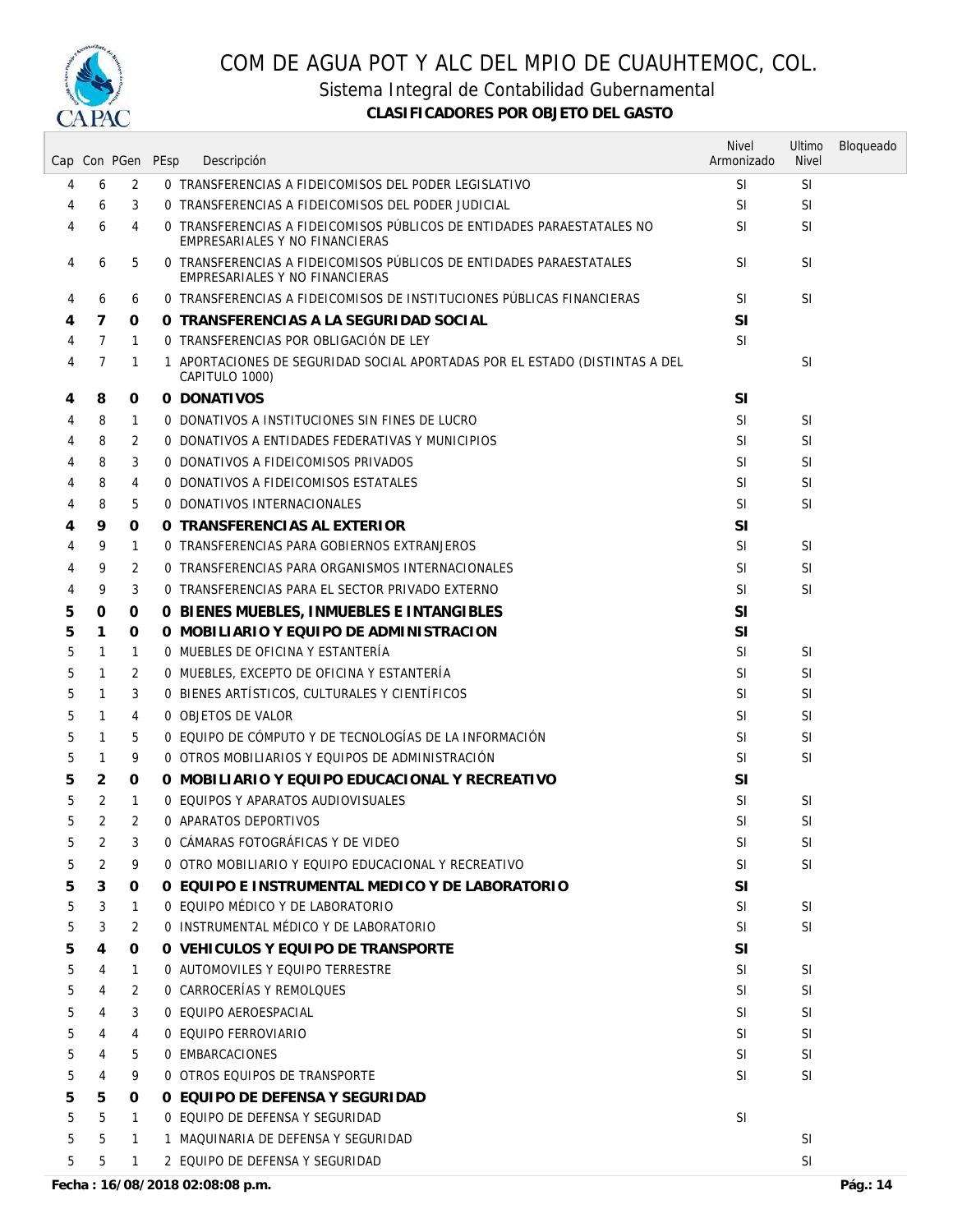

Sistema Integral de Contabilidad Gubernamental

|   |                | Cap Con PGen PEsp | Descripción                                                                                | <b>Nivel</b><br>Armonizado | Ultimo<br><b>Nivel</b> | Bloqueado |
|---|----------------|-------------------|--------------------------------------------------------------------------------------------|----------------------------|------------------------|-----------|
| 5 | 5              | $\mathbf{1}$      | 3 ARMAMENTO                                                                                |                            | SI                     |           |
| 5 | 5              | $\mathbf{1}$      | 4 OTROS BIENES MUEBLES PARA LA DEFENSA Y SEGURIDAD                                         |                            | <b>SI</b>              |           |
| 5 | 6              | 0                 | O MAQUINARIA, OTROS EQUIPOS Y HERRAMIENTAS                                                 | <b>SI</b>                  |                        |           |
| 5 | 6              | 1                 | 0 MAQUINARIA Y EQUIPO AGROPECUARIO                                                         | SI                         | <b>SI</b>              |           |
| 5 | 6              | 2                 | 0 MAQUINARIA Y EQUIPO INDUSTRIAL                                                           | SI                         | SI                     |           |
|   |                |                   |                                                                                            |                            |                        |           |
| 5 | 6              | 3                 | 0 MAQUINARIA Y EQUIPO DE CONSTRUCCIÓN                                                      | SI                         | SI                     |           |
| 5 | 6              | 4                 | O SISTEMAS DE AIRE ACONDICIONADO, CALEFACCIÓN Y DE REFRIGERACIÓN INDUSTRIAL Y<br>COMERCIAL | <b>SI</b>                  | SI                     |           |
| 5 | 6              | 5                 | O EQUIPO DE COMUNICACIÓN Y TELECOMUNICACIÓN                                                | SI                         | <b>SI</b>              |           |
| 5 | 6              | 6                 | O EQUIPOS DE GENERACIÓN ELÉCTRICA, APARATOS Y ACCESORIOS ELÉCTRICOS                        | SI                         | SI                     |           |
| 5 | 6              | 7                 | O HERRAMIENTAS Y MÁQUINAS-HERRAMIENTA                                                      | SI.                        | SI                     |           |
| 5 | 6              | 9                 | 0 OTROS EQUIPOS                                                                            | SI                         | SI                     |           |
| 5 | 7              | 0                 | 0 ACTIVOS BIOLOGICOS                                                                       | <b>SI</b>                  |                        |           |
| 5 | 7              | $\mathbf{1}$      | 0 BOVINOS                                                                                  | SI                         | <b>SI</b>              |           |
| 5 | 7              | 2                 | 0 PORCINOS                                                                                 | SI                         | SI                     |           |
| 5 | $\overline{7}$ | 3                 | 0 AVES                                                                                     | SI                         | SI                     |           |
| 5 | 7              | 4                 | 0 OVINOS Y CAPRINOS                                                                        | <b>SI</b>                  | SI                     |           |
| 5 | 7              | 5                 | 0 PECES Y ACUICULTURA                                                                      | SI                         | SI                     |           |
| 5 | $\overline{7}$ | 6                 | 0 EQUINOS                                                                                  | SI                         | SI                     |           |
| 5 | 7              | 7                 | 0 ESPECIES MENORES Y DE ZOOLOGICO                                                          | SI                         | SI                     |           |
| 5 | 7              | 8                 | 0 ARBOLES Y PLANTAS                                                                        | SI                         | SI                     |           |
| 5 | 7              | 9                 | 0 OTROS ACTIVOS BIOLÓGICOS                                                                 | <b>SI</b>                  | SI                     |           |
|   |                |                   | <b>0 BIENES INMUEBLES</b>                                                                  | <b>SI</b>                  |                        |           |
| 5 | 8              | 0                 | 0 TERRENOS                                                                                 | SI                         |                        |           |
| 5 | 8              | $\mathbf{1}$      |                                                                                            |                            |                        |           |
| 5 | 8              | 1                 | 1 PREDIOS NO EDIFICADOS URBANOS                                                            |                            | <b>SI</b>              |           |
| 5 | 8              | 1                 | 2 PREDIOS NO EDIFICADOS RÚSTICOS                                                           |                            | SI                     |           |
| 5 | 8              | 1                 | 3 OTROS PREDIOS NO EDIFICADOS                                                              |                            | SI                     |           |
| 5 | 8              | 2                 | 0 VIVIENDAS                                                                                | <b>SI</b>                  |                        |           |
| 5 | 8              | 2                 | 1 ALBERGUES PERMANENTES                                                                    |                            | <b>SI</b>              |           |
| 5 | 8              | 2                 | 2 VIVIENDAS EN ZONAS DE TOLERANCIA                                                         |                            | SI                     |           |
| 5 | 8              | 2                 | 3 OTRAS VIVIENDAS PARA FINES DEL ENTE PÚBLICO                                              |                            | <b>SI</b>              |           |
| 5 | 8              | 3                 | 0 EDIFICIOS NO RESIDENCIALES                                                               | <b>SI</b>                  |                        |           |
| 5 | 8              | 3                 | 1 EDIFICIOS PARA OFICINAS ADMINISTRATIVAS Y DE SERVICIOS AL PÚBLICO                        |                            | <b>SI</b>              |           |
| 5 | 8              | 3                 | 2 EDIFICIOS DE PLANTELES EDUCATIVOS, BIBLIOTECAS, LUDOTECAS Y CENTROS<br><b>CULTURALES</b> |                            | SI                     |           |
| 5 | 8              | 3                 | 3 CONSULTORIOS MÉDICOS, COMEDORES COMUNITARIOS Y SIMILARES                                 |                            | SI                     |           |
| 5 | 8              | 3                 | 4 RASTROS Y PROCESADORAS DE CARNES                                                         |                            | <b>SI</b>              |           |
| 5 | 8              | 3                 | 5 MERCADOS Y PLAZAS COMERCIALES                                                            |                            | SI                     |           |
| 5 | 8              | 3                 | 6 UNIDADES DEPORTIVAS, PARQUES Y JARDÍNES                                                  |                            | SI                     |           |
| 5 | 8              | 3                 | 7 EDIFICIOS PARA RECREACIÓN, ESPECTACULOS Y DE CONVIVENCIA SOCIAL EN ESPACIOS<br>PÚBLICOS  |                            | SI                     |           |
| 5 | 8              | 3                 | 8 BODEGAS, ALMACENES Y TALLERES                                                            |                            | <b>SI</b>              |           |
| 5 | 8              | 3                 | 9 ESTACIONAMIENTOS Y APARCADEROS                                                           |                            | <b>SI</b>              |           |
| 5 | 8              | 3                 | 10 OTROS EDIFICIOS NO HABITACIONALES                                                       |                            | <b>SI</b>              |           |
| 5 | 8              | 9                 | <b>0 OTROS BIENES INMUEBLES</b>                                                            | SI                         |                        |           |
| 5 | 8              | 9                 | 1 OTROS BIENES INMUEBLES DIVERSOS                                                          |                            | <b>SI</b>              |           |
| 5 | 9              | 0                 | O ACTIVOS INTANGIBLES                                                                      | <b>SI</b>                  |                        |           |
| 5 | 9              | 1                 | 0 SOFTWARE                                                                                 | SI                         | <b>SI</b>              |           |
|   |                |                   |                                                                                            |                            |                        |           |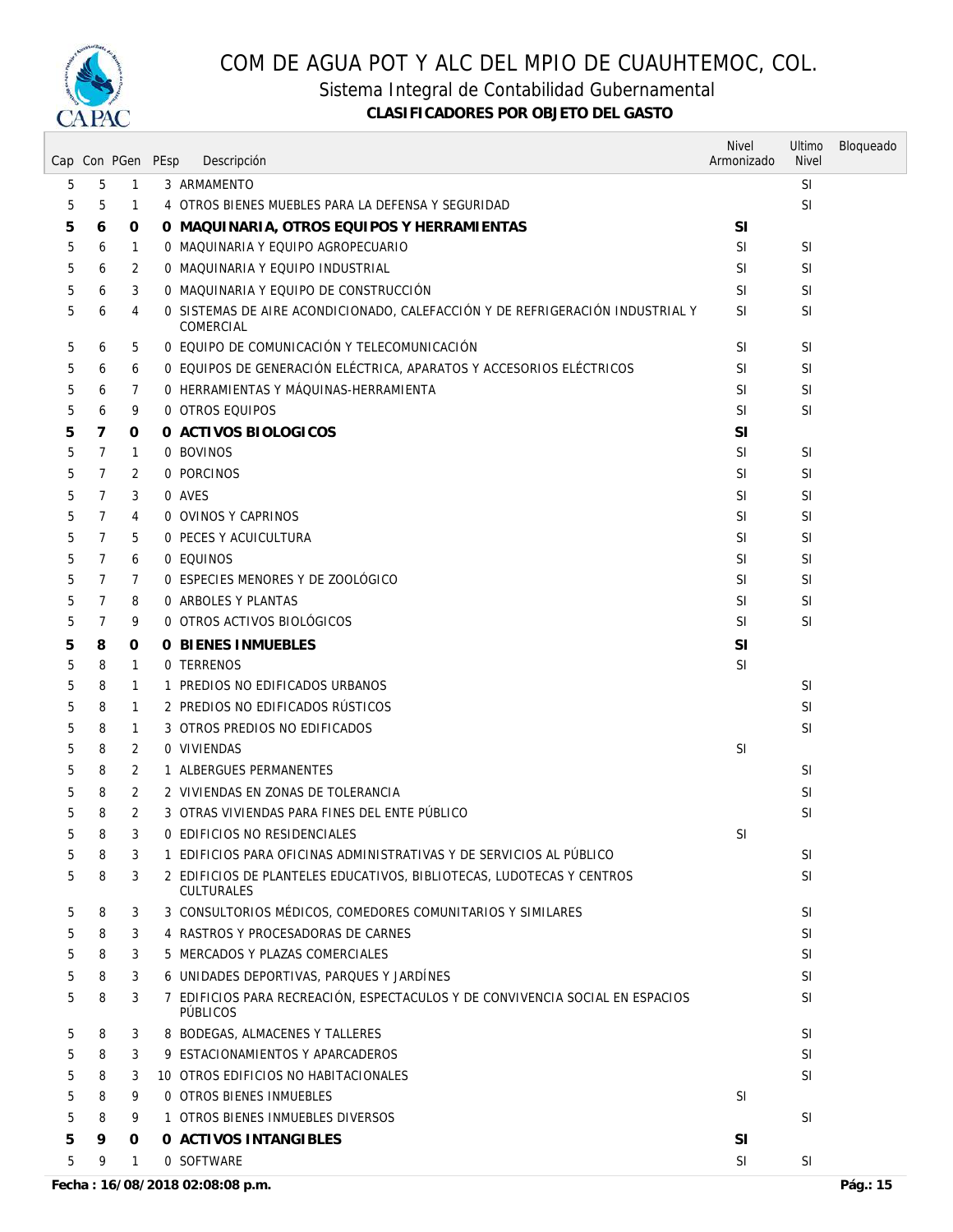

Sistema Integral de Contabilidad Gubernamental

|   |              | Cap Con PGen PEsp | Descripción                                                                                                 | <b>Nivel</b><br>Armonizado | Ultimo<br><b>Nivel</b> | Bloqueado |
|---|--------------|-------------------|-------------------------------------------------------------------------------------------------------------|----------------------------|------------------------|-----------|
| 5 | 9            | 2                 | 0 PATENTES                                                                                                  | <b>SI</b>                  | <b>SI</b>              |           |
| 5 | 9            | 3                 | 0 MARCAS                                                                                                    | <b>SI</b>                  | <b>SI</b>              |           |
| 5 | 9            | 4                 | 0 DERECHOS                                                                                                  | <sup>SI</sup>              | <b>SI</b>              |           |
| 5 | 9            | 5                 | 0 CONCESIONES                                                                                               | <sup>SI</sup>              | <b>SI</b>              |           |
| 5 | 9            | 6                 | 0 FRANQUICIAS                                                                                               | <b>SI</b>                  | <b>SI</b>              |           |
| 5 | 9            | 7                 | O LICENCIAS INFORMATICAS E INTELECTUALES                                                                    | <b>SI</b>                  | SI                     |           |
| 5 | 9            | 8                 | O LICENCIAS INDUSTRIALES, COMERCIALES Y OTRAS                                                               | <b>SI</b>                  | SI                     |           |
| 5 | 9            | 9                 | 0 OTROS ACTIVOS INTANGIBLES                                                                                 | <b>SI</b>                  | <b>SI</b>              |           |
| 6 | 0            | 0                 | 0 INVERSION PUBLICA                                                                                         | SI                         |                        |           |
| 6 | 1            | 0                 | O OBRA PUBLICA EN BIENES DE DOMINIO PUBLICO                                                                 | <b>SI</b>                  |                        |           |
| 6 | 1            | 1                 | 0 EDIFICACIÓN HABITACIONAL                                                                                  | <b>SI</b>                  |                        |           |
| 6 | $\mathbf{1}$ | 1                 | 1 VIVIENDAS EN ZONAS DE TOLERANCIA                                                                          |                            | <b>SI</b>              |           |
| 6 | $\mathbf{1}$ | 2                 | 0 EDIFICACIÓN NO HABITACIONAL                                                                               | <b>SI</b>                  |                        |           |
| 6 | 1            | 2                 | 1 EDIFICIOS PARA OFICINAS ADMINISTRATIVAS Y DE SERVICIOS AL PÚBLICO                                         |                            | <b>SI</b>              |           |
| 6 | 1            | 2                 | 2 EDIFICIOS DE PLANTELES EDUCATIVOS, BIBLIOTECAS, LUDOTECAS Y CENTROS<br><b>CULTURALES</b>                  |                            | <b>SI</b>              |           |
| 6 | 1            | 2                 | 3 CONSULTORIOS MÉDICOS Y SIMILARES                                                                          |                            | SI                     |           |
| 6 | 1            | 2                 | 4 RASTROS Y PROCESADORAS DE CARNES                                                                          |                            | <b>SI</b>              |           |
| 6 | 1            | 2                 | 5 MERCADOS Y PLAZAS COMERCIALES                                                                             |                            | <b>SI</b>              |           |
| 6 | $\mathbf{1}$ | 2                 | 6 UNIDADES DEPORTIVAS, PARQUES Y JARDÍNES                                                                   |                            | <b>SI</b>              |           |
| 6 | 1            | 2                 | 7 EDIFICIOS PARA RECREACIÓN, ESPECTACULOS Y DE CONVIVENCIA SOCIAL EN ESPACIOS<br>PÚBLICOS                   |                            | <b>SI</b>              |           |
| 6 | 1            | 2                 | 8 BODEGAS, ALMACENES Y TALLERES                                                                             |                            | SI                     |           |
| 6 | 1            | 2                 | 9 ESTACIONAMIENTOS Y APARCADEROS                                                                            |                            | <b>SI</b>              |           |
| 6 | 1            | 2                 | 10 OTROS EDIFICIOS NO HABITACIONALES                                                                        |                            | <b>SI</b>              |           |
| 6 | $\mathbf{1}$ | 3                 | O CONSTRUCCIÓN DE OBRAS PARA EL ABASTECIMIENTO DE AGUA, PETRÓLEO, GAS,<br>ELECTRICIDAD Y TELECOMUNICACIONES | <b>SI</b>                  |                        |           |
| 6 | 1            | 3                 | 1 CONSTRUCCIÓN DE OBRAS PARA EL ABASTECIMIENTO DE AGUA                                                      |                            | <b>SI</b>              |           |
| 6 | $\mathbf{1}$ | 4                 | O DIVISIÓN DE TERRENOS Y CONSTRUCCIÓN DE OBRAS DE URBANIZACIÓN                                              | <b>SI</b>                  |                        |           |
| 6 | 1            | 4                 | 1 CONSTRUCCIÓN DE BARDAS PERIMETRALES PARA LA DIVISIÓN DE TERRENOS                                          |                            | <b>SI</b>              |           |
| 6 | 1            | 4                 | 2 CONSTRUCCIÓN Y MANTENIMIENTO DE OBRAS VIALES                                                              |                            | <b>SI</b>              |           |
| 6 | 1            | 4                 | 3 CONSTRUCCIÓN DE OBRAS DE DRENAJE Y ALCANTARILLADO                                                         |                            | SI                     |           |
| 6 | 1            | 4                 | 4 CONSTRUCCIÓN DE OBRAS DE BANQUETAS, RAMPAS Y MACHUELOS                                                    |                            | SI.                    |           |
| 6 | 1            | 4                 | 5 CONSTRUCCIÓN DE OBRAS DE ALUMBRADO PÚBLICO                                                                |                            | <b>SI</b>              |           |
| 6 | $\mathbf{1}$ | 4                 | 6 CONSTRUCCIÓN DE OBRAS DE PASOS PEATONALES, PUENTES Y SIMILARES                                            |                            | <b>SI</b>              |           |
| 6 | 1            | 4                 | 7 CONSTRUCCIÓN DE OTRAS OBRAS DE URBANIZACIÓN                                                               |                            | <b>SI</b>              |           |
| 6 | 1            | 5                 | O CONSTRUCCIÓN DE VÍAS DE COMUNICACIÓN                                                                      | <b>SI</b>                  |                        |           |
| 6 | 1            | 5                 | 1 CONSTRUCCIÓN DE CAMINOS RURALES                                                                           |                            | SI                     |           |
| 6 | 1            | 5                 | 2 CONSTRUCCION DE PUENTES                                                                                   |                            | <b>SI</b>              |           |
| 6 | 1            | 6                 | O OTRAS CONSTRUCCIONES DE INGENIERÍA CIVIL U OBRA PESADA                                                    | <b>SI</b>                  |                        |           |
| 6 | $\mathbf{1}$ | 6                 | 1 OTRAS CONSTRUCCIONES EN PROCESO                                                                           |                            | SI                     |           |
| 6 | 1            | 7                 | O INSTALACIONES Y EQUIPAMIENTO EN CONSTRUCCIONES                                                            | <b>SI</b>                  |                        |           |
| 6 | 1            | 7                 | 1 VIVIENDAS EN ZONAS DE TOLERANCIA                                                                          |                            | SI                     |           |
| 6 | $\mathbf{1}$ | $\overline{7}$    | 2 EDIFICIOS PARA OFICINAS ADMINISTRATIVAS Y DE SERVICIOS AL PÚBLICO                                         |                            | <b>SI</b>              |           |
| 6 | 1            | $\overline{7}$    | 3 EDIFICIOS DE PLANTELES EDUCATIVOS, BIBLIOTECAS, LUDOTECAS Y CENTROS<br><b>CULTURALES</b>                  |                            | <b>SI</b>              |           |
| 6 | 1            | $\mathcal{I}$     | 4 CONSULTORIOS MÉDICOS Y SIMILARES                                                                          |                            | <b>SI</b>              |           |
| 6 | 1            | $\mathcal{I}$     | 5 RASTROS Y PROCESADORAS DE CARNES                                                                          |                            | <b>SI</b>              |           |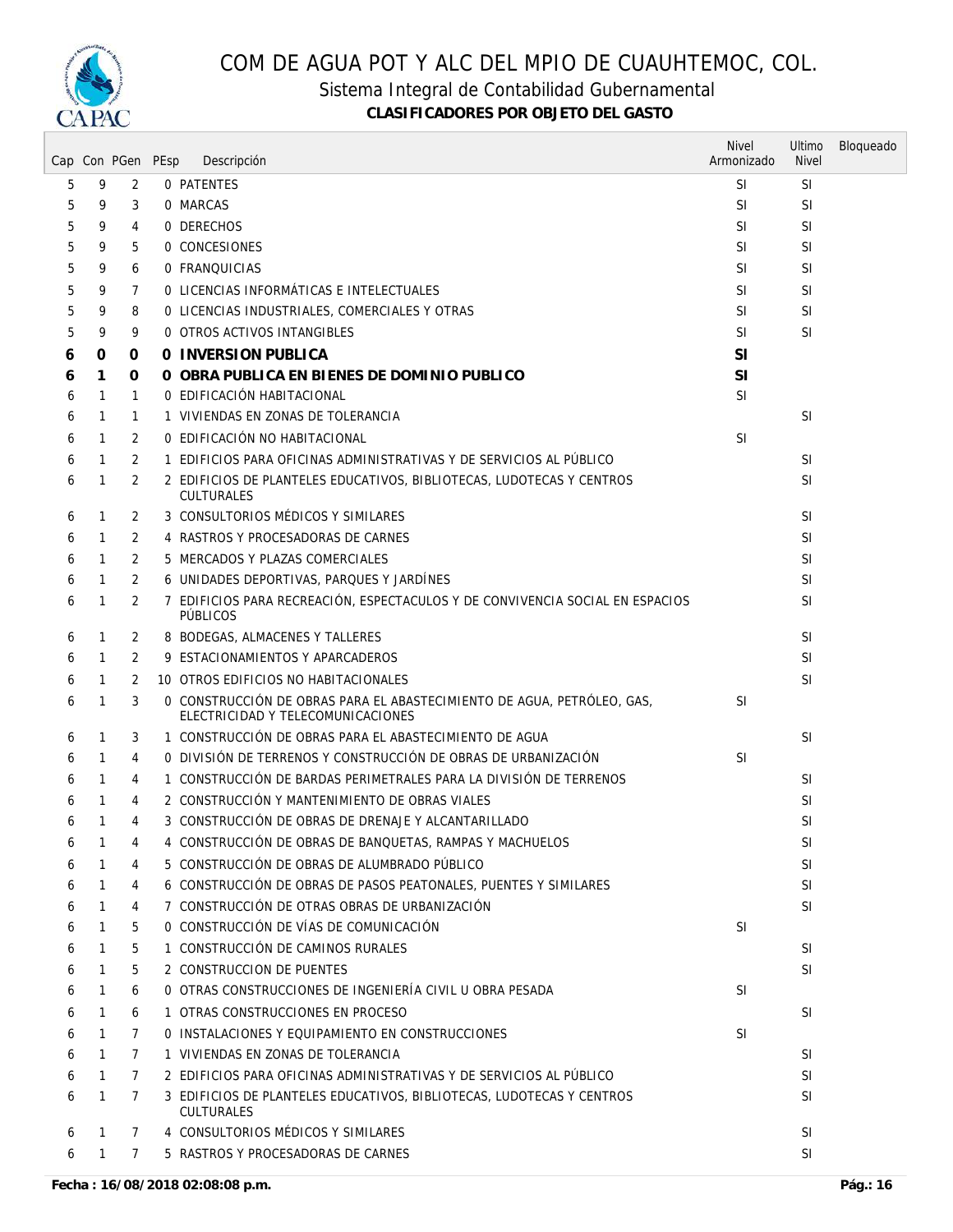

Sistema Integral de Contabilidad Gubernamental

|   |                | Cap Con PGen PEsp | Descripción                                                                                      | <b>Nivel</b><br>Armonizado | Ultimo<br><b>Nivel</b> | Bloqueado |
|---|----------------|-------------------|--------------------------------------------------------------------------------------------------|----------------------------|------------------------|-----------|
| 6 | $\mathbf{1}$   | 7                 | 6 MERCADOS Y PLAZAS COMERCIALES                                                                  |                            | <b>SI</b>              |           |
| 6 | $\mathbf{1}$   | $\overline{7}$    | 7 UNIDADES DEPORTIVAS, PARQUES Y JARDINES                                                        |                            | <b>SI</b>              |           |
| 6 | 1              | 7                 | 8 EDIFICIOS PARA RECREACIÓN, ESPECTACULOS Y DE CONVIVENCIA SOCIAL EN ESPACIOS<br><b>PÜBLICOS</b> |                            | <b>SI</b>              |           |
| 6 | $\mathbf{1}$   | 7                 | 9 BODEGAS, ALMACENES Y TALLERES                                                                  |                            | <b>SI</b>              |           |
| 6 | 1              | 7                 | 10 ESTACIONAMIENTOS Y APARCADEROS                                                                |                            | <b>SI</b>              |           |
| 6 | 1              | 7                 | 11 OTROS EDIFICIOS NO HABITACIONALES                                                             |                            | <b>SI</b>              |           |
| 6 | $\mathbf{1}$   | 7                 | 12 CONSTRUCCIÓN DE OBRAS PARA EL ABASTECIMIENTO DE AGUA                                          |                            | <b>SI</b>              |           |
| 6 | 1              | 7                 | 13 CONSTRUCCIÓN DE BARDAS PERIMETRALES PARA LA DIVISIÓN DE TERRENOS                              |                            | <b>SI</b>              |           |
| 6 | 1              | 7                 | 14 CONSTRUCCIÓN DE OBRAS DE VIALIDADES                                                           |                            | <b>SI</b>              |           |
| 6 | 1              | 7                 | 15 CONSTRUCCIÓN DE OBRAS DE DRENAJE Y ALCANTARILLADO                                             |                            | <b>SI</b>              |           |
| 6 | 1              | 7                 | 16 CONSTRUCCIÓN DE OBRAS DE BANQUETAS, RAMPAS Y MACHUELOS                                        |                            | <b>SI</b>              |           |
| 6 | 1              | 7                 | 17 CONSTRUCCIÓN DE OBRAS DE ALUMBRADO PÚBLICO                                                    |                            | <b>SI</b>              |           |
| 6 | $\mathbf{1}$   | 7                 | 18 CONSTRUCCIÓN DE OBRAS DE PASOS PEATONALES, PUENTES Y SIMILARES                                |                            | <b>SI</b>              |           |
| 6 | 1              | 7                 | 19 CONSTRUCCIÓN DE OTRAS OBRAS DE URBANIZACIÓN                                                   |                            | <b>SI</b>              |           |
| 6 | 1              | 7                 | 20 CONSTRUCCIÓN DE CAMINOS RURALES                                                               |                            | SI                     |           |
| 6 | 1              | 7                 | 21 OTRAS CONSTRUCCIONES EN PROCESO                                                               |                            | <b>SI</b>              |           |
| 6 | 1              | 9                 | 0 TRABAJOS DE ACABADOS EN EDIFICACIONES Y OTROS TRABAJOS ESPECIALIZADOS                          | <b>SI</b>                  |                        |           |
| 6 | 1              | 9                 | 1 VIVIENDAS EN ZONAS DE TOLERANCIA                                                               |                            | <b>SI</b>              |           |
| 6 | $\mathbf{1}$   | 9                 | 2 EDIFICIOS PARA OFICINAS ADMINISTRATIVAS Y DE SERVICIOS AL PÚBLICO                              |                            | <b>SI</b>              |           |
| 6 | $\mathbf{1}$   | 9                 | 3 EDIFICIOS DE PLANTELES EDUCATIVOS, BIBLIOTECAS, LUDOTECAS Y CENTROS                            |                            | <b>SI</b>              |           |
|   |                |                   | <b>CULTURALES</b>                                                                                |                            |                        |           |
| 6 | 1              | 9                 | 4 CONSULTORIOS MÉDICOS Y SIMILARES                                                               |                            | <b>SI</b>              |           |
| 6 | 1              | 9                 | 5 RASTROS Y PROCESADORAS DE CARNES                                                               |                            | <b>SI</b>              |           |
| 6 | 1              | 9                 | 6 MERCADOS Y PLAZAS COMERCIALES                                                                  |                            | SI                     |           |
| 6 | 1              | 9                 | 7 UNIDADES DEPORTIVAS, PARQUES Y JARDÍNES                                                        |                            | <b>SI</b>              |           |
| 6 | 1              | 9                 | 8 EDIFICIOS PARA RECREACIÓN, ESPECTACULOS Y DE CONVIVENCIA SOCIAL EN ESPACIOS<br><b>PÚBLICOS</b> |                            | <b>SI</b>              |           |
| 6 | 1              | 9                 | 9 BODEGAS, ALMACENES Y TALLERES                                                                  |                            | SI                     |           |
| 6 | $\mathbf{1}$   | 9                 | 10 ESTACIONAMIENTOS Y APARCADEROS                                                                |                            | <b>SI</b>              |           |
| 6 | 1              | 9                 | 11 OTROS EDIFICIOS NO HABITACIONALES                                                             |                            | <b>SI</b>              |           |
| 6 | 1              | 9                 | 12 CONSTRUCCIÓN DE OBRAS PARA EL ABASTECIMIENTO DE AGUA                                          |                            | <b>SI</b>              |           |
| 6 | 1              | 9                 | 13 CONSTRUCCIÓN DE BARDAS PERIMETRALES PARA LA DIVISIÓN DE TERRENOS                              |                            | SI                     |           |
| 6 |                | 9                 | 14 CONSTRUCCIÓN DE OBRAS DE VIALIDADES                                                           |                            | <b>SI</b>              |           |
| 6 | 1              | 9                 | 15 CONSTRUCCIÓN DE OBRAS DE DRENAJE Y ALCANTARILLADO                                             |                            | <b>SI</b>              |           |
| 6 | 1              | 9                 | 16 CONSTRUCCIÓN DE OBRAS DE BANQUETAS, RAMPAS Y MACHUELOS                                        |                            | <b>SI</b>              |           |
| 6 | 1              | 9                 | 17 CONSTRUCCIÓN DE OBRAS DE ALUMBRADO PÚBLICO                                                    |                            | <b>SI</b>              |           |
| 6 | 1              | 9                 | 18 CONSTRUCCIÓN DE OBRAS DE PASOS PEATONALES, PUENTES Y SIMILARES                                |                            | <b>SI</b>              |           |
| 6 | 1              | 9                 | 19 CONSTRUCCIÓN DE OTRAS OBRAS DE URBANIZACIÓN                                                   |                            | <b>SI</b>              |           |
| 6 | $\mathbf{1}$   | 9                 | 20 CONSTRUCCIÓN DE CAMINOS RURALES                                                               |                            | SI                     |           |
| 6 | $\mathbf{1}$   | 9                 | 21 OTRAS CONSTRUCCIONES EN PROCESO                                                               |                            | <b>SI</b>              |           |
| 6 | 2              | 0                 | O OBRA PUBLICA EN BIENES PROPIOS                                                                 | <b>SI</b>                  |                        |           |
| 6 | 2              | 1                 | O EDIFICACIÓN HABITACIONAL                                                                       | <b>SI</b>                  |                        |           |
| 6 | $\overline{2}$ | 1                 | 1 ALBERGUES PERMANENTES                                                                          |                            | SI                     |           |
| 6 | 2              | 1                 | 2 OTRAS VIVIENDAS PARA FINES DEL ENTE PÚBLICO                                                    |                            | <b>SI</b>              |           |
| 6 | 2              | 2                 | 0 EDIFICACIÓN NO HABITACIONAL                                                                    | <b>SI</b>                  |                        |           |
| 6 | 2              | $\overline{2}$    | 1 EDIFICIOS PARA OFICINAS ADMINISTRATIVAS Y DE SERVICIOS AL PÚBLICO                              |                            | SI                     |           |
| 6 | 2              | $\overline{2}$    | 2 EDIFICIOS DE PLANTELES EDUCATIVOS, BIBLIOTECAS, LUDOTECAS Y CENTROS                            |                            | <b>SI</b>              |           |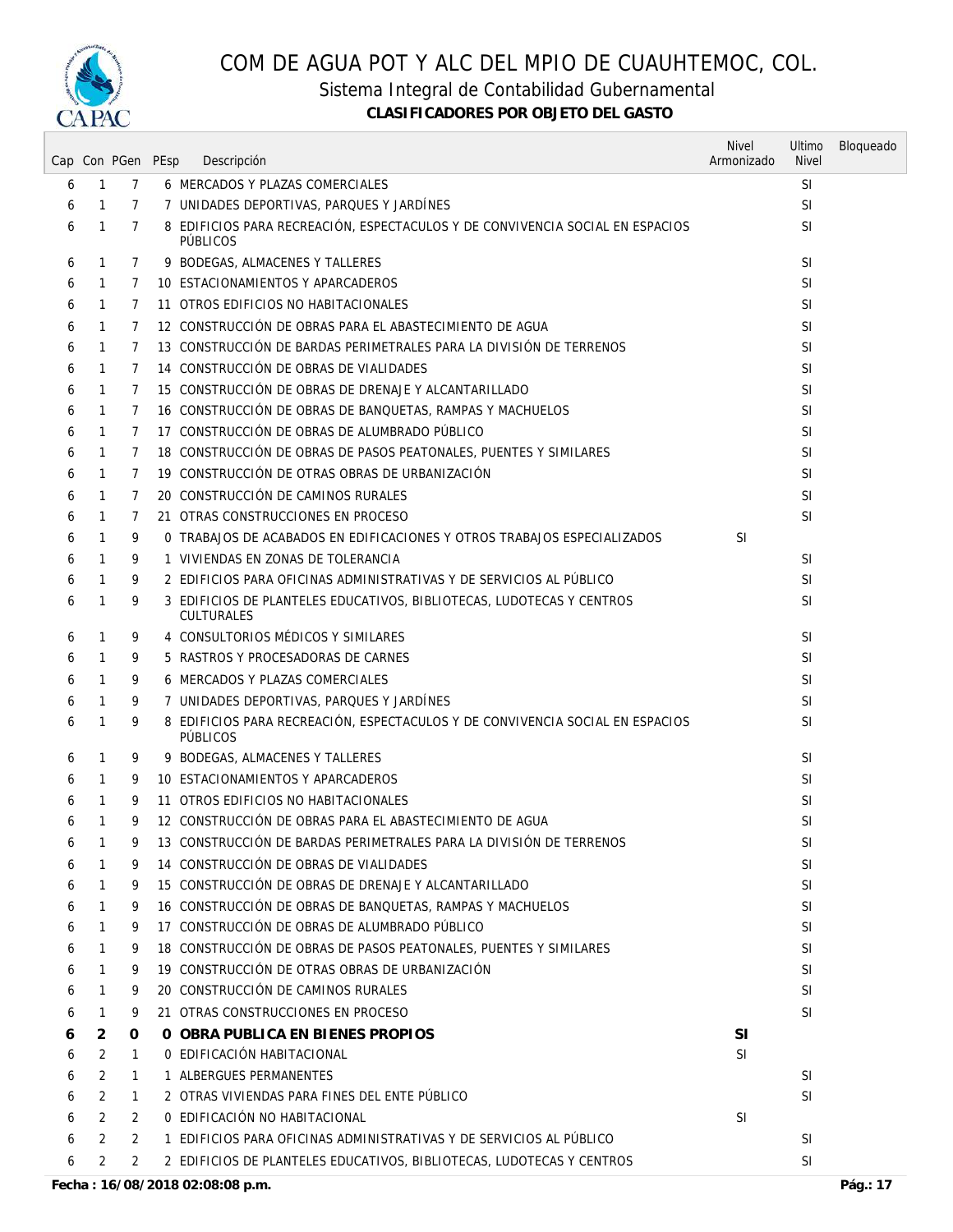

Sistema Integral de Contabilidad Gubernamental

|   |                | Cap Con PGen PEsp | Descripción                                                                                                 | <b>Nivel</b><br>Armonizado | Ultimo<br><b>Nivel</b> | Bloqueado |
|---|----------------|-------------------|-------------------------------------------------------------------------------------------------------------|----------------------------|------------------------|-----------|
|   |                |                   | <b>CULTURALES</b>                                                                                           |                            |                        |           |
| 6 | 2              | 2                 | 3 CONSULTORIOS MÉDICOS Y SIMILARES                                                                          |                            | <b>SI</b>              |           |
| 6 | 2              | $\overline{2}$    | 4 RASTROS Y PROCESADORAS DE CARNES                                                                          |                            | <b>SI</b>              |           |
| 6 | 2              | 2                 | 5 MERCADOS Y PLAZAS COMERCIALES                                                                             |                            | <b>SI</b>              |           |
| 6 | 2              | $\overline{2}$    | 6 UNIDADES DEPORTIVAS, PARQUES Y JARDÍNES                                                                   |                            | <b>SI</b>              |           |
| 6 | 2              | 2                 | 7 EDIFICIOS PARA RECREACIÓN, ESPECTACULOS Y DE CONVIVENCIA SOCIAL EN ESPACIOS                               |                            | <b>SI</b>              |           |
| 6 | 2              | 2                 | <b>PÚBLICOS</b><br>8 BODEGAS, ALMACENES Y TALLERES                                                          |                            | <b>SI</b>              |           |
| 6 | 2              | 2                 | 9 ESTACIONAMIENTOS Y APARCADEROS                                                                            |                            | <b>SI</b>              |           |
| 6 | 2              | 2                 | 10 OTROS EDIFICIOS NO HABITACIONALES                                                                        |                            | <b>SI</b>              |           |
| 6 | 2              | 3                 | O CONSTRUCCIÓN DE OBRAS PARA EL ABASTECIMIENTO DE AGUA, PETRÓLEO, GAS,<br>ELECTRICIDAD Y TELECOMUNICACIONES | <b>SI</b>                  |                        |           |
| 6 | 2              | 3                 | 1 CONSTRUCCIÓN DE OBRAS PARA EL ABASTECIMIENTO DE AGUA                                                      |                            | SI                     |           |
| 6 | 2              | 4                 | O DIVISIÓN DE TERRENOS Y CONSTRUCCIÓN DE OBRAS DE URBANIZACIÓN                                              | <b>SI</b>                  |                        |           |
| 6 | 2              | 4                 | 1 CONSTRUCCIÓN DE BARDAS PERIMETRALES PARA LA DIVISIÓN DE TERRENOS                                          |                            | <b>SI</b>              |           |
| 6 | 2              | 4                 | 2 CONSTRUCCIÓN DE OBRAS DE VIALIDADES                                                                       |                            | <b>SI</b>              |           |
| 6 | 2              | 4                 | 3 CONSTRUCCIÓN DE OBRAS DE DRENAJE Y ALCANTARILLADO                                                         |                            | <b>SI</b>              |           |
|   |                |                   | 4 CONSTRUCCIÓN DE OBRAS DE BANQUETAS, RAMPAS Y MACHUELOS                                                    |                            | <b>SI</b>              |           |
| 6 | 2              | 4                 |                                                                                                             |                            |                        |           |
| 6 | 2              | 4                 | 5 CONSTRUCCIÓN DE OBRAS DE ALUMBRADO PÚBLICO                                                                |                            | <b>SI</b>              |           |
| 6 | 2              | 4                 | 6 CONSTRUCCIÓN DE OBRAS DE PASOS PEATONALES, PUENTES Y SIMILARES                                            |                            | <b>SI</b>              |           |
| 6 | 2              | 4                 | 7 CONSTRUCCIÓN DE OTRAS OBRAS DE URBANIZACIÓN                                                               |                            | <b>SI</b>              |           |
| 6 | $\overline{2}$ | 5                 | O CONSTRUCCIÓN DE VÍAS DE COMUNICACIÓN                                                                      | <b>SI</b>                  | <b>SI</b>              |           |
| 6 | 2              | 6                 | 0 OTRAS CONSTRUCCIONES DE INGENIERÍA CIVIL U OBRA PESADA                                                    | <b>SI</b>                  |                        |           |
| 6 | 2              | 6                 | 1 OTRAS CONSTRUCCIONES EN PROCESO                                                                           |                            | <b>SI</b>              |           |
| 6 | 2              | 7                 | 0 INSTALACIONES Y EQUIPAMIENTO EN CONSTRUCCIONES                                                            | <sup>SI</sup>              |                        |           |
| 6 | 2              | $\overline{7}$    | 1 ALBERGUES PERMANENTES                                                                                     |                            | SI                     |           |
| 6 | 2              | $\overline{7}$    | 2 OTRAS VIVIENDAS PARA FINES DEL ENTE PÚBLICO                                                               |                            | <b>SI</b>              |           |
| 6 | 2              | 7                 | 3 EDIFICIOS PARA OFICINAS ADMINISTRATIVAS Y DE SERVICIOS AL PÚBLICO                                         |                            | <b>SI</b>              |           |
| 6 | 2              | 7                 | 4 EDIFICIOS DE PLANTELES EDUCATIVOS, BIBLIOTECAS, LUDOTECAS Y CENTROS<br><b>CULTURALES</b>                  |                            | <b>SI</b>              |           |
| 6 | 2              | 7                 | 5 CONSULTORIOS MÉDICOS Y SIMILARES                                                                          |                            | <b>SI</b>              |           |
| 6 | 2              | $\overline{7}$    | 6 RASTROS Y PROCESADORAS DE CARNES                                                                          |                            | <b>SI</b>              |           |
| 6 | 2              | $\overline{7}$    | 7 MERCADOS Y PLAZAS COMERCIALES                                                                             |                            | SI                     |           |
| 6 | 2              | $\mathcal{I}$     | 8 UNIDADES DEPORTIVAS, PARQUES Y JARDÍNES                                                                   |                            | <b>SI</b>              |           |
| 6 | 2              | $\mathcal{I}$     | 9 EDIFICIOS PARA RECREACIÓN. ESPECTACULOS Y DE CONVIVENCIA SOCIAL EN ESPACIOS<br><b>PÚBLICOS</b>            |                            | <b>SI</b>              |           |
| 6 | 2              | 7                 | 10 BODEGAS, ALMACENES Y TALLERES                                                                            |                            | <b>SI</b>              |           |
| 6 | 2              | 7                 | 11 ESTACIONAMIENTOS Y APARCADEROS                                                                           |                            | SI.                    |           |
| 6 | 2              | 7                 | 12 OTROS EDIFICIOS NO HABITACIONALES                                                                        |                            | <b>SI</b>              |           |
| 6 | 2              | 7                 | 13 CONSTRUCCIÓN DE OBRAS PARA EL ABASTECIMIENTO DE AGUA                                                     |                            | <b>SI</b>              |           |
| 6 | 2              | 7                 | 14 CONSTRUCCIÓN DE BARDAS PERIMETRALES PARA LA DIVISIÓN DE TERRENOS                                         |                            | SI                     |           |
| 6 | 2              | 7                 | 15 CONSTRUCCIÓN DE OBRAS DE VIALIDADES                                                                      |                            | <b>SI</b>              |           |
| 6 | 2              | 7                 | 16 CONSTRUCCIÓN DE OBRAS DE DRENAJE Y ALCANTARILLADO                                                        |                            | SI                     |           |
| 6 | 2              | 7                 | 17 CONSTRUCCIÓN DE OBRAS DE BANQUETAS, RAMPAS Y MACHUELOS                                                   |                            | SI                     |           |
| 6 | 2              | 7                 | 18 CONSTRUCCIÓN DE OBRAS DE ALUMBRADO PÚBLICO                                                               |                            | <b>SI</b>              |           |
| 6 | 2              | $\mathcal{I}$     | 19 CONSTRUCCIÓN DE OBRAS DE PASOS PEATONALES, PUENTES Y SIMILARES                                           |                            | SI                     |           |
| 6 | 2              | $\overline{7}$    | 20 CONSTRUCCIÓN DE OTRAS OBRAS DE URBANIZACIÓN                                                              |                            | SI                     |           |
| 6 | 2              | 7                 | 21 OTRAS CONSTRUCCIONES EN PROCESO                                                                          |                            | SI                     |           |
|   |                |                   |                                                                                                             |                            |                        |           |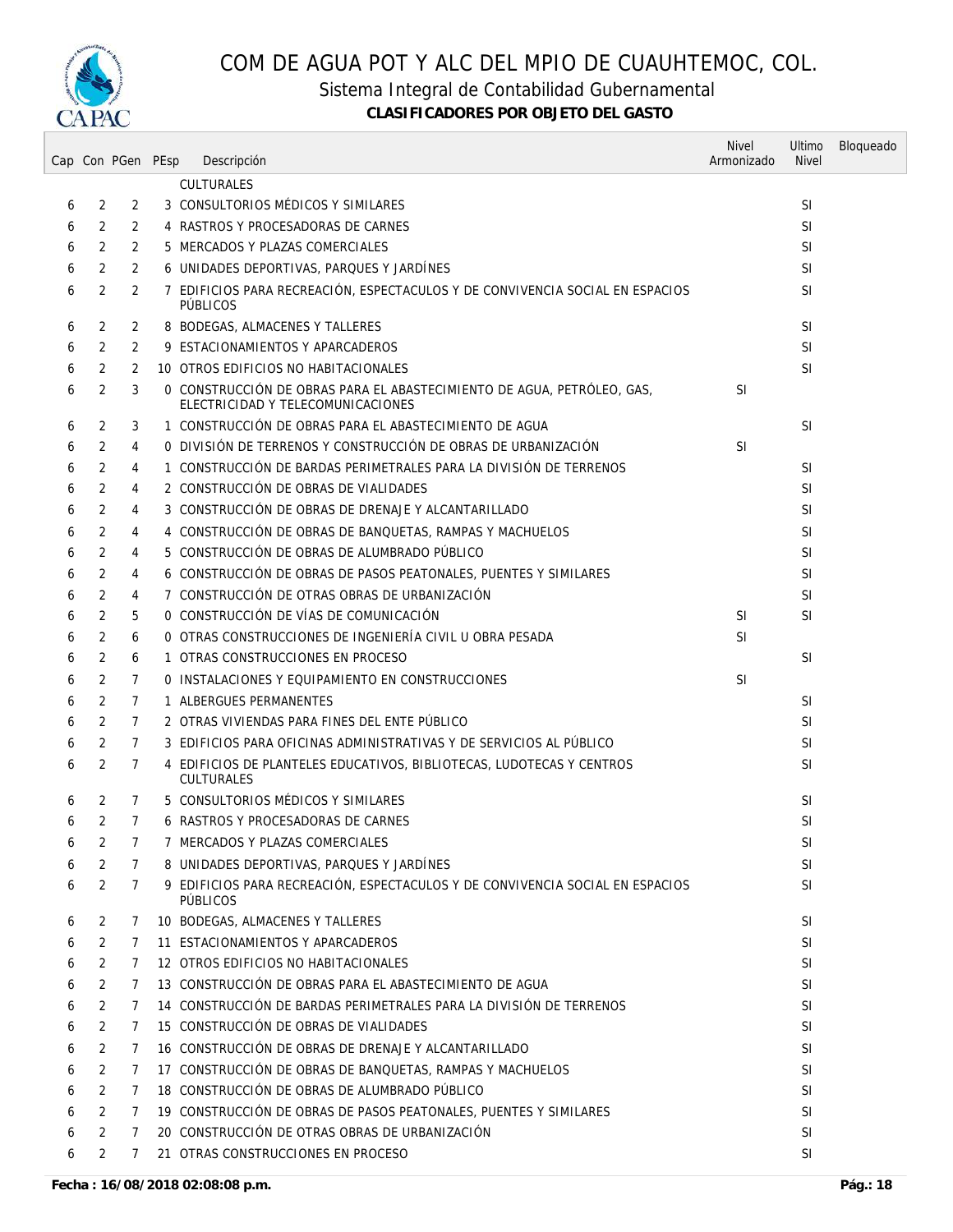

Sistema Integral de Contabilidad Gubernamental

|                |                | Cap Con PGen PEsp | Descripción                                                                                                                             | <b>Nivel</b><br>Armonizado | Ultimo<br><b>Nivel</b> | Bloqueado |
|----------------|----------------|-------------------|-----------------------------------------------------------------------------------------------------------------------------------------|----------------------------|------------------------|-----------|
| 6              | 2              | 9                 | 0 TRABAJOS DE ACABADOS EN EDIFICACIONES Y OTROS TRABAJOS ESPECIALIZADOS                                                                 | <b>SI</b>                  |                        |           |
| 6              | 2              | 9                 | 1 ALBERGUES PERMANENTES                                                                                                                 |                            | <b>SI</b>              |           |
| 6              | 2              | 9                 | 2 OTRAS VIVIENDAS PARA FINES DEL ENTE PÚBLICO                                                                                           |                            | <b>SI</b>              |           |
| 6              | 2              | 9                 | 3 EDIFICIOS PARA OFICINAS ADMINISTRATIVAS Y DE SERVICIOS AL PÚBLICO                                                                     |                            | <b>SI</b>              |           |
| 6              | 2              | 9                 | 4 EDIFICIOS DE PLANTELES EDUCATIVOS, BIBLIOTECAS, LUDOTECAS Y CENTROS                                                                   |                            | <b>SI</b>              |           |
|                |                |                   | <b>CULTURALES</b>                                                                                                                       |                            |                        |           |
| 6              | 2              | 9                 | 5 CONSULTORIOS MÉDICOS Y SIMILARES                                                                                                      |                            | <b>SI</b>              |           |
| 6              | 2              | 9                 | 6 RASTROS Y PROCESADORAS DE CARNES                                                                                                      |                            | <b>SI</b>              |           |
| 6              | 2              | 9                 | 7 MERCADOS Y PLAZAS COMERCIALES                                                                                                         |                            | <b>SI</b>              |           |
| 6              | 2              | 9                 | 8 UNIDADES DEPORTIVAS, PARQUES Y JARDÍNES                                                                                               |                            | <b>SI</b>              |           |
| 6              | 2              | 9                 | 9 EDIFICIOS PARA RECREACIÓN, ESPECTACULOS Y DE CONVIVENCIA SOCIAL EN ESPACIOS<br>PÚBLICOS                                               |                            | <b>SI</b>              |           |
| 6              | 2              | 9                 | 10 BODEGAS, ALMACENES Y TALLERES                                                                                                        |                            | <b>SI</b>              |           |
| 6              | 2              | 9                 | 11 ESTACIONAMIENTOS Y APARCADEROS                                                                                                       |                            | <b>SI</b>              |           |
| 6              | 2              | 9                 | 12 OTROS EDIFICIOS NO HABITACIONALES                                                                                                    |                            | <b>SI</b>              |           |
| 6              | 2              | 9                 | 13 CONSTRUCCIÓN DE OBRAS PARA EL ABASTECIMIENTO DE AGUA                                                                                 |                            | <b>SI</b>              |           |
| 6              | 2              | 9                 | 14 CONSTRUCCIÓN DE BARDAS PERIMETRALES PARA LA DIVISIÓN DE TERRENOS                                                                     |                            | <b>SI</b>              |           |
| 6              | 2              | 9                 | 15 CONSTRUCCIÓN DE OBRAS DE VIALIDADES                                                                                                  |                            | <b>SI</b>              |           |
| 6              | 2              | 9                 | 16 CONSTRUCCIÓN DE OBRAS DE DRENAJE Y ALCANTARILLADO                                                                                    |                            | SI                     |           |
| 6              | 2              | 9                 | 17 CONSTRUCCIÓN DE OBRAS DE BANQUETAS, RAMPAS Y MACHUELOS                                                                               |                            | <b>SI</b>              |           |
| 6              | 2              | 9                 | 18 CONSTRUCCIÓN DE OBRAS DE ALUMBRADO PÚBLICO                                                                                           |                            | <b>SI</b>              |           |
| 6              | 2              | 9                 | 19 CONSTRUCCIÓN DE OBRAS DE PASOS PEATONALES, PUENTES Y SIMILARES                                                                       |                            | <b>SI</b>              |           |
| 6              | 2              | 9                 | 20 CONSTRUCCIÓN DE OTRAS OBRAS DE URBANIZACIÓN                                                                                          |                            | SI                     |           |
| 6              | 2              | 9                 | 21 OTRAS CONSTRUCCIONES EN PROCESO                                                                                                      |                            | <b>SI</b>              |           |
| 6              | 3              | 0                 | O PROYECTOS PRODUCTIVOS Y ACCIONES DE FOMENTO                                                                                           | <b>SI</b>                  |                        |           |
| 6              | 3              | 1                 | O ESTUDIOS, FORMULACIÓN Y EVALUACIÓN DE PROYECTOS PRODUCTIVOS NO INCLUIDOS<br>EN CONCEPTOS ANTERIORES DE ESTE CAPÍTULO                  | <b>SI</b>                  | <b>SI</b>              |           |
| 6              | 3              | 2                 | 0 EJECUCIÓN DE PROYECTOS PRODUCTIVOS NO INCLUIDOS EN CONCEPTOS ANTERIORES<br>DE ESTE CAPÍTULO                                           | <b>SI</b>                  | <b>SI</b>              |           |
| 7              | 0              | 0                 | O INVERSIONES FINANCIERAS Y OTRAS PROVISIONES                                                                                           | SI                         |                        |           |
| 7              | 1              | 0                 | O INVERSIONES PARA EL FOMENTO DE ACTIVIDADES PRODUCTIVAS                                                                                | SI                         |                        |           |
| 7              | $\mathbf{1}$   | 1                 | 0 CRÉDITOS OTORGADOS POR ENTIDADES FEDERATIVAS Y MUNICIPIOS AL SECTOR SOCIAL<br>Y PRIVADO PARA EL FOMENTO DE ACTIVIDADES PRODUCTIVAS    | <b>SI</b>                  |                        |           |
| $\overline{7}$ | $\mathbf{1}$   | 2                 | O CRÉDITOS OTORGADOS POR LAS ENTIDADES FEDERATIVAS A MUNICIPIOS PARA EL<br>FOMENTO DE ACTIVIDADES PRODUCTIVAS                           | <b>SI</b>                  |                        |           |
| 7              | $\overline{2}$ | $\Omega$          | O ACCIONES Y PARTICIPACIONES DE CAPITAL                                                                                                 | <b>SI</b>                  |                        |           |
| $\overline{7}$ | 2              | $\mathbf{1}$      | 0 ACCIONES Y PARTICIPACIONES DE CAPITAL EN ENTIDADES PARAESTATALES NO<br>EMPRESARIALES Y NO FINANCIERAS CON FINES DE POLÍTICA ECONÓMICA | SI.                        | SI.                    |           |
| 7              | 2              | $\overline{2}$    | 0 ACCIONES Y PARTICIPACIONES DE CAPITAL EN ENTIDADES PARAESTATALES<br>EMPRESARIALES Y NO FINANCIERAS CON FINES DE POLÍTICA ECONÓMICA    | <b>SI</b>                  | <b>SI</b>              |           |
| 7              | 2              | 3                 | 0 ACCIONES Y PARTICIPACIONES DE CAPITAL EN INSTITUCIONES PARAESTATALES<br>PÚBLICAS FINANCIERAS CON FINES DE POLÍTICA ECONÓMICA          | <b>SI</b>                  | <b>SI</b>              |           |
| 7              | 2              | 4                 | 0 ACCIONES Y PARTICIPACIONES DE CAPITAL EN EL SECTOR PRIVADO CON FINES DE<br>POLÍTICA ECONÓMICA                                         | <b>SI</b>                  | <b>SI</b>              |           |
| 7              | $\overline{2}$ | 5                 | 0 ACCIONES Y PARTICIPACIONES DE CAPITAL EN ORGANISMOS INTERNACIONALES CON<br>FINES DE POLÍTICA ECONÓMICA                                | <b>SI</b>                  | <b>SI</b>              |           |
| $\overline{7}$ | $\overline{2}$ | 6                 | 0 ACCIONES Y PARTICIPACIONES DE CAPITAL EN EL SECTOR EXTERNO CON FINES DE<br>POLÍTICA ECONÓMICA                                         | <b>SI</b>                  | SI.                    |           |
| $\overline{7}$ | 2              | 7                 | 0 ACCIONES Y PARTICIPACIONES DE CAPITAL EN EL SECTOR PÚBLICO CON FINES DE<br><b>GESTIÓN DE LIQUIDEZ</b>                                 | <b>SI</b>                  | <b>SI</b>              |           |
| $7^{\circ}$    | 2              | 8                 | 0 ACCIONES Y PARTICIPACIONES DE CAPITAL EN EL SECTOR PRIVADO CON FINES DE                                                               | SI.                        | SI                     |           |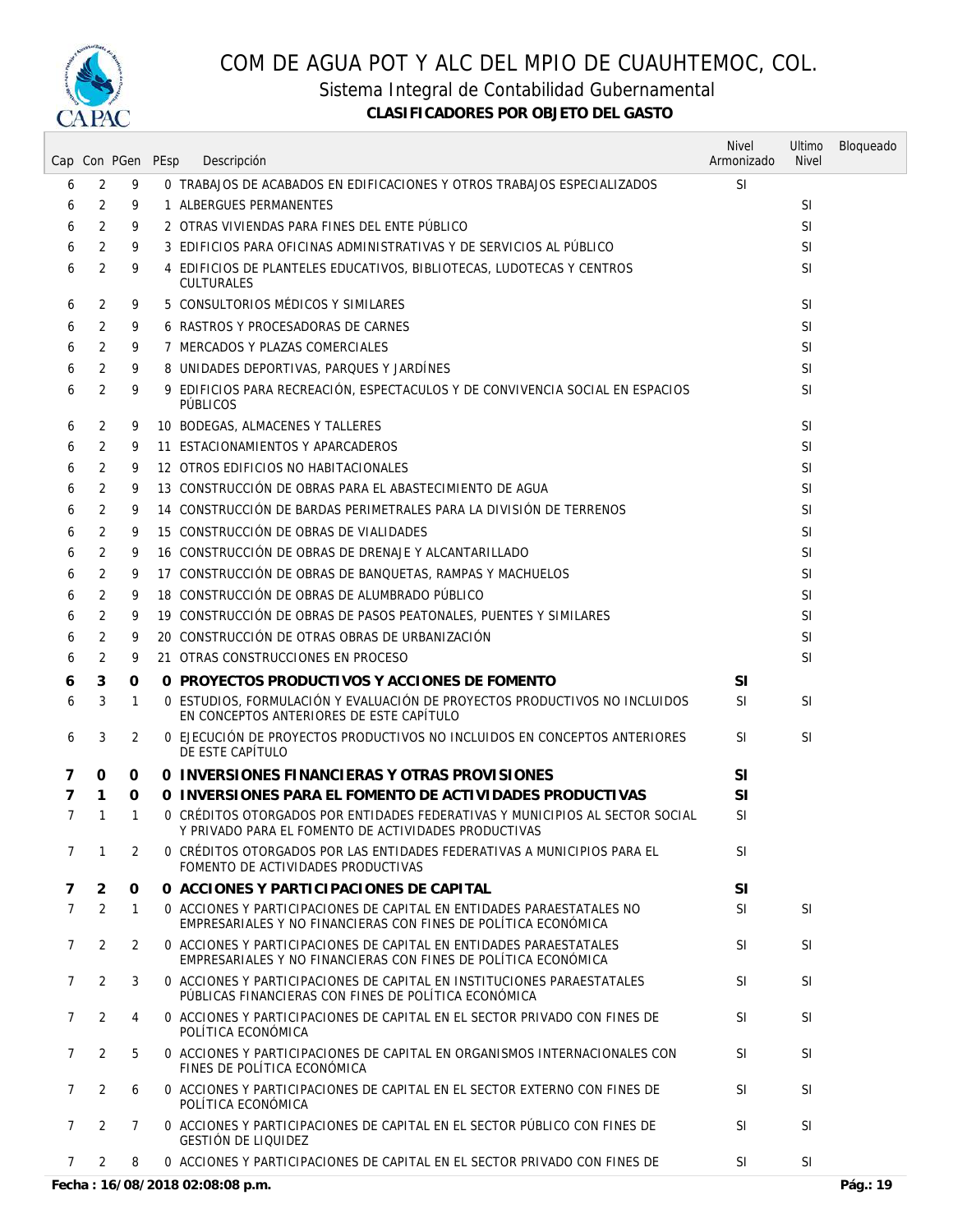

Sistema Integral de Contabilidad Gubernamental

|                |   | Cap Con PGen PEsp | Descripción                                                                                                             | <b>Nivel</b><br>Armonizado | Ultimo<br><b>Nivel</b> | Bloqueado |
|----------------|---|-------------------|-------------------------------------------------------------------------------------------------------------------------|----------------------------|------------------------|-----------|
|                |   |                   | <b>GESTIÓN DE LIQUIDEZ</b>                                                                                              |                            |                        |           |
| $\overline{7}$ | 2 | 9                 | 0 ACCIONES Y PARTICIPACIONES DE CAPITAL EN EL SECTOR EXTERNO CON FINES DE<br><b>GESTIÓN DE LIQUIDEZ</b>                 | <b>SI</b>                  | <b>SI</b>              |           |
| 7              | 3 | 0                 | O COMPRA DE TITULOS Y VALORES                                                                                           | <b>SI</b>                  |                        |           |
| 7              | 3 | 1                 | 0 BONOS                                                                                                                 | SI                         | SI                     |           |
| 7              | 3 | 2                 | 0 VALORES REPRESENTATIVOS DE DEUDA ADQUIRIDOS CON FINES DE POLÍTICA ECONÓMICA                                           | <b>SI</b>                  | SI                     |           |
| 7              | 3 | 3                 | 0 VALORES REPRESENTATIVOS DE DEUDA ADQUIRIDOS CON FINES DE GESTIÓN DE LIQUIDEZ                                          | SI                         | <b>SI</b>              |           |
| 7              | 3 | 4                 | 0 OBLIGACIONES NEGOCIABLES ADQUIRIDAS CON FINES DE POLÍTICA ECONÓMICA                                                   | SI                         | SI                     |           |
| 7              | 3 | 5                 | 0 OBLIGACIONES NEGOCIABLES ADQUIRIDAS CON FINES DE GESTIÓN DE LIQUIDEZ                                                  | SI                         | <b>SI</b>              |           |
| 7              | 3 | 9                 | 0 OTROS VALORES                                                                                                         | <b>SI</b>                  | SI                     |           |
| 7              | 4 | 0                 | 0 CONCESION DE PRESTAMOS                                                                                                | <b>SI</b>                  |                        |           |
| 7              | 4 | $\mathbf{1}$      | 0 CONCESIÓN DE PRÉSTAMOS A ENTIDADES PARAESTATALES NO EMPRESARIALES Y NO<br>FINANCIERAS CON FINES DE POLÍTICA ECONÓMICA | SI                         | SI.                    |           |
| 7              | 4 | 2                 | O CONCESIÓN DE PRÉSTAMOS A ENTIDADES PARAESTATALES EMPRESARIALES Y NO<br>FINANCIERAS CON FINES DE POLÍTICA ECONÓMICA    | <b>SI</b>                  | SI                     |           |
| 7              | 4 | 3                 | O CONCESIÓN DE PRÉSTAMOS A INSTITUCIONES PARAESTATALES PÚBLICAS FINANCIERAS<br>CON FINES DE POLÍTICA ECONÓMICA          | SΙ                         | SI                     |           |
| 7              | 4 | 4                 | O CONCESIÓN DE PRÉSTAMOS A ENTIDADES FEDERATIVAS Y MUNICIPIOS CON FINES DE<br>POLÍTICA ECONÓMICA                        | <b>SI</b>                  | <b>SI</b>              |           |
| 7              | 4 | 5                 | O CONCESIÓN DE PRÉSTAMOS AL SECTOR PRIVADO CON FINES DE POLÍTICA ECONÓMICA                                              | <b>SI</b>                  | SI                     |           |
| 7              | 4 | 6                 | O CONCESIÓN DE PRÉSTAMOS AL SECTOR EXTERNO CON FINES DE POLÍTICA ECONÓMICA                                              | <b>SI</b>                  | SI                     |           |
| 7              | 4 | 7                 | O CONCESIÓN DE PRÉSTAMOS AL SECTOR PÚBLICO CON FINES DE GESTIÓN DE LIQUIDEZ                                             | SI                         | SI.                    |           |
| 7              | 4 | 8                 | O CONCESIÓN DE PRÉSTAMOS AL SECTOR PRIVADO CON FINES DE GESTIÓN DE LIQUIDEZ                                             | SI                         | <b>SI</b>              |           |
| 7              | 4 | 9                 | O CONCESIÓN DE PRÉSTAMOS AL SECTOR EXTERNO CON FINES DE GESTIÓN DE LIQUIDEZ                                             | SI                         | <b>SI</b>              |           |
| 7              | 5 | 0                 | O INVERSIONES EN FIDEICOMISOS, MANDATOS Y OTROS ANALOGOS                                                                | <b>SI</b>                  |                        |           |
| 7              | 5 | 1                 | 0 INVERSIONES EN FIDEICOMISOS DEL PODER EJECUTIVO                                                                       | SI                         | <b>SI</b>              |           |
| 7              | 5 | 2                 | 0 INVERSIONES EN FIDEICOMISOS DEL PODER LEGISLATIVO                                                                     | SI                         | <b>SI</b>              |           |
| 7              | 5 | 3                 | O INVERSIONES EN FIDEICOMISOS DEL PODER JUDICIAL                                                                        | SI                         | <b>SI</b>              |           |
| 7              | 5 | 4                 | O INVERSIONES EN FIDEICOMISOS PÚBLICOS NO EMPRESARIALES Y NO FINANCIEROS                                                | SI                         | SI                     |           |
| 7              | 5 | 5                 | 0 INVERSIONES EN FIDEICOMISOS PÚBLICOS EMPRESARIALES Y NO FINANCIEROS                                                   | SI                         | SI                     |           |
| 7              | 5 | 6                 | O INVERSIONES EN FIDEICOMISOS PÚBLICOS FINANCIEROS                                                                      | <b>SI</b>                  | SI                     |           |
| 7              | 5 | 7                 | O INVERSIONES EN FIDEICOMISOS DE ENTIDADES FEDERATIVAS                                                                  | SI                         | <b>SI</b>              |           |
| $\overline{7}$ | 5 | 8                 | O INVERSIONES EN FIDEICOMISOS DE MUNICIPIOS                                                                             | <b>SI</b>                  | SI                     |           |
| 7              | 5 | 9                 | O FIDEICOMISOS DE EMPRESAS PRIVADAS Y PARTICULARES                                                                      | <b>SI</b>                  | <b>SI</b>              |           |
| 7              | 6 | 0                 | O OTRAS INVERSIONES FINANCIERAS                                                                                         | <b>SI</b>                  |                        |           |
| 7              | 6 | $\mathbf{1}$      | O DEPÓSITOS A LARGO PLAZO EN MONEDA NACIONAL                                                                            | <b>SI</b>                  | SI                     |           |
| 7              | 6 | 2                 | O DEPÓSITOS A LARGO PLAZO EN MONEDA EXTRANJERA                                                                          | <b>SI</b>                  | <b>SI</b>              |           |
| 7              | 9 | 0                 | O PROVISIONES PARA CONTINGENCIAS Y OTRAS EROGACIONES ESPECIALES                                                         | SI                         |                        |           |
| 7              | 9 | 1                 | O CONTINGENCIAS POR FENÓMENOS NATURALES                                                                                 | SI                         | SI                     |           |
| 7              | 9 | 2                 | O CONTINGENCIAS SOCIOECONÓMICAS                                                                                         | <b>SI</b>                  |                        |           |
| 7              | 9 | 9                 | 0 OTRAS EROGACIONES ESPECIALES                                                                                          | <b>SI</b>                  |                        |           |
| 8              | 0 | 0                 | 0 PARTICIPACIONES Y APORTACIONES                                                                                        | <b>SI</b>                  |                        |           |
| 8              | 1 | 0                 | O PARTICIPACIONES                                                                                                       | <b>SI</b>                  |                        |           |
| 8              | 1 | 1                 | 0 FONDO GENERAL DE PARTICIPACIONES                                                                                      | SI                         | SI                     |           |
| 8              | 1 | 2                 | 0 FONDO DE FOMENTO MUNICIPAL                                                                                            | SI.                        | SI                     |           |
| 8              | 1 | 3                 | O PARTICIPACIONES DE LAS ENTIDADES FEDERATIVAS A LOS MUNICIPIOS                                                         | <b>SI</b>                  | SI                     |           |
| 8              | 1 | 4                 | 0 OTROS CONCEPTOS PARTICIPABLES DE LA FEDERACIÓN A ENTIDADES FEDERATIVAS                                                | SI.                        | SI                     |           |
| 8              | 1 | 5                 | O OTROS CONCEPTOS PARTICIPABLES DE LA FEDERACIÓN A MUNICIPIOS                                                           | SI.                        | SI                     |           |